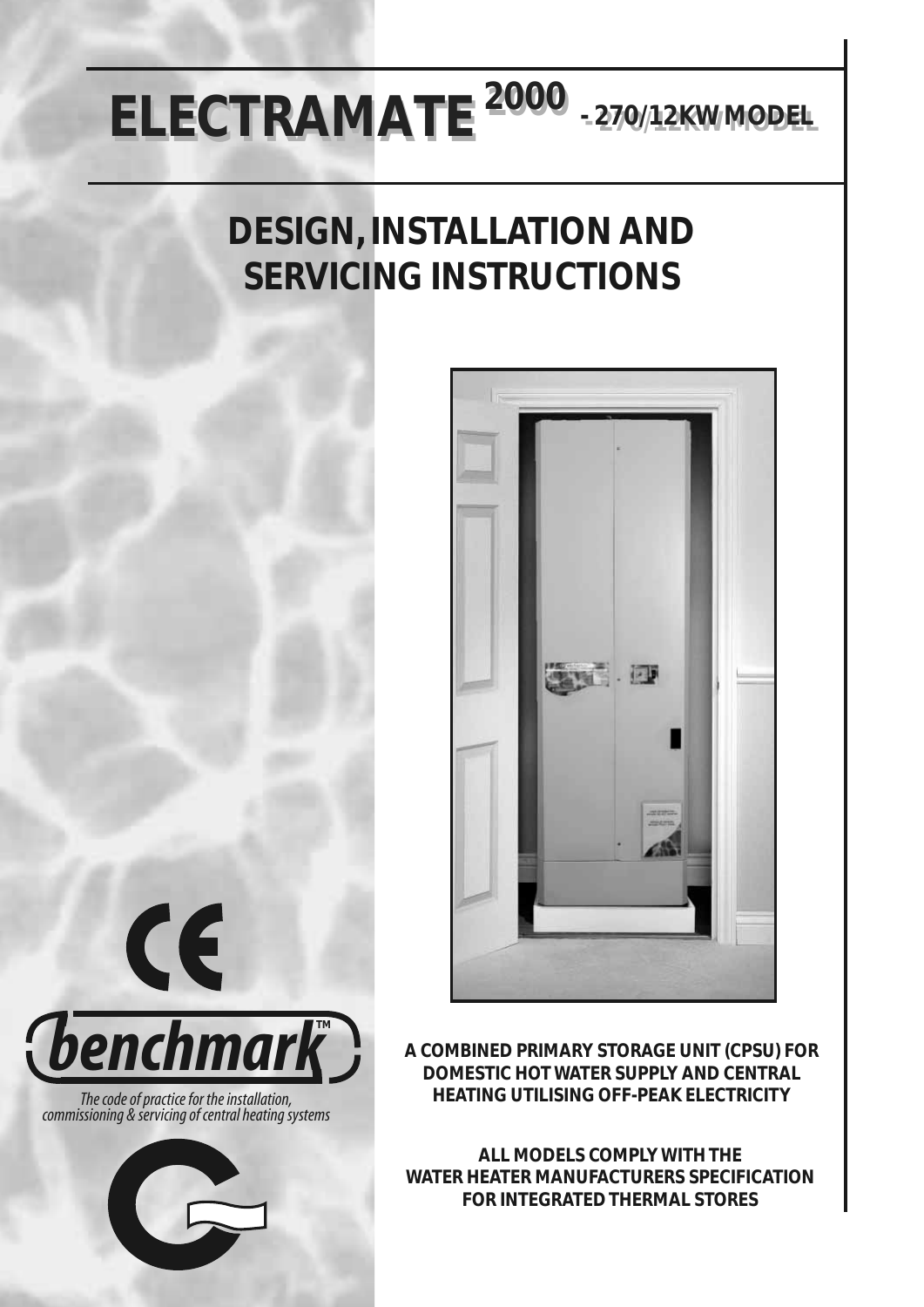# **CONTENTS**

### ISSUE 3 : 06-06

| Section |                               | Page |
|---------|-------------------------------|------|
| 1.0     | <b>DESIGN</b>                 |      |
| 1.1     | Introduction                  | 3    |
| 1.2     | <b>Technical Data</b>         | 6    |
| 1.3     | <b>System Details</b>         | 10   |
| 2.0     | INSTALLATION                  |      |
| 2.1     | Site Requirements             | 17   |
| 2.2     | Installation                  | 18   |
| 2.3     | Commissioning                 | 23   |
| 3.0     | <b>SERVICING</b>              |      |
| 3.1     | <b>Annual Servicing</b>       | 27   |
| 3.2     | <b>Changing Components</b>    | 27   |
| 3.3     | <b>Short Parts List</b>       | 28   |
| 3.4     | <b>Fault Finding</b>          | 30   |
|         | Appendix A                    | 33   |
|         | Appendix B                    | 34   |
|         | Appendix C                    | 37   |
|         | <b>Terms &amp; Conditions</b> | 38   |
|         |                               |      |



*The code of practice for the installation, commissioning & servicing of central heating systems*

As part of the industry wide "Benchmark" Initiative all Gledhill ElectraMates now include a Benchmark Installation, Commissioning and Service Record Log Book. Please read carefully and complete all sections relevant to the appliance installation. The details from the Log Book will be required in the event of any warranty work being required and when completed it will meet the requirements of Building Regulations ADLI for a commissioning certificate. There is also a section to be completed after each regular service visit. **The completed Log Book and these instructions should be left in the pocket provided on the back of the front panel.**

**WARNING : There are no user serviceable parts inside the appliance cover. All**  annual inspections and/or servicing must be carried out by suitably qualified **and competent persons.**

**The Gledhill ElectraMate range is a WBS listed product and complies with the WMA Specification for integrated thermal storage products. The principle was developed in conjunction with British Gas. This product is manufactured under an ISO 9001:2000 Quality System audited by BSI.**

**Patents Pending**

The Gledhill Group's first priority is to give a **high quality service to our customers.**

**Quality is built into every Gledhill product and we hope you get satisfactory service from Gledhill.** 

**If not please let us know.**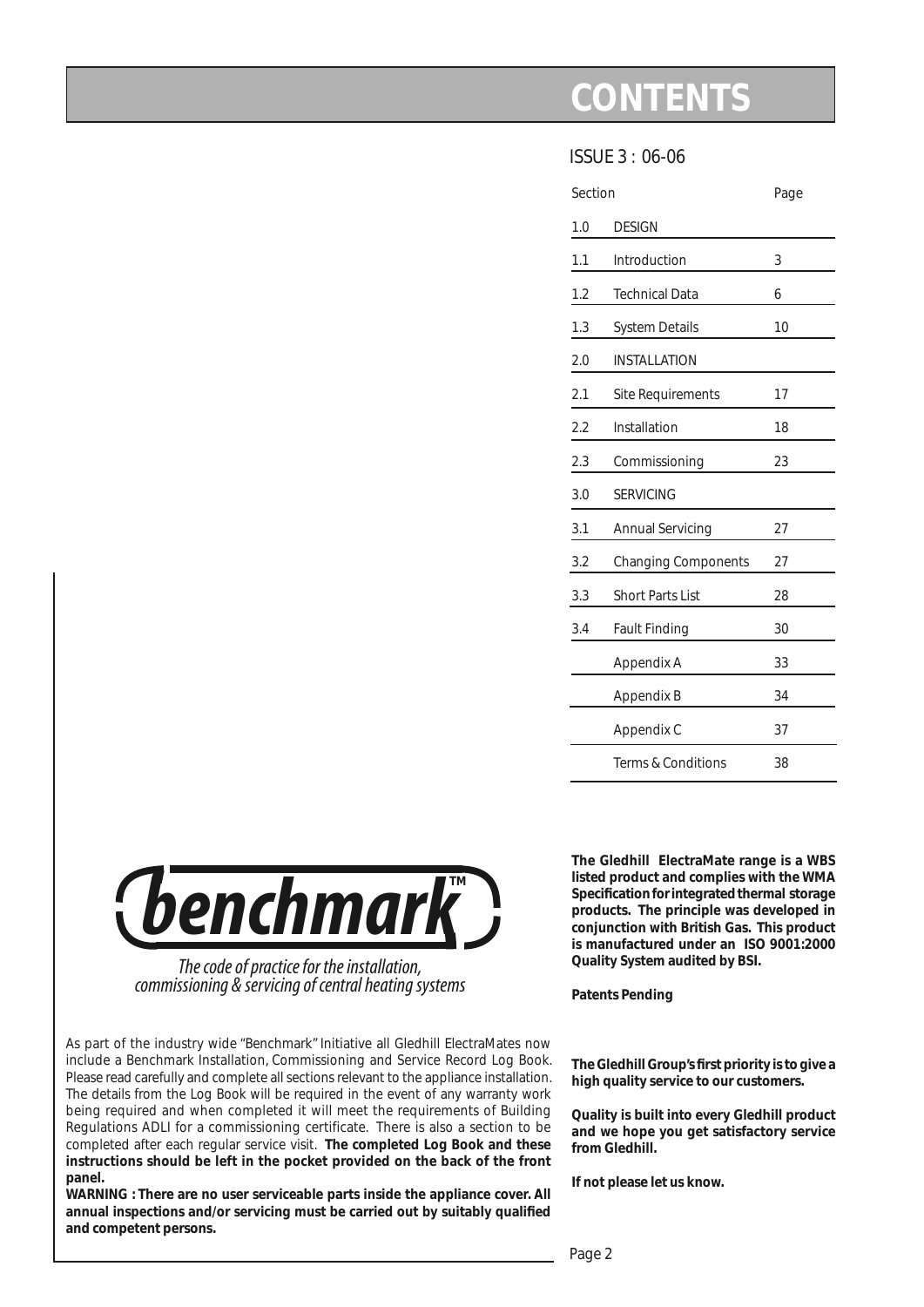

# **1.1 INTRODUCTION**

Any water distribution and central heating installation must comply with the relevant recommendations of the current version of the Regulations and British Standards listed below:-

### Building Regulations

I.E.E. Requirements for Electrical Installations - BS 7671 : 1992 Water Regulations

British Standards

BS6798, BS5449, BS5546, BS5440:1, BS5440:2, CP331:3, BS6700, BS5258, BS7593 and BS7671.

Although the domestic water supply to the ElectraMate 2000 is at mains pressure, it is not necessary to fit an expansion vessel, pressure or temperature relief valve.

The ElectraMate 2000 is available for use with sealed primary central heating systems.

The manufacturers notes must not be taken as overriding statutory obligations.

The ElectraMate 2000 is not covered by section G3 of the current Building Regulations and is therefore not notifiable to Building Control.

The information in this manual is provided to assist generally in the selection of equipment. The responsibility for the selection and specification of the equipment must however remain that of the customer and any Designers or Consultants concerned with the design and installation.

Please Note: We do not therefore accept any responsibility for matters of design, selection or specification or for the effectiveness of an installation containing one of our products unless we have been specifically requested to do so.

All goods are sold subject to our Conditions of Sale, which are set out at the rear of this manual.

In the interest of continuously improving the ElectraMate range, Gledhill Water Storage Ltd reserve the right to modify the product without notice, and in these circumstances this document, which is accurate at the time of printing, should be disregarded. It will however be updated as soon as possible after the change has occurred.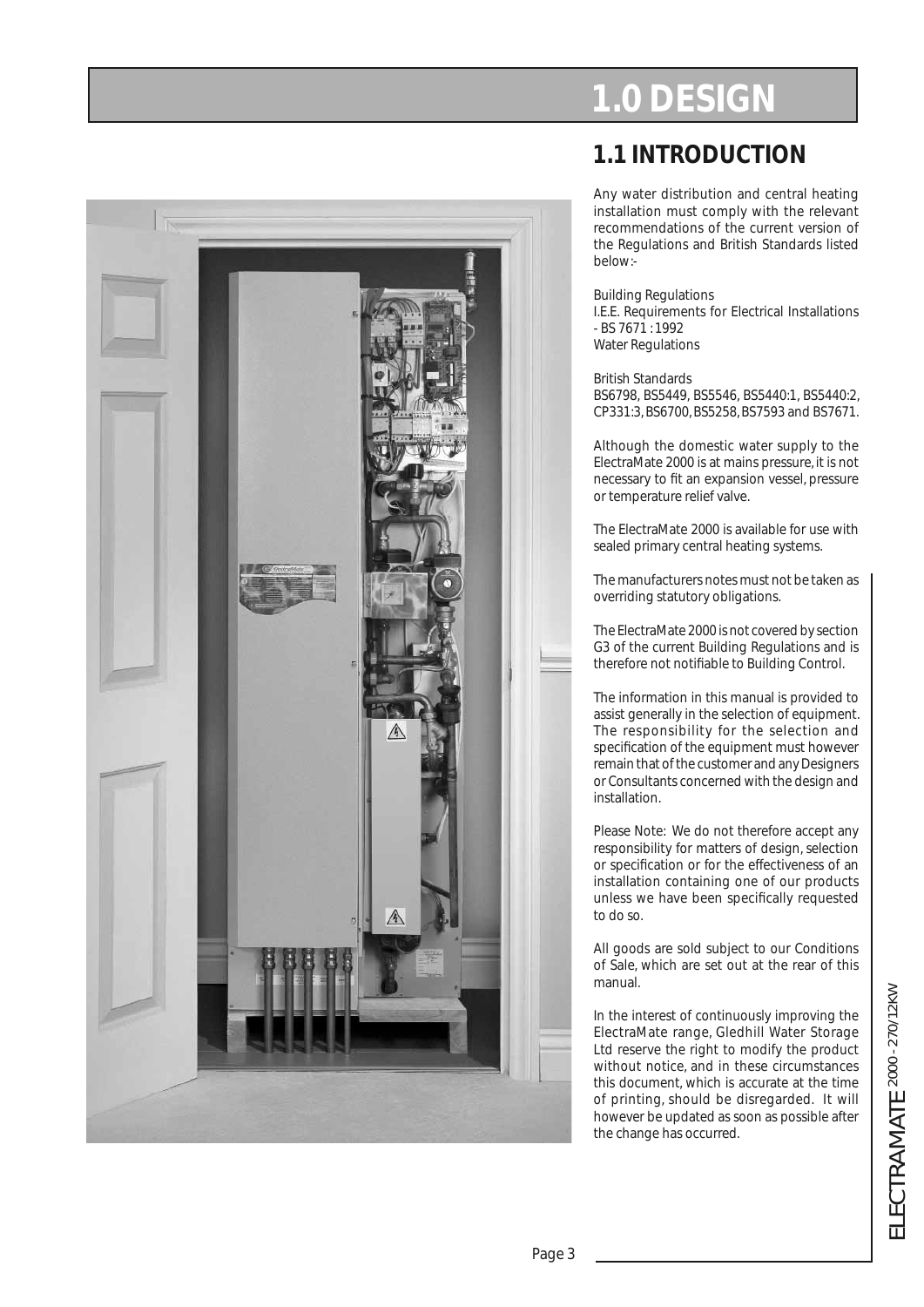### **1.1 INTRODUCTION**



Key to Schematic

- 1. Automatic air vent<br>2. Anti-vacum valve
- 2. Anti-vacum valve<br>3. Blending valve
- 
- 3. Blending valve<br>4. Heating pump 4. Heating pump<br>5. PHE pump
- 
- 5. PHE pump<br>6. Plate heat 6. Plate heat exchanger<br>
7. DHW sensor
- 7. DHW sensor<br>8. PHE return se
- 8. PHE return sensor<br>9. Hot water outlet
- 9. Hot water outlet<br>10. Mains cold water
- Mains cold water inlet
- 
- 11. 90° angle isolating ballvalve<br>12. CA type backflow prevention 12. CA type backflow prevention valve - discharging into a tundish<br>13. Filling pressure regulating valve
- 13. Filling pressure regulating valve<br>14. Pressure gauge
- 14. Pressure gauge<br>15. Heating flow
- 15. Heating flow<br>16. Heating retur
- 16. Heating return<br>17. 12kW electric fl
- 12kW electric flow boiler
- 18. Boiler pump<br>19. Pressure relie
- Pressure relief valve discharging into CA tundish pipe
- 20. Expansion vessel<br>21. Drain valve
- Drain valve
- 22. Store temperature sensor
- 23. Store overheat thermostat
- 24. Electric boiler overheat thermostat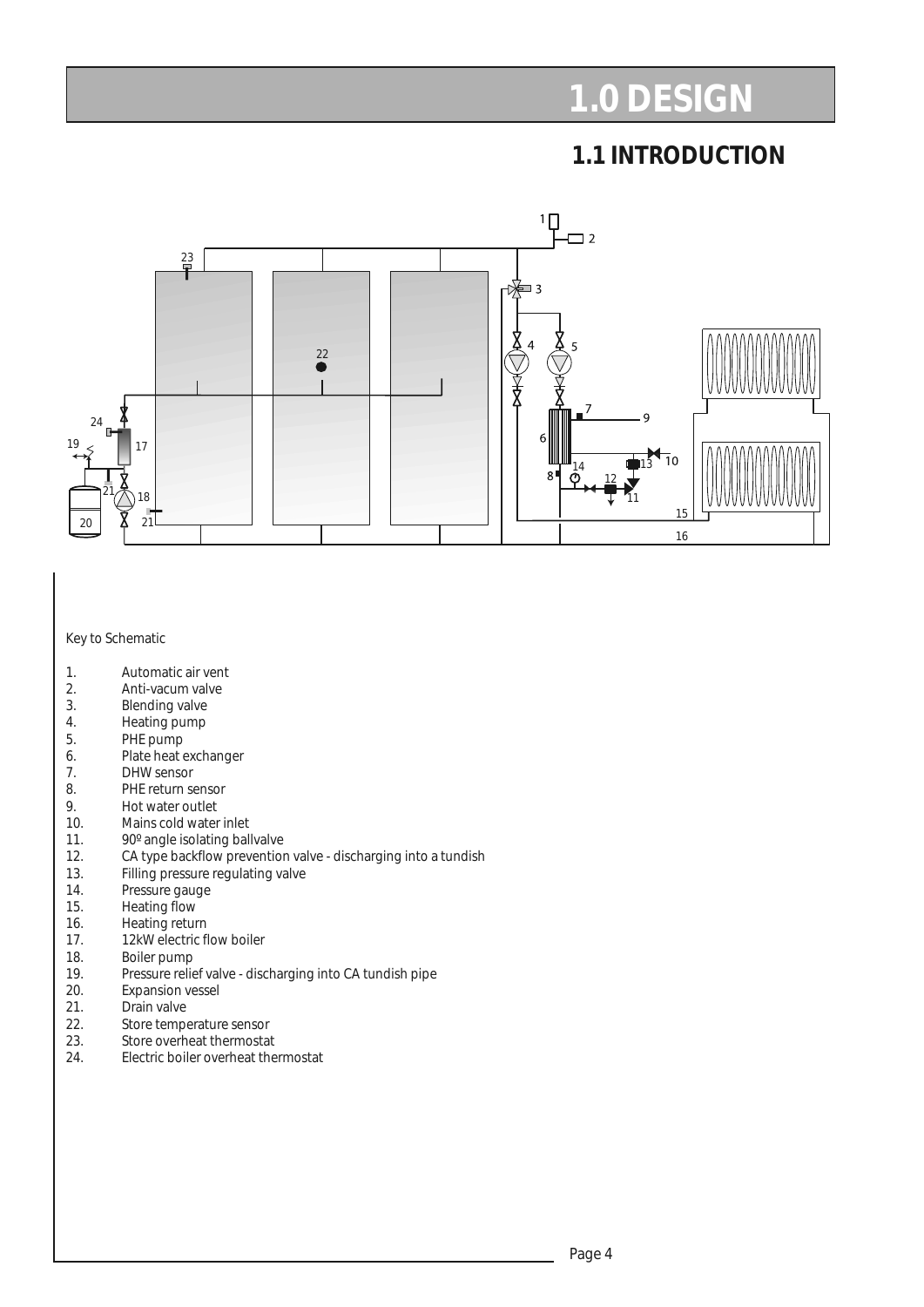# **1.0 DESIGI**

The ElectraMate 2000 has been designed to utilize the latest technology to provide mains pressure hot water and traditional wet central heating from conventional radiators utilising off-peak electricity.

For optimum efficiency it is important that the best off-peak tariff is available, and a minimum of Economy 10 is recommended (see Model Selection Table below). The ElectraMate 2000 is controlled by a microprocessor based PCB and operates as follows.

#### **Charging of the thermal stores**

The electronic sensor monitors the store temperature and when the store is depleted the controller starts the recharge cycle giving priority to times when off-peak electricity is available. When the controls are enabled to recharge the store, pump and heaters are switched on and these continue to run until the store sensor is satisfied i.e. fully charged.

The control system automatically selects the store charge temperature and control thermostat differential to match electricity tariffs. In the summer months there is no requirement for space heating therefore the built in controls lower the store charge temperature to reduce the runnings costs.

| <b>MODEL SELECTION TABLE</b>                                                                                 |                                                 |  |  |
|--------------------------------------------------------------------------------------------------------------|-------------------------------------------------|--|--|
| <b>Electricity Supply Tariff</b>                                                                             | Maximum<br>design heat loss<br>of dwelling (kW) |  |  |
| 7h night time off-peak only (Economy 7)                                                                      | 4.0                                             |  |  |
| 10h off-peak (5 hour night time, 3 hour<br>afternoon and 2 hour evening) (Economy 10)                        | 7.0                                             |  |  |
| 18h+ off peak with not more than 2 hour<br>interval between off-peak periods (Economy<br>18), (Economy 2000) | 9.0                                             |  |  |
| Property type<br>* Number of bedrooms<br>* Number of bathrooms/shower rooms                                  | $1 - 3$<br>1/2                                  |  |  |

### **1.1 INTRODUCTION**

### **Space Heating Operation**

The operation of the space heating is controlled by user controls. A programmable room thermostat is provided loose for this purpose. When there is a demand for space heating from the programmable room thermostat the ElectraMate 2000 control system starts the space heating pump which circulates the preheated hot water from the store to the radiators. The space heating pump continues to run as long as the heat demand signal is present from the user controls, other than when hot water is being drawn.

The self-acting 3-port mixing valve controls the space heating flow temperature to increase the utilisation of stored energy.

### **Domestic Hot Water Operation**

An important feature of this concept is that hot water can be supplied directly from the mains at conventional flow rates without the need for temperature and pressure relief safety valves or expansion vessels. This is achieved by passing the mains water through a plate heat exchanger (PHE), which is heated instantaneously by the primary water circulated by the dedicated pump through the PHE.

The outlet temperature of the domestic hot water is maintained at a pre-set level (normally about 50 - 55°C at 18 litres/min) by an electronic controller, which regulates the speed of the pump circulating the primary water from the store through the plate heat exchanger.

To comply with the Benchmark Guidance Note for Water Treatment in heating and hot water systems the installer should check the hardness levels of the water supply and if necessary fit an in-line scale inhibitor/reducer to provide protection to the whole of the domestic water system.

If scale should ever become a problem the plate heat exchanger is easily isolated and quickly replaced with a service exchange unit which can be obtained at a nominal cost from Gledhill. For further details see Section 1.3 Use in Hard Water Areas

The self-acting 3 port mixing valve controls the flow temperature to the PHE at a pre-set value. This not only limits the maximum flow temperature to the PHE but it also increases the utilisation efficiency of the stored energy.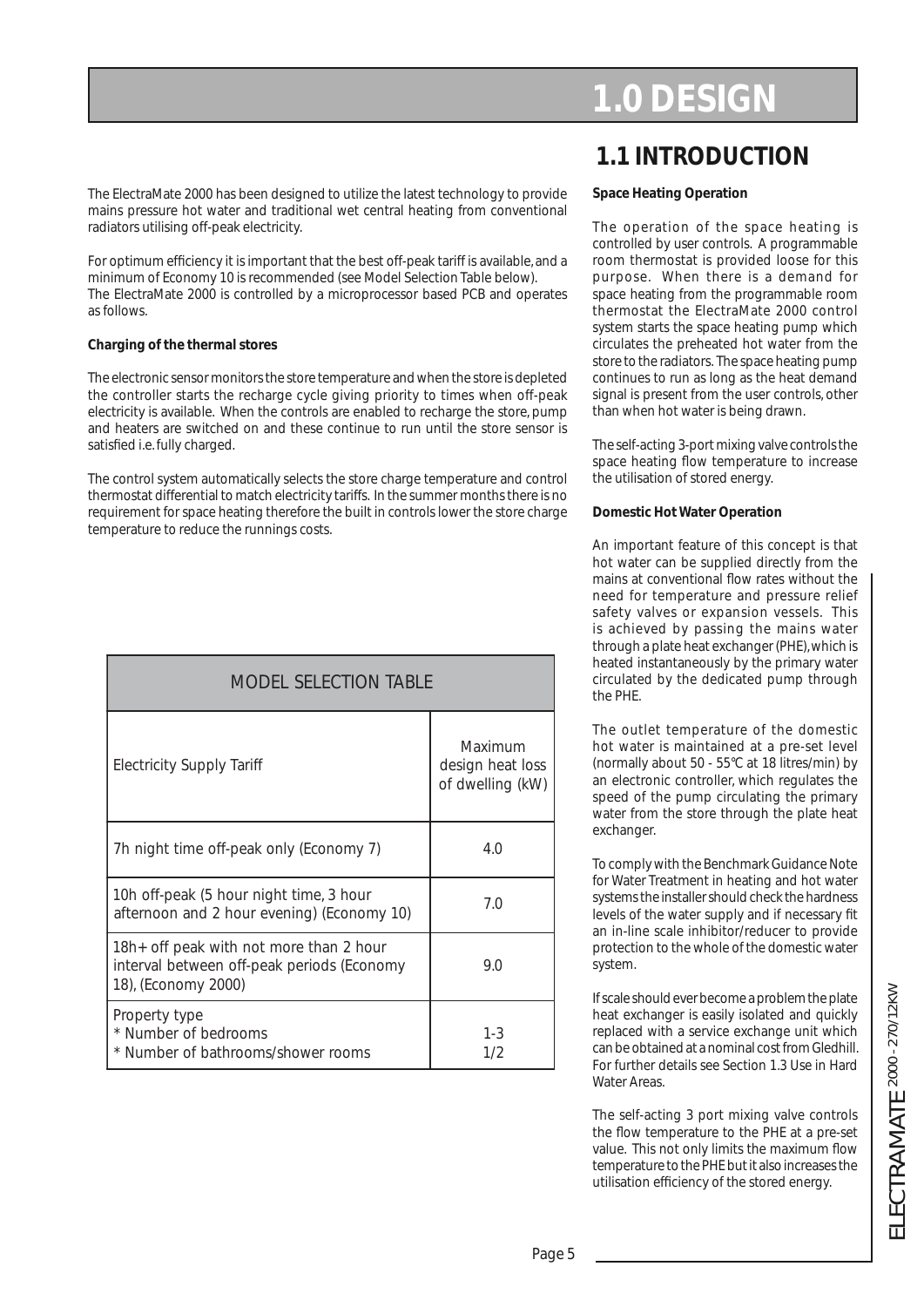### **1.2 TECHNICAL DATA**

| <b>MODEL</b>                                                                                                                                                                                                                                                         |                                                                                               |                                                                                                                                                                                                                                     |
|----------------------------------------------------------------------------------------------------------------------------------------------------------------------------------------------------------------------------------------------------------------------|-----------------------------------------------------------------------------------------------|-------------------------------------------------------------------------------------------------------------------------------------------------------------------------------------------------------------------------------------|
| Primary store volume                                                                                                                                                                                                                                                 | litres                                                                                        | 270                                                                                                                                                                                                                                 |
| Weight<br>* Empty<br>* Full                                                                                                                                                                                                                                          | (kg)                                                                                          | 95<br>355                                                                                                                                                                                                                           |
| Maximum permitted static pressure<br>* Thermal store<br>* Heating circuit<br>* Domestic hot water                                                                                                                                                                    | (bar)                                                                                         | 3.0<br>3.0<br>5.0                                                                                                                                                                                                                   |
| Working pressure range<br>* Thermal store<br>* Heating circuit<br>* Domestic hot water                                                                                                                                                                               | (bar)                                                                                         | $0.5 - 2.5$<br>$0.5 - 2.5$<br>$1.5 - 3.0$                                                                                                                                                                                           |
| <b>Automatic Filling System</b>                                                                                                                                                                                                                                      | (bar)                                                                                         | $1.5*$                                                                                                                                                                                                                              |
| Pressure relief valve - store and heating circuit                                                                                                                                                                                                                    |                                                                                               | 1/2" - factory set to operate at 3.0 bar                                                                                                                                                                                            |
| <b>Expansion vessel</b><br>* Initial vessel charge pressure<br>* Initial system charge pressure (recommended)<br>* Expansion vessel volume<br>* Expansion vessel size                                                                                                | (bar)<br>(bar)<br>(litres)<br>(mm)                                                            | 1.0<br>1.0<br>40<br>320 x 550                                                                                                                                                                                                       |
| System design data<br>* Store charge temperature<br>* Heating circuit - flow<br>* Heating circuit - return<br>* Domestic hot water outlet<br>* Initial heating system charge pressure<br>* Normal heating system operating pressure<br>* Maximum hot water flow rate | $(^{\circ}C)$<br>$(^{\circ}C)$<br>$(^{\circ}C)$<br>$(^{\circ}C)$<br>(bar)<br>(bar)<br>(1/min) | 60-87 (Automatically selected by control system to<br>match demand and electricity tariff)<br>82<br>71 (maximum)<br>55 at 18 litres/min (Non user adjustable)<br>1.0<br>$1.0 - 2.5$<br>35                                           |
| * Maximum design heating load (see Model Selection Table for<br>further details)                                                                                                                                                                                     | (kW)                                                                                          | 9.0                                                                                                                                                                                                                                 |
| * Pumps (All)<br>* Self acting 3-port blending valve<br>* Store overheat thermostat<br>* Electric boiler overheat thermostat<br>* CA valve (part of auto top up device)<br>* Pressure regulator (part of auto top up device)<br>* Heater battery<br>* Main PCB       |                                                                                               | Grundfos UPS 15-50<br>Aquamix 61-CM-34H<br>Gledhill GT 064<br>Gledhill GT 064<br>CA9C 1/2" Back flow preventer<br>Alimat SK - AB2043 system fill unit factory set at<br>$1.0b$ ar<br>Gledhill 12kW inline heater<br>Gledhill GT 155 |
| Pipe connections<br>* Heating flow<br>* Heating return<br>* Hot water flow<br>* Cold water mains supply<br>* Discharge pipe (pressure relief)<br>* Drain - store<br>* Drain - heater battery<br>* Discharge from tundish                                             |                                                                                               | 22mm - copper<br>22mm - copper<br>22mm - copper<br>22mm - copper<br>15mm - copper into discharge pipe below tundish<br>$1/2$ "<br>$\frac{1}{2}$ "<br>22mm - copper                                                                  |
| <b>Electricity Supply</b><br>* kW Rating @ 230v<br>* Nominal current @ 230V- off peak<br>* Nominal current @ 230V - on peak                                                                                                                                          | (kW)<br>(A)                                                                                   | 12.3 (12.0kW heaters + 0.30kW auxillary circuit<br>52.2<br>53.5                                                                                                                                                                     |

1. The flow rates quoted are based on a 35°C temperature rise and assumes the minimum recommended dynamic working pressure and adequate flow are available at the connection to the appliance.

- 2. The expansion vessel is separate from the appliance complete with a manual air vent/connector. This must be connected on site by the installer.
- 3. The domestic hot water outlet temperature is automatically regulated to approximately 55°C at the bath flow rate of 18 litres/min recommended by BS6700. The temperature is not user adjustable.<br>A Minimum water supply pressure at the connection to the at
- Minimum water supply pressure at the connection to the appliance under simultaneous demand conditions. (2.0 bar recommended)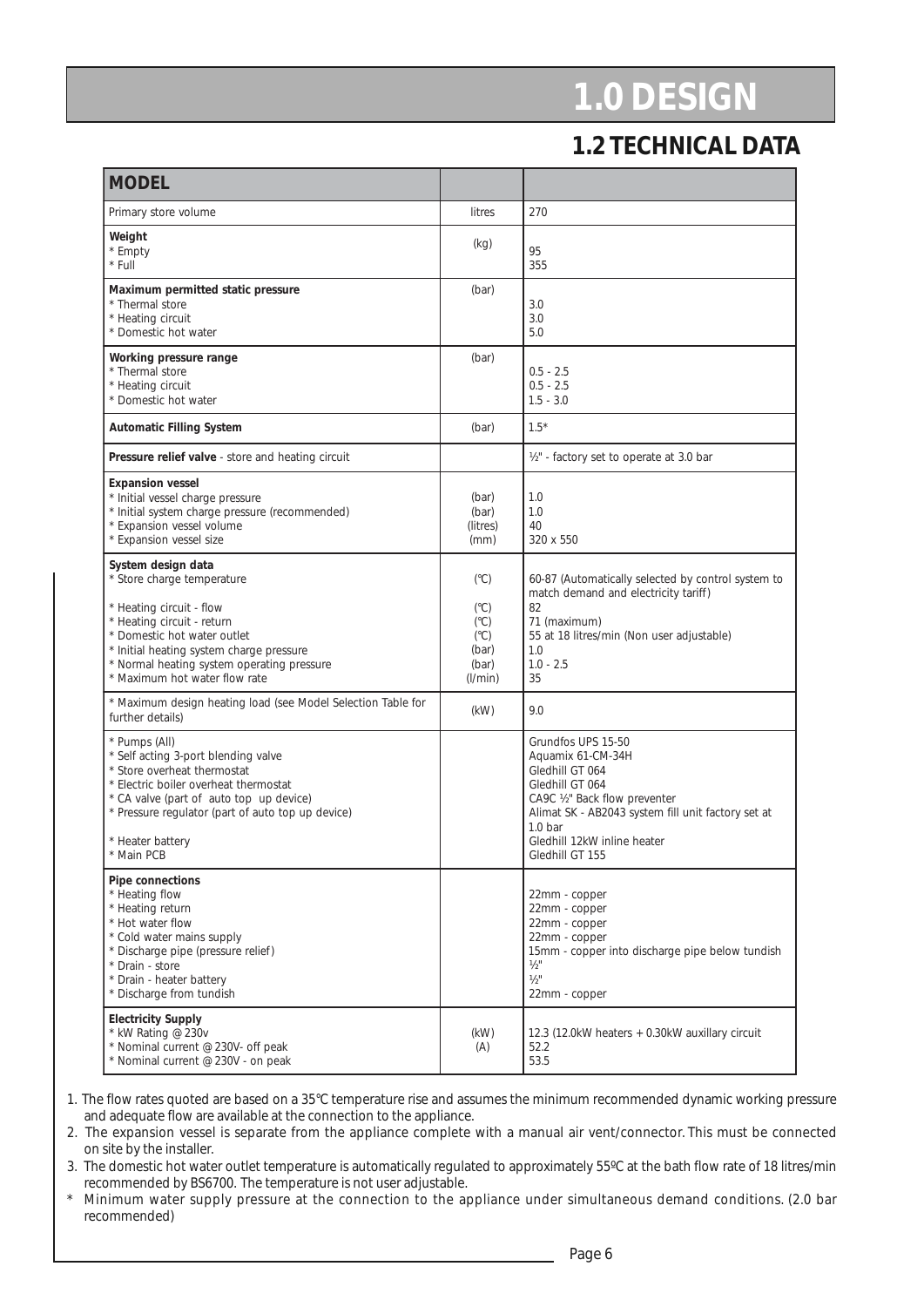

9 14 10 15 26



# **1.0 DESIGN**

# **1.2 TECHNICAL DATA**

### **Standard Equipment**

The standard configuration of the ElectraMate 2000 is shown opposite. The Appliance Control Board (A.C.B.), mounted inside the appliance, controls the operation of the complete system. It is supplied with the following factory fitted equipment:-

- 1. Automatic air vent
- 2. Anti-vacuum valve
- 3. Primary mixing valve
- 4. Heating pump
- 5. PHE pump
- 6. PHE
- 7. DHW sensor
- 8. PHE return sensor
- 9. Hot water outlet
- 10. Mains cold water inlet
- 11. 90º angle isolating ballvalve (key/ screwdriver operated)
- 12. C A type backflow prevention valve discharging into a tundish
- 13. Filling pressure regulating valve
- 14. Heating flow
- 15. Heating return
- 16. 12kW electric flow boiler (2 x 4.5kw + 1 x 3kw elements)
- 17. Boiler pump
- 18. Pressure relief valve connecting to discharge below C A valve tundish
- 19. Expansion vessel (supplied separately)
- 20. Store temperature sensor
- 21. Store overheat thermostat
- 22. System pressure gauge
- 23. 3m x 16mm<sup>2</sup> restricted Off Peak electricity supply cable
- 24.  $3m \times 16mm^2$  on peak electricity supply cable
- 25. 3m x 0.75mm2 x 4 core for the room thermostat
- 26. Connection to expansion vessel
- 27. Danfoss TP5E Programmable Room Stat.
- 28. Boiler overheat thermostat
- 29. 100mm high installation pallet

### **Optional Equipment**

- Flexible connectors for quick/easy connection to first fix pipe installation
- 2 x 20 litre expansion vessels
	- 4 pole isolator box for fitting adjacent to the appliance to provide a single complete electrical isolation point for the incoming mains supplies and outgoing room thermostat control supply.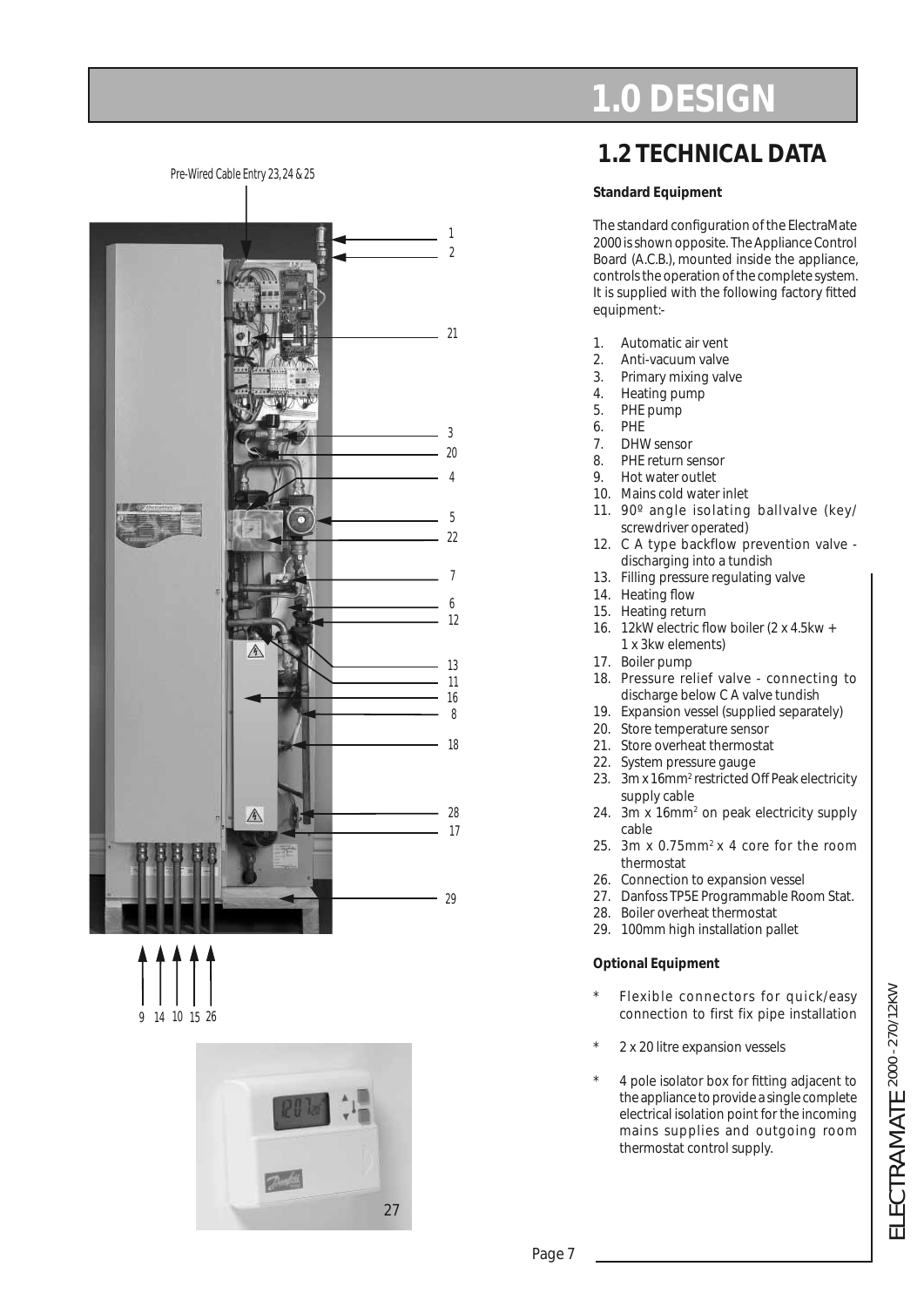

### **1.2 TECHNICAL DATA**

| <b>APPLIANCE DIMENSIONS</b> |       |       |  |  |
|-----------------------------|-------|-------|--|--|
| Height                      | Width | Depth |  |  |
| А                           | B     | C     |  |  |
| 1910mm                      | 595mm | 595mm |  |  |

The following table of minimum cupboard dimensions only allow the minimum space required for the appliance (including the expansion vessel) and any extra space required for shelving etc in the case of airing cupboards etc must be added.

If the expansion vessel is being fitted above the appliance it will need to be fitted first and access arrangements made for maintenance etc if the minimum cupboard dimensions are used.

| <b>MINIMUM CUPBOARD DIMENSIONS</b> |       |          |  |  |
|------------------------------------|-------|----------|--|--|
| Width<br>Height<br>Depth           |       |          |  |  |
| D                                  | F     |          |  |  |
| 2400mm                             | 750mm | $600$ mm |  |  |

**Note** : The above cupboard height assumes the use of the installation pallet and the 40 litre expansion vessel.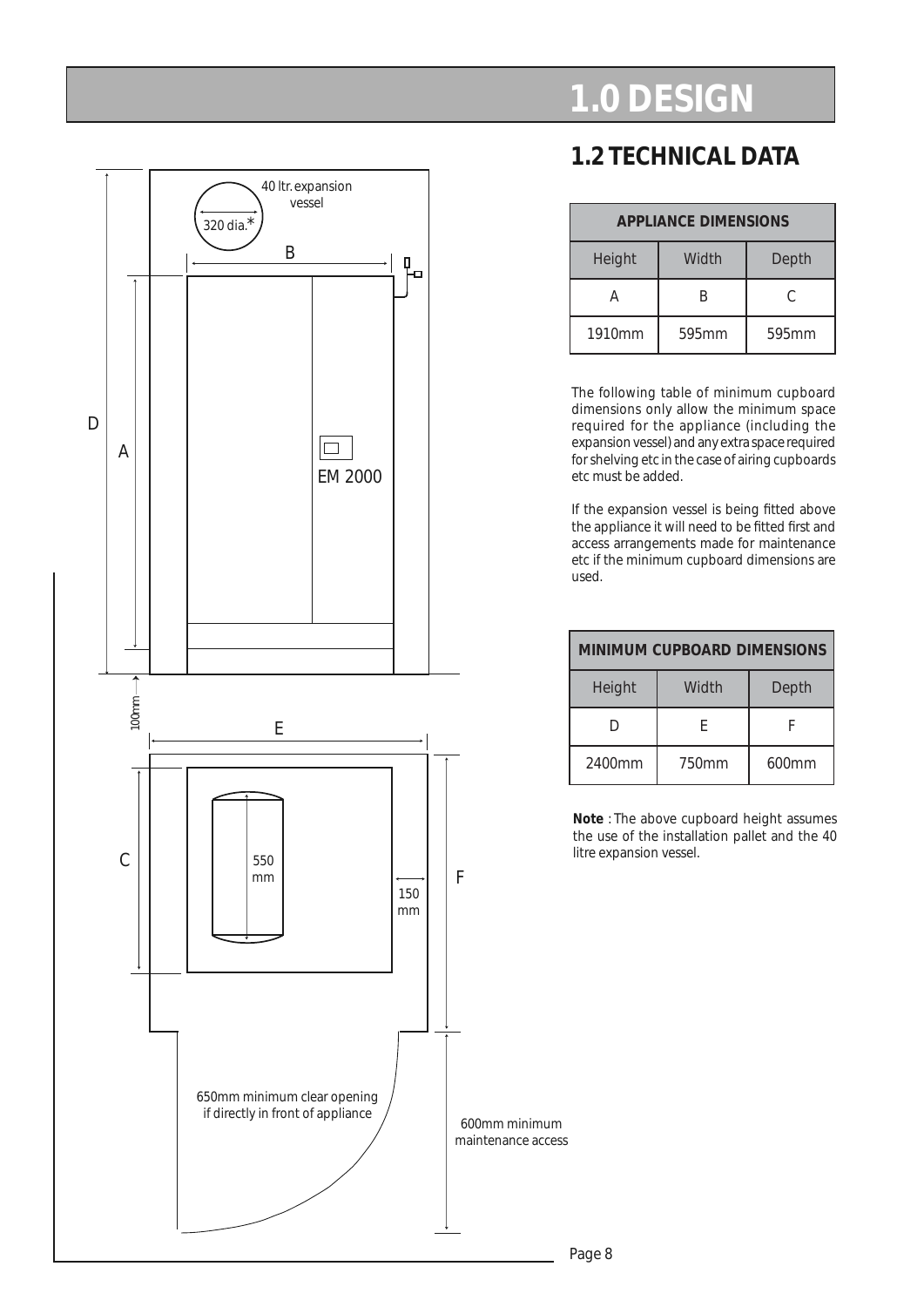

**1.2 TECHNICAL DATA**

It is easier if all pipes terminate vertically in the positions shown opposite. Compression or push fit connections can be used and we do offer a set of flexible connectors as an option. All pipe positions are approximate and subject to a tolerance of  $\pm$  10mm in any direction.

**NOTE:** Pipework terminates at low level. Electric supply and room stat cables rise through the cable entry provided in the top of the front cover on the appliance - see photo on page 7.

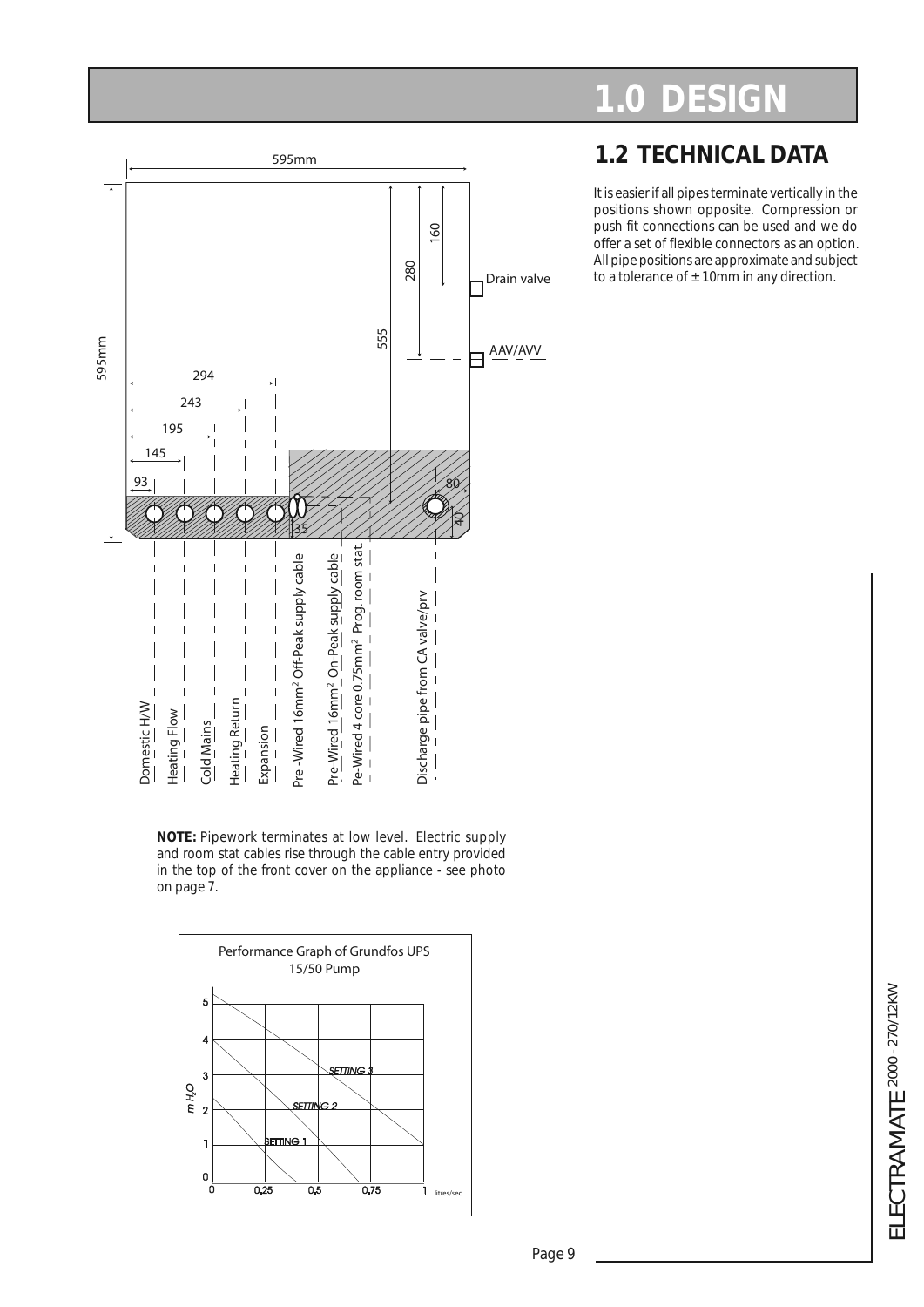

# **1.3 SYSTEM DETAILS**

This appliance requires 2 electrical supplies, a 24 hour ON PEAK continuous supply and an OFF PEAK restricted supply each rated at 63 amps. A schematic arrangement of the ElectraMate system is shown below.

 To ensure efficient operation of the appliance it is important that discussions take place with the Electrical Supply Authority to ensure that the best off peak supply/tariff is utilized. However, the appliance can be easily configured on site at any time to suit any type of tariff which is/becomes available.

When designing the electrical system reference should be made to the latest issue of the IEE Requirements for Electrical Installations and the table on the next page to ensure that the electrical supplies are adequate and that the correct circuit protection/cable sizes are

This is particularly important in existing properties, especially if these are blocks of

However, the ACB will only allow the supply to each of the three elements in the electric flow boiler to be switched at random to keep the maximum simultaneous switching current to a minimum. The random switching will vary at each cycle and for each appliance (see sketch

Store Sensor

DHW Sensor

PHE Sensor

Programmable Room Stat.

Boiler Pump

P<sub>CB</sub>

Ā

**Heating** Pump

đ.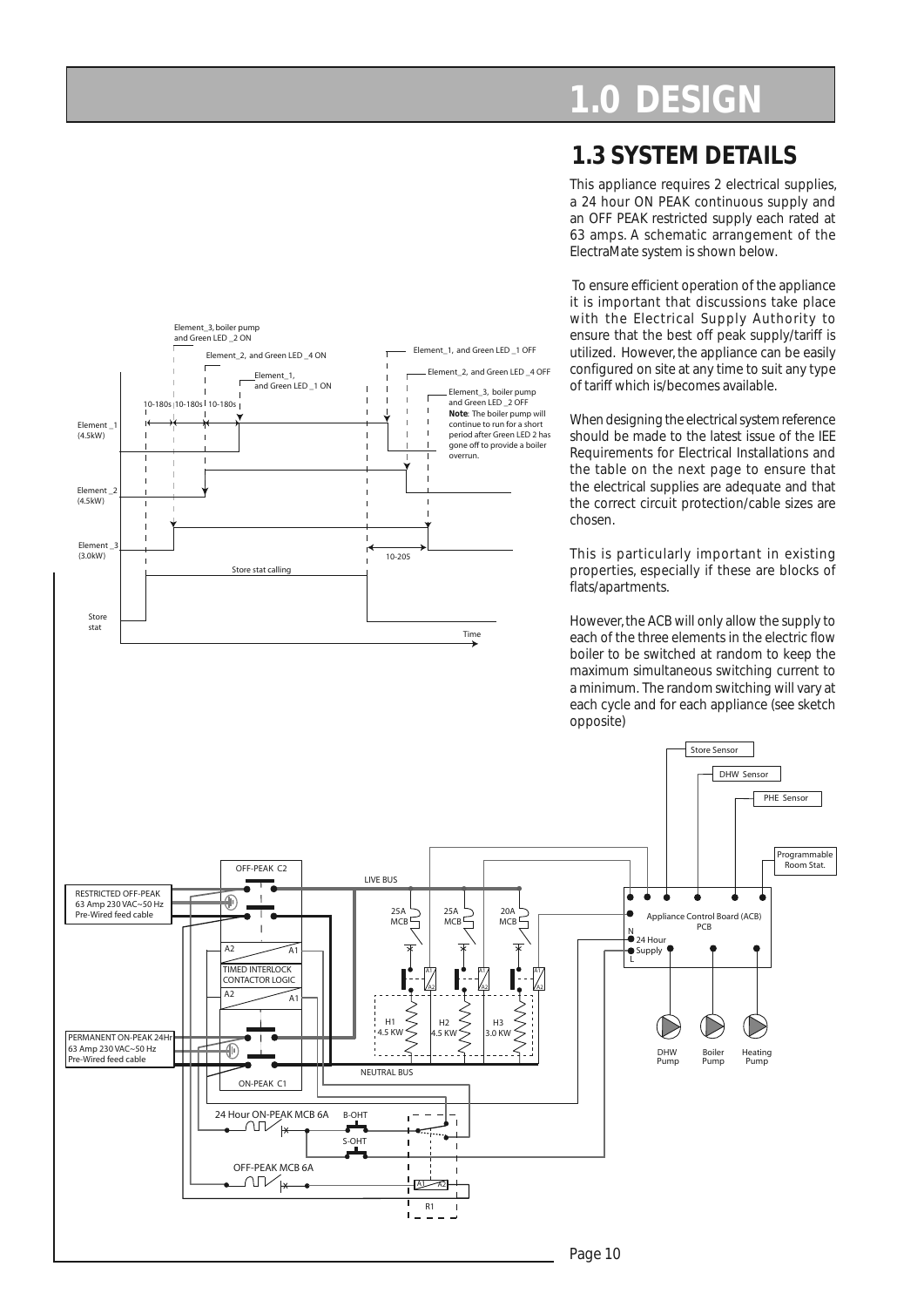### **1.3 SYSTEM DETAILS**

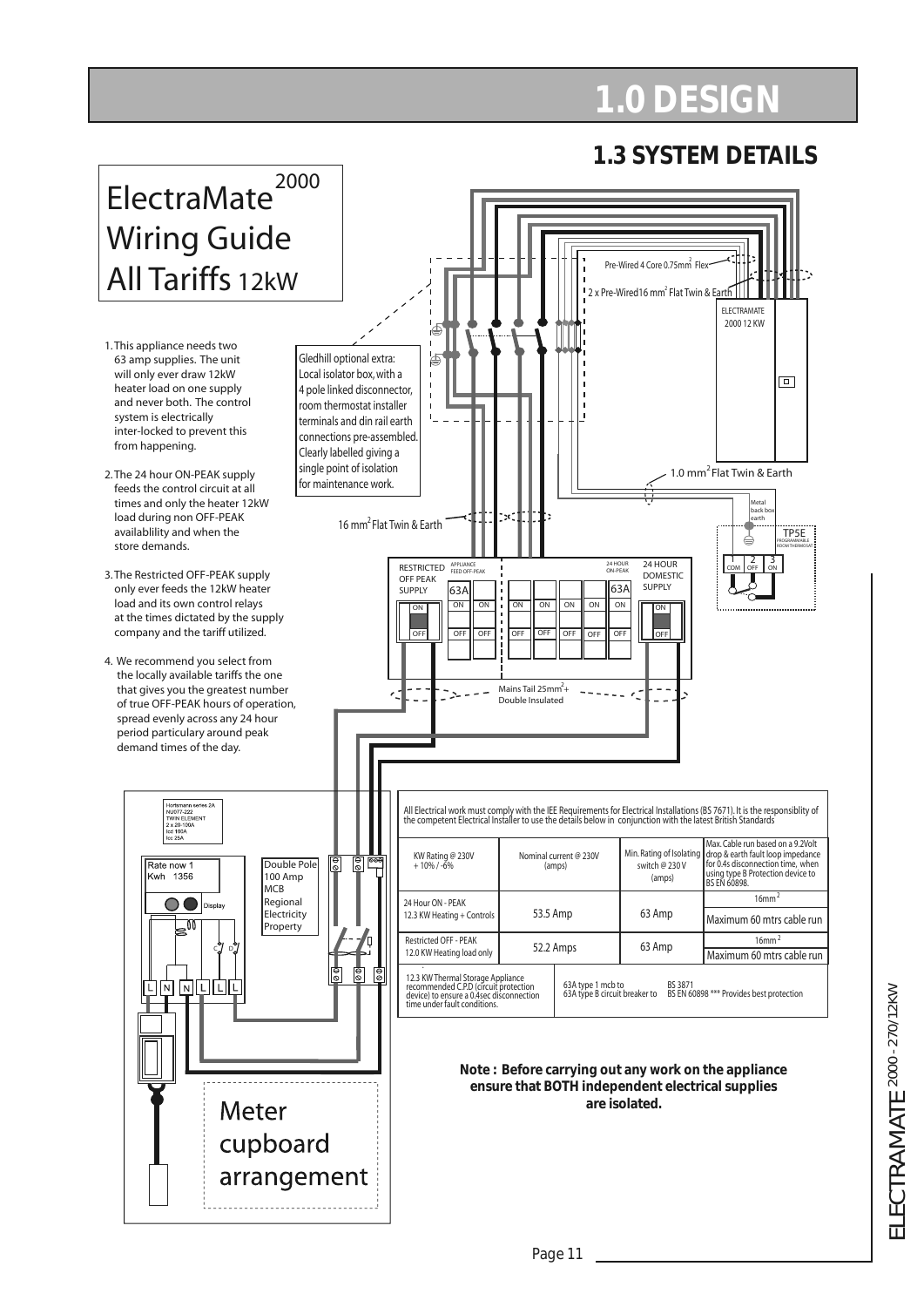# **0 DESIGI**

#### **Hot and Cold Water System**

#### **General**

A schematic layout of the hot and cold water services in a typical small dwelling is shown below. ElectraMate 2000 will operate at mains pressures as low as 1.5 bar and as high as 5 bar although the recommended range is 2-3 bar. All pressures must be achievable when the local demand is at its maximum and be measured at the connection to the appliance. It is also important to check that all other equipment and components in the hot and cold water system are capable of accepting the mains pressure available to the property. If the mains pressure can rise above 5 bar or the maximum working pressure of any item of equipment or component to be fitted in the system, a pressure limiting (reducing) valve set to 3 bar will be required.

No check valve or similar device should be fitted on the cold water supply branch to the ElectraMate 2000.

The hot water flow rate from the ElectraMate 2000 is directly related to the adequacy of the cold water supply to the dwelling. This must be capable of providing for those services, which could be required to be supplied simultaneously, and this maximum demand should be calculated using procedures defined in BS 6700.

If a water meter is fitted in the service pipe, it should have a nominal rating to match the maximum hot and cold water peak demands calculated above in accordance with BS 6700. This could be up to 50ltr/min in some properties.

### **1.3 SYSTEM DETAILS**

#### **Use in Hard Water Areas**

The patented control system offers a sophisticated level of pump speed control and will help prevent the formation of scale. This prevents domestic hot water from exceeding 55°C for most of the operational times of the appliance.

The pre-set temperature of approximately 55°C is not adjustable.

To comply with the Benchmark Guidance Note for WaterTreatment in Heating and Hot Water Systems the installer should check the hardness level of the water supply and if necessary fit an in-line scale inhibitor/reducer to provide protection to the whole of the domestic water system. See Appendix C for a copy of the relevant part of the Benchmark Guidance Note.

When specifying this appliance we would recommend that for hardness levels above 200ppm (mg/l) advice is obtained on the type of in-line scale inhibitor/reducer to be used from one of the Water Treatment companies listed in the Benchmark Guidance Note (see Appendix C).

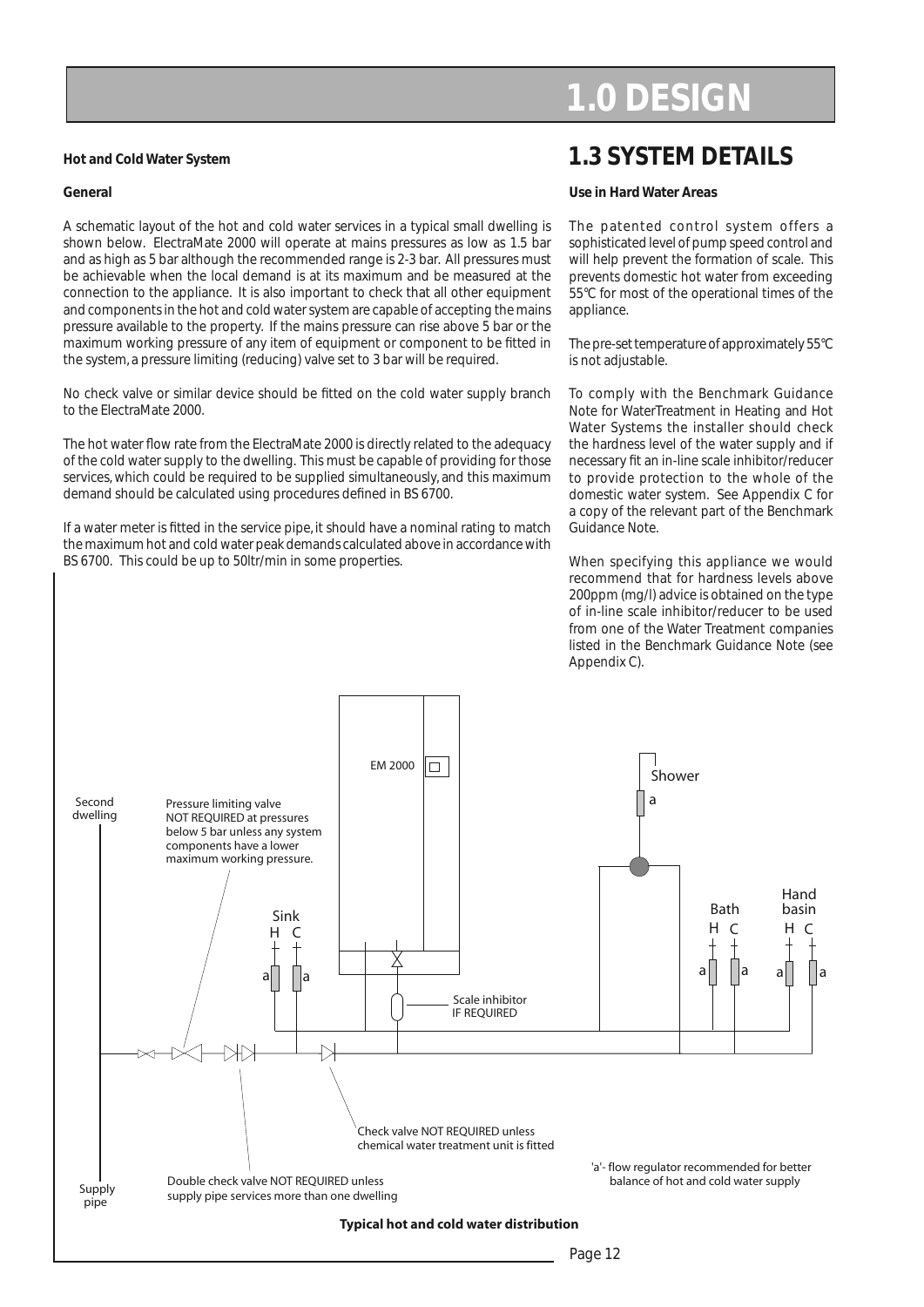## **1.3 SYSTEM DETAILS**

#### **Hot and Cold Water System**

#### **Pipe Sizing / Materials**

To achieve even distribution of the available supply of hot and cold water, it is important in any mains pressure system, that the piping in a dwelling should be sized in accordance with BS 6700.

However, the following rule of thumb guide lines should be adequate for most smaller property types as long as water pressures are within the recommended range of 2-3 bar.

- 1. A 15mm copper or equivalent external service may be sufficient for a small 1bathroom dwelling (depending upon the flow rate available), but the minimum recommended size for new dwellings is 22mm (25mm MDPE).
- 2. The internal cold feed from the main incoming stop tap to the ElectraMate should be run in 22mm pipe. The cold main and hot draw-off should also be run in 22mm as far as the branch to the bath tap.
- 3. The final branches to the hand basins and sinks should be in 10mm and to the baths and showers in 15mm. (1 metre minimum)
- 4. **We would recommend that best results for a balanced system are**  achieved by fitting appropriate flow regulators to each hot and cold  **outlet. This is particularly relevant where the water pressures are above the recommended water pressure range of 2-3 bar. (See Appendix 1 for further details.**

Note: If manifolds (available as an optional extra) are being used suitable flow **regulators are automatically provided in the manifold and do not need to be provided at each outlet - See Appendix B for further details.**

All the recommendations with regard to pipework systems in this manual are generally based on the use of BS/EN Standard copper pipework and fittings.

However, we are happy that plastic pipework systems can be used in place of copper internally as long as the chosen system is recommended for use on domestic hot and cold water systems by the manufacturer and is installed fully in accordance with their recommendations.

This is particularly important in relation to use of push fit connections when using the optional flexible hose kits - see 2.2 Installation, Pipework connections.

It is also essential that if an alternative pipework material/system is chosen the manufacturer confirms that the design criteria of the new system is at least equivalent to the use of BS/EN Standard copper pipework and fittings.

#### **Taps/Shower Fittings**

Aerated taps are recommended to prevent splashing.

**Any type of shower mixing valve can be used as long as both the hot and cold supplies are mains fed. However, all mains pressure systems are subject to dynamic changes particularly when other hot and cold taps/showers are opened and closed, which will cause changes in the water temperature at mixed water outlets such as showers. For this reason and because these are now no more expensive than a manual shower we only recommend the use of thermostatic showers with this appliance, even if these are the over the bath/telephone handset type.**

**The shower head provided must also be suitable for mains pressure supplies.**

The hot water supply to a shower-mixing valve should be fed wherever practical directly from the ElectraMate 2000 or be the first draw-off point on the hot circuit. The cold supply to a shower-mixing valve should wherever practical be fed directly from the rising mains via an independent branch. The shower must incorporate or be fitted with the necessary check valves to provide backsyphonage protection in accordance with the Water Regulations.

The supply of hot and cold mains water directly to a bidet is permitted provided that it is of the over-rim flushing type and that a type 'A' air gap is incorporated.

#### **Hot and Cold Water System**

If the length of the hot water draw off pipework is excessive and the delivery time will be more than 1 minute before hot water is available at the tap, you may wish to consider using trace heating to the hot water pipework such as the Raychem HWAT system. Please consult Gledhill Technical Department for further details.

Please note that the ElectraMate 2000 is NOT suitable for use with a secondary domestic hot water circulation system.

It is important that the cold water pipework is adequately separated/protected from any heating/hot water pipework to ensure that the water remains cold and of drinking water quality.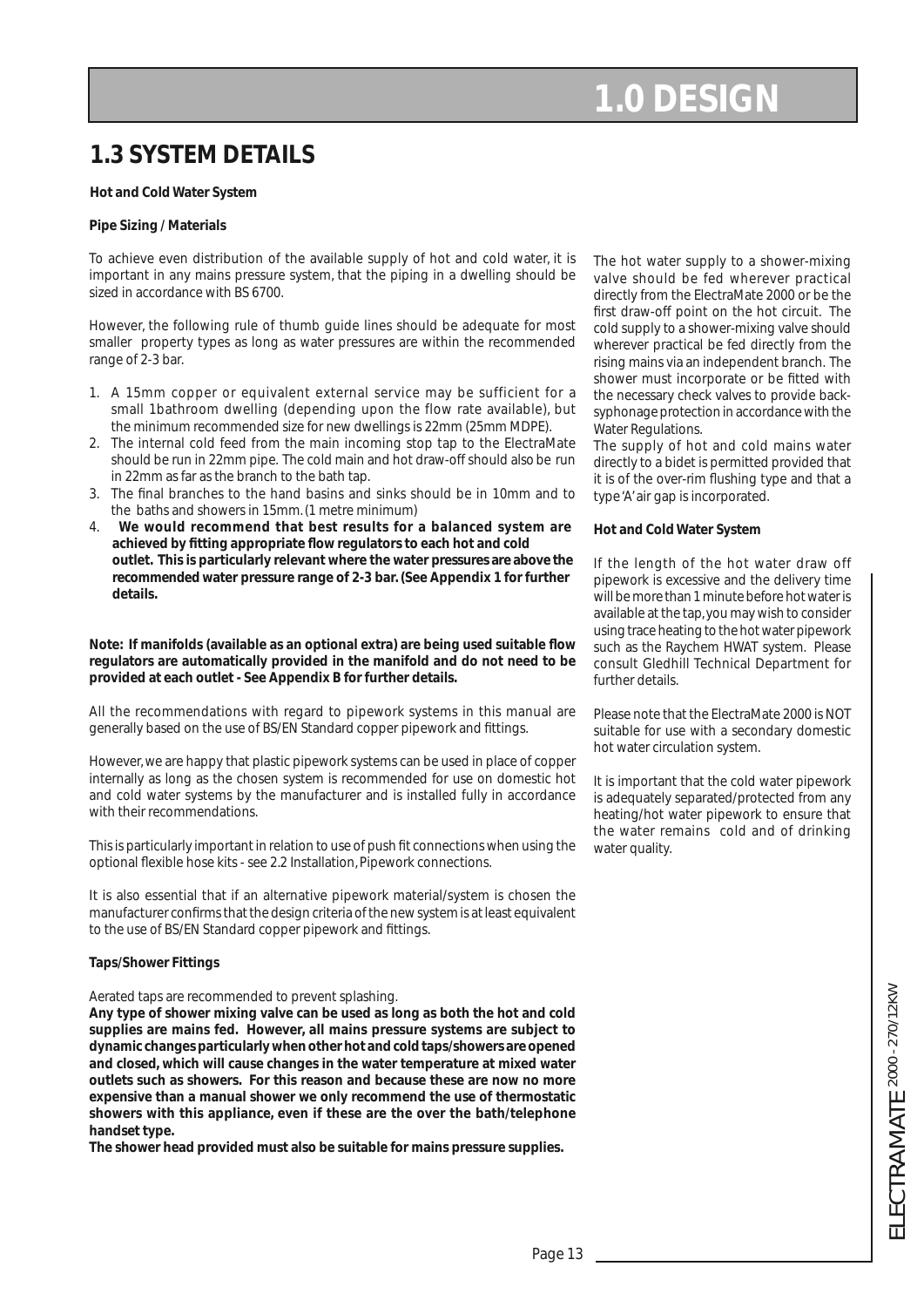

Full bore auto bypass valve NOT REQUIRED unless the heating system incorporates mechanical thermostatic control valves e.g. T.R.V's to all radiators or 2 port zone valves. As an alternative one of the radiators can be fitted with lockshield valves which are left fully open, permanently.

# **1.0 DESIGN**

### **1.3 SYSTEM DETAILS**

### **Heating System**

#### **General**

A schematic layout of the heating system in a typical small dwelling is shown opposite.

The heating circuit is taken from the ElectraMate 2000 and is piped in the conventional manner.

The ElectraMate 2000 is only suitable for a **sealed heating** system. Therefore heating circuit pipework can run at a higher level than the appliance if required as long as suitable air vents are provided.

If any radiators are located above the level of the ElectraMate 2000 the system should be designed so that gravity circulation does not occur when the heating pump is not running. To be certain of preventing this it is recommended that a check valve, or valves, are fitted on the vertical flow pipes.

The heating circuit operates on the normal primary boiler temperatures i.e. 82°C flow and 71°C return. Therefore any traditional hot water radiators or convectors can be used with this system and it is recommended that they are sized in accordance with BS EN 442.

The Grundfos 15/50 pump characteristics are shown in 1.2 Technical Data. Approximately all the head can be used when sizing the heating circuit pipework.

All the recommendations with regard to pipework systems in this manual are generally based on the use of BS/EN Standard copper pipework and fittings.

However, we are happy that plastic pipework systems can be used in place of copper internally as long as the chosen system is recommended for use on domestic heating systems by the manufacturer and is installed fully in accordance with their recommendations. We always recommend the use of barrier pipe for these systems.

It is also essential that if an alternative pipework material/system is chosen the manufacturer confirms that the design criteria of the new system is at least equivalent to the use of BS/EN Standard copper pipework and fittings.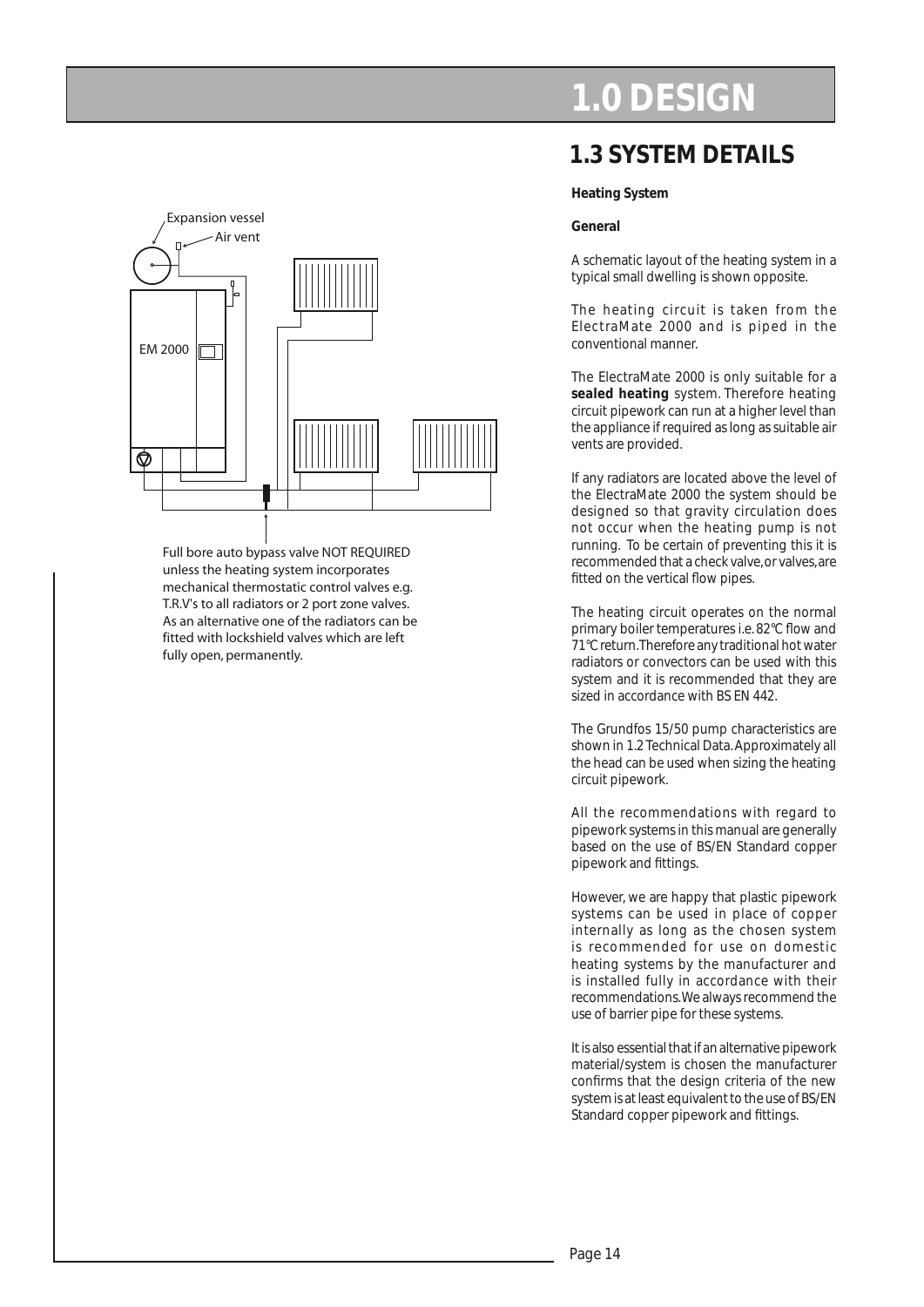# h | | | Le h = Height of Tundish Le = Total equivalent length of discharge pipe (M) Note : 90° bend is equivalent to 1M of straight pipe

### **DISCHARGE PIPE DIAMETERS**

| Height - h<br>(M) | Pipe Size | Maximum<br>Le $(M)$ |
|-------------------|-----------|---------------------|
|                   | 15mm      | 1                   |
| 0.2               | 22mm      | 9                   |
|                   | 28mm      | 30                  |
|                   | 15mm      | $\overline{2}$      |
| 0.3               | 22mm      | 13                  |
|                   | 28mm      | 45                  |
|                   | 15mm      | 3                   |
| 0.4               | 22mm      | 19                  |
|                   | 28mm      | 63                  |
|                   | 15mm      | $\overline{4}$      |
| 0.6               | 22mm      | 27                  |
|                   | 28mm      | 94                  |
|                   | 22mm      | 5                   |
| 0.8               | 22mm      | 37                  |
|                   | 28mm      | 127                 |
|                   | 15mm      | $\overline{7}$      |
| $\mathbf{1}$      | 22mm      | 46                  |
|                   | 28mm      | 157                 |



## **1.3 SYSTEM DETAILS**

### **Filling the Heating System**

The ElectraMate 2000 appliance comes complete with a CA type backflow prevention valve and pressure regulating valve to provide automatic filling of the appliance/sealed heating system from the mains cold water connection to the appliance.

This is now allowed by the Water Regulations to stop any possible contamination of the mains cold water supply by the water in the heating system.

**This replaces the temporary filling loop arrangement historically required by the Water Byelaws and means the connection to the mains cold water supply can be permanent. This will allow any loss of water from the heating system to be automatically replenished as with an open vented system fitted with a feed and expansion cistern.**

Details of the valve and the discharge requirements are shown opposite. A 22mm minimum diameter discharge pipe is required.

The construction of the valve is such that the mains cold water cannot discharge through the tundish even when the mains side check valve is faulty. This is because the sliding piston, which opens the main port also closes the vent (i.e. tundish) port. The valve will therefore only discharge if the check valve on the appliance/system side is faulty and the mains pressure is less than the pressure in the appliance/system.

The valve requires a pressure differential to operate correctly and a minimum dynamic pressure of 1.5 bar is required at the connection to the appliance under maximum domestic water simultaneous demand conditions, 2.0 bar is recommended.

The pressure regulating valve is set to 1.0 bar. This is usually sufficient for the heating systems in most domestic properties - see the next page for further details.

**Note: Do not open the 90º angle isolating ballvalve to fill the appliance/heating system until the heating system is complete - see the labels on the appliance for further details.**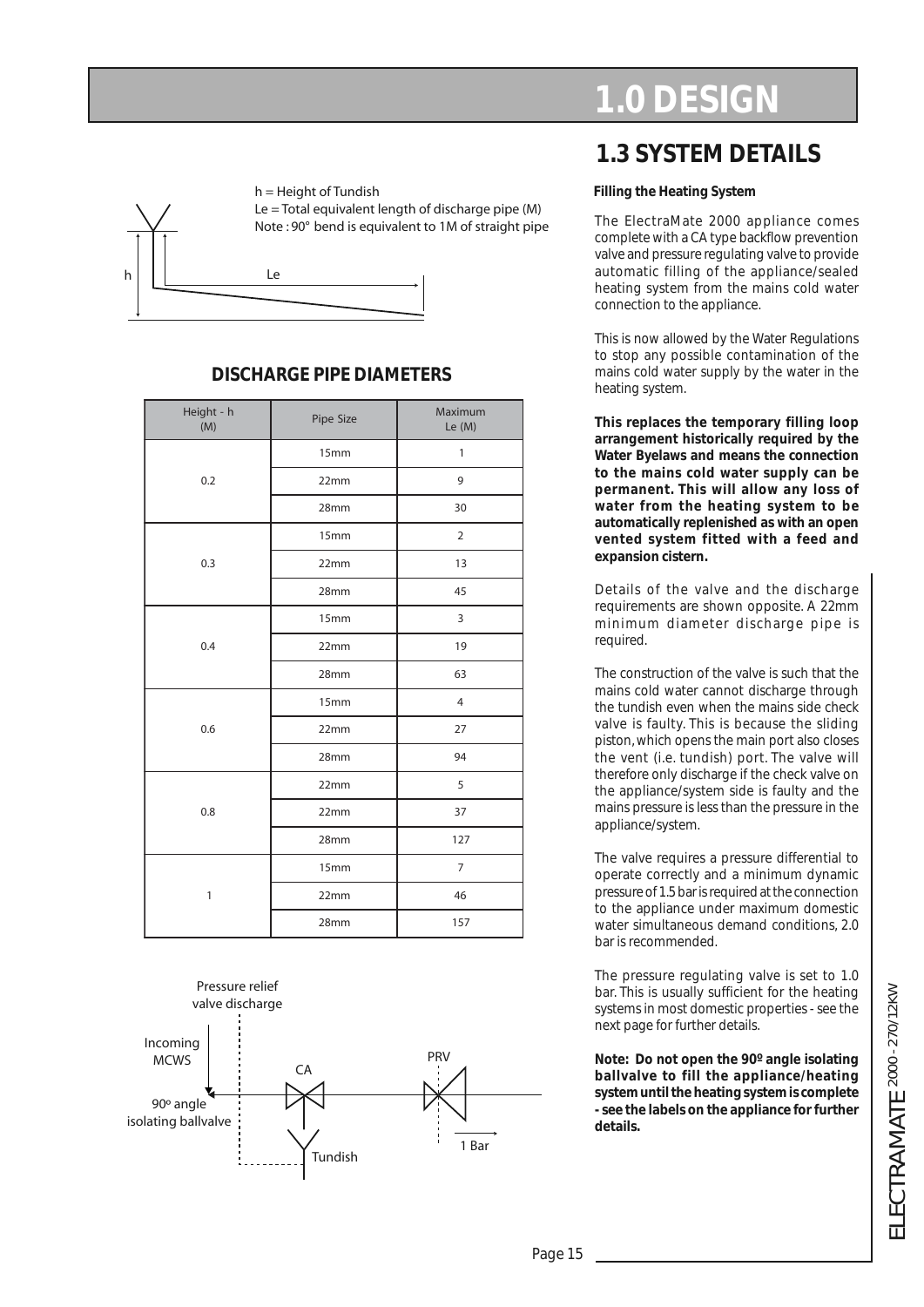## **1.3 SYSTEM DETAILS**

### **Expanson vessel requirements**

The ElectraMate 2000 is supplied with a 40 litre expansion vessel pre-charged to 1.0 bar to accommodate the expansion of the total water content of the system including the thermal store. The size of the expansion vessel provided with each model is considered adequate for a typical installation. However it is the designers/installers responsibility to check this and provide an additional expansion vessel if necessary.

The values presented in the table opposite are based on a maximum store charge temperature of 85°C. The expansion vessel must be suitable to accommodate the change in volume of the water in the primary system from 10°C to 110°C as specified in BS 5449 : 1990 clause 16.2.

In normal circumstances an initial system charge pressure of 1.0 bar is suitable for most domestic installations.

The minimum system pressure (when cold) should not be less than the static head plus 0.5 bar i.e. the height of the highest point in the system above the expansion vessel plus a safety margin of 0.5 bar. If a different system pressure is required than 1.0 bar the initial system and vessel charge pressures must be adjusted to the same value.

If an additional expansion vessel is required, this must comply with BS 4814 and must be suitable for heating circuit temperatures up to 110°C.

The expansion vessel's must be sized to accommodate the expansion of the total water content of the system i.e. heating circuit plus ElectraMate 2000 unit. Total expansion vessel volume required for different operating pressures and radiator circuit volumes is shown in the table opposite. The sizing procedure is outlined in BS 5449 : 1990.

#### **Note : There must be no isolating valve between the expansion vessel(s) and the appliance or any other such device.**

| Expansion vessel volume required for different operating conditions |                                           |                                         |      |      |  |
|---------------------------------------------------------------------|-------------------------------------------|-----------------------------------------|------|------|--|
| Safety valve setting (bar)                                          |                                           | 3.0                                     |      |      |  |
| Vessel charge pressure (bar)                                        |                                           | 0.5                                     |      | 1.0  |  |
| Initial system pressure (bar)                                       |                                           | 0.5                                     | 1.0  | 1.0  |  |
| <b>Radiator circuit</b><br>volumes (litres)                         | <b>Total system</b><br>volume<br>(litres) | <b>Expansion vessel volume (litres)</b> |      |      |  |
| 25                                                                  | 295                                       | 24.6                                    | 41.3 | 32.2 |  |
| 30                                                                  | 300                                       | 25.0                                    | 42.0 | 32.7 |  |
| 35                                                                  | 305                                       | 25.4                                    | 42.7 | 33.2 |  |
| 40                                                                  | 310                                       | 25.8<br>43.4                            |      | 33.7 |  |
| 45                                                                  | 315                                       | 26.2<br>44.1                            |      | 34.2 |  |
| 50                                                                  | 320                                       | 26.6                                    | 44.8 | 34.7 |  |
| 55                                                                  | 325                                       | 27.0                                    | 45.5 | 35.2 |  |
| 60                                                                  | 330                                       | 27.4<br>46.2<br>35.7                    |      |      |  |
| 65                                                                  | 335                                       | 27.8<br>46.9<br>36.2                    |      |      |  |
|                                                                     |                                           |                                         |      |      |  |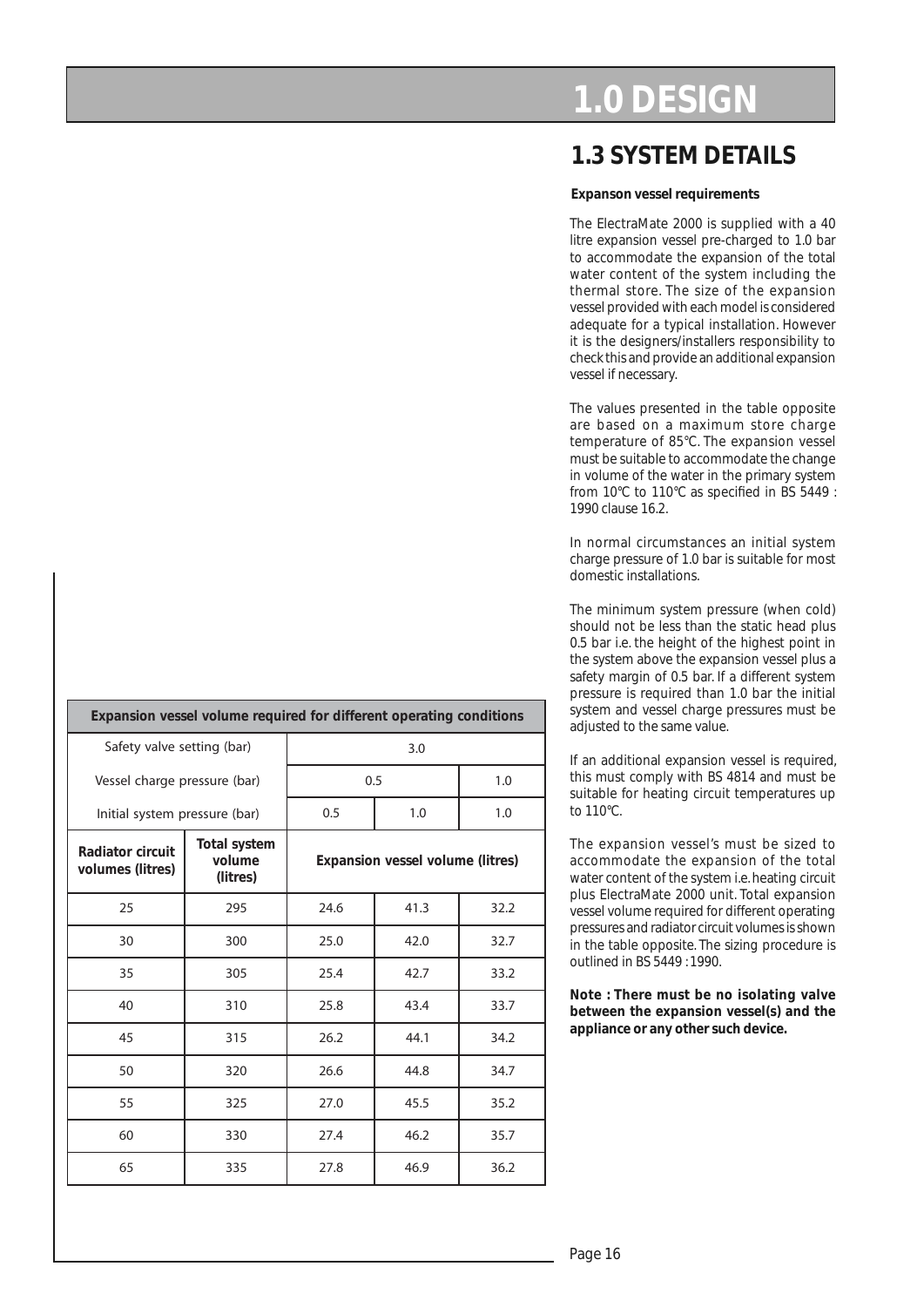# **2.0 INSTALLAT**

# **2.1 SITE REQUIREMENTS**

The appliance is designed to be installed in an airing/cylinder cupboard and the relevant minimum dimensions are provided in section 1.2 Technical Data.

Because of the ease of installation we recommend that the cupboard construction is completed and painted before installation of the appliance. The cupboard door can be fitted after installation.

If the unit needs to be stored prior to installation it should be stored upright in a dry environment and on a level base/floor.

Installation and maintenance access is needed to the front of the appliance and the separate expansion vessel. See Technical Data section for further details.

The minimum dimensions contained in section 1.2 Technical Data allow for the passage/connection of pipes to the appliance from any direction as long as the appliance is installed on the installation pallet. Extra space may be needed if the installation pallet is not used.

The floor of the cupboard needs to be level and even and capable of supporting the weight of the appliance when full. If the ElectraMate 2000 is located on a platform above the floor this must provide continuous support to the whole base area and be made of a material which will not deteriorate if exposed to moisture. Details of the weight when full is provided in section 1.2 Technical Data.

The appliance is designed to operate as quietly as practicable. However, some noise (from pumps etc) is inevitable in any heating system. This will be most noticeable in cupboards formed on bulkheads, or at the mid span of a suspended floor. In these cases the situation can be improved by placing the appliance on a suitable sound deadening material (i.e. carpet underlay or similar).

Cupboard temperatures will normally be higher than in a conventional system and the design of the cupboard and door will need to take this into account. No ventilation is normally required to the cupboard.

A suitable location will be needed for the separate expansion vessel. This will often be at high level in the cupboard housing the ElectraMate 2000 but can be at a remote position if required. The dimensions and clearances are provided in section 1.2 Technical Data. The location will need to provide a suitable route for the expansion pipe from the vessel to the appliance.

The electrical supplies must be correctly earthed, polarized and installed in accordance with the latest edition of the IEE requirements for electrical Installations BS 7671: 2001.

All Electrical work must comply with the IEE Requirements for Electrical Installations (BS 7671). It is the responsiblity of<br>the competent Electrical Installer to use the details below in conjunction with the latest Britis

| KW Rating @ 230V<br>$+10\%$ / $-6\%$                                                                                                                   | Nominal current @ 230V<br>(amps) |                                                    | Min. Rating of Isolating<br>switch @ 230 V<br>(amps) | Max. Cable run based on a 9.2Volt<br>drop & earth fault loop impedance<br>for 0.4s disconnection time, when<br>using type B Protection device to<br><b>BS EN 60898.</b> |
|--------------------------------------------------------------------------------------------------------------------------------------------------------|----------------------------------|----------------------------------------------------|------------------------------------------------------|-------------------------------------------------------------------------------------------------------------------------------------------------------------------------|
| 24 Hour ON - PEAK                                                                                                                                      |                                  |                                                    |                                                      | $16$ mm <sup>2</sup>                                                                                                                                                    |
| 12.3 KW Heating + Controls                                                                                                                             | 53.5 Amp                         |                                                    | 63 Amp                                               | Maximum 60 mtrs cable run                                                                                                                                               |
| <b>Restricted OFF - PEAK</b>                                                                                                                           |                                  |                                                    | 63 Amp                                               | $16$ mm $2$                                                                                                                                                             |
| 12.0 KW Heating load only                                                                                                                              | 52.2 Amps                        |                                                    |                                                      | Maximum 60 mtrs cable run                                                                                                                                               |
| 12.3 KW Thermal Storage Appliance<br>recommended C.P.D (circuit protection<br>device) to ensure a 0.4sec disconnection<br>time under fault conditions. |                                  | 63A type 1 mcb to<br>63A type B circuit breaker to | BS 3871                                              | BS EN 60898 *** Provides best protection                                                                                                                                |

The electrical mains supply needs to be 230V/50Hz.

The appliance requires 2 electricity supplies, a 24 hour on peak continuous supply and an off peak restricted supply each rated at 63 amps.

Connections must be made using a suitable four-pole linked isolator switch which is located within 2m of the appliance. The supplies must only serve the appliance.

The minimum breaking capacity of the main isolation switch and cable sizes/lengths at 230V shall follow the recommendations in the table below.

The location of the appliance will need to provide a suitable route and termination point for the discharge pipe from the CA Valve/PRV.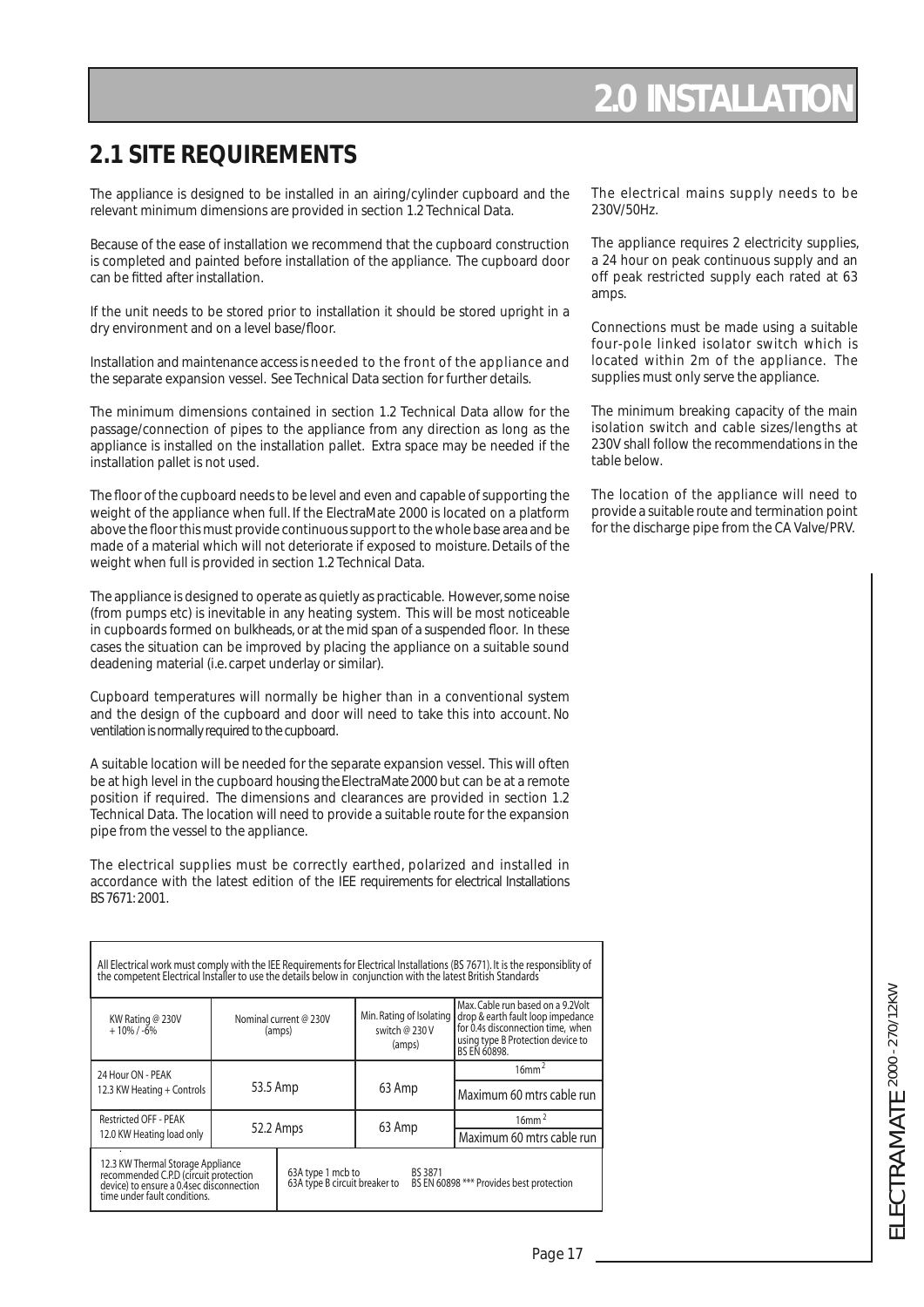

### **2.2 INSTALLATION**

#### **Preparation/placing the appliance in position.**

Details of the recommended positions for termination of the first fix pipework are provided in section 1.2 Technical Data. The pipework can be located or its position checked using the template provided with each appliance. If these have been followed installation is very simple and much quicker than any other system.

The appliance is supplied shrink wrapped and carrying handles are provided in the back of the casing.

The expansion vessel complete with inlet pipe and air vent are provided in a separate box. If flexible connections have been ordered these will be supplied in the same box as the expansion vessel.

The appliance should be handled carefully to avoid damage and the recommended method is shown opposite. Whenever it is possible it is recommended that it is moved using a suitable sack type truck on the rear face.

Before installation the site requirements should be checked and confirmed as acceptable. The bottom part of the plastic cover /protective wrapping should be removed and the appliance placed in position.

Remove the front panel by loosening the retaining screws 3-4 turns and lifting the panel up and out using the keyholes provided. Pull the pipe cover off (see opposite) ready for connection of the pipework and electrical supplies. Ensure both panels are replaced on completion and the retaining screws are tightened to secure the main panel back in position.

The expansion vessel shall be installed using the supports provided. Ensure access is provided for maintenance.

**Note**: Although the above guidance is provided any manual handling/lifting operations will need to comply with the requirements of the Manual Handling Operations Regulations issued by the H.S.E.

The appliance can be moved using a sack truck on the rear face although care should be taken and the route should be even.

In apartment buildings containing a number of storeys we would recommend that the appliances are moved vertically in a mechanical lift.

If it is proposed to use a crane expert advice should be obtained regarding the need for slings, lifting beams etc.

Page 18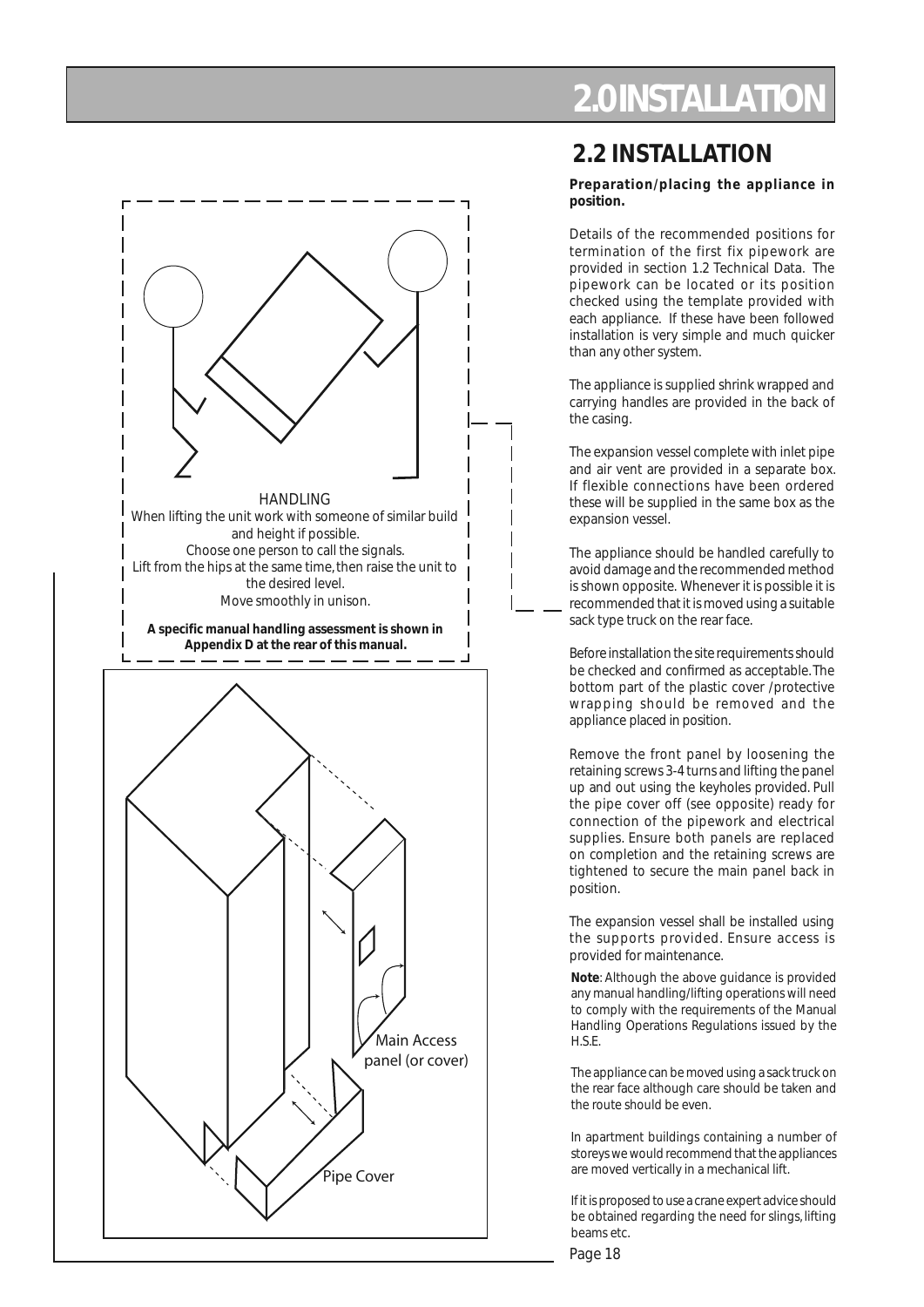### **2.2 INSTALLATION**

### **Pipework connections**

The position of the pipework connections is shown opposite. The connection sizes and dimensions are listed in Section 1.2 Technical Data.

All the connections are also labelled on the appliance. It is essential that the pipework is connected to the correct connection.

The connections can be hard piped but we recommend the use of flexible connections (available as an optional extra).

Connections A, B, C, D, E and F are plain ended copper pipe. Connection G is a compression fitting. Connection H is RC½ (½ in BSPT internal).

- A Domestic Hot Water
- B Central Heating Flow
- C Incoming Mains Cold Water
- D Central Heating Return
- E Expansion Pipe
- F CA Valve/PRV Discharge Pipe
- G AAV/AVV Assembly
- H Drain Valve **NOT provided with the appliance).**

All factory made joints should be checked after installation in case they have been loosened during transit.

The expansion pipe should be run from the appliance and connected to the inlet pipe/air vent provided with the expansion vessel. **There must be no isolating valve between** 

### **the expansion vessel(s) and the appliance.**

Run the discharge pipe from the CA Valve/ PRV to a position where the termination is visible and will not cause danger to persons or damage to materials - see 1.3 System Details for further information.

> ELECTRAMATE<sup>2000-270/12KW</sup> ELECTRAMATE 2000 - 270/12KW

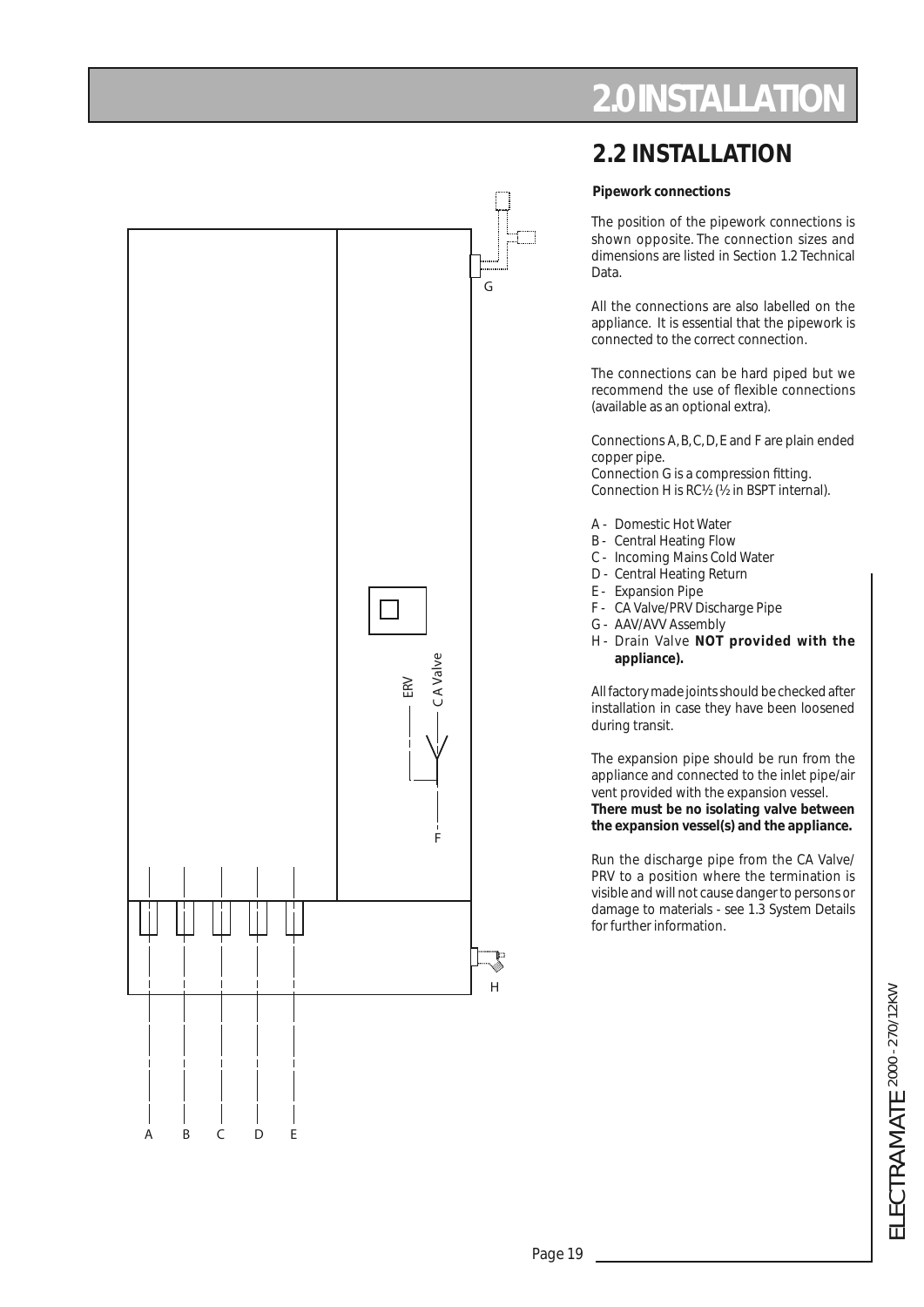### **2.2 INSTALLATION**

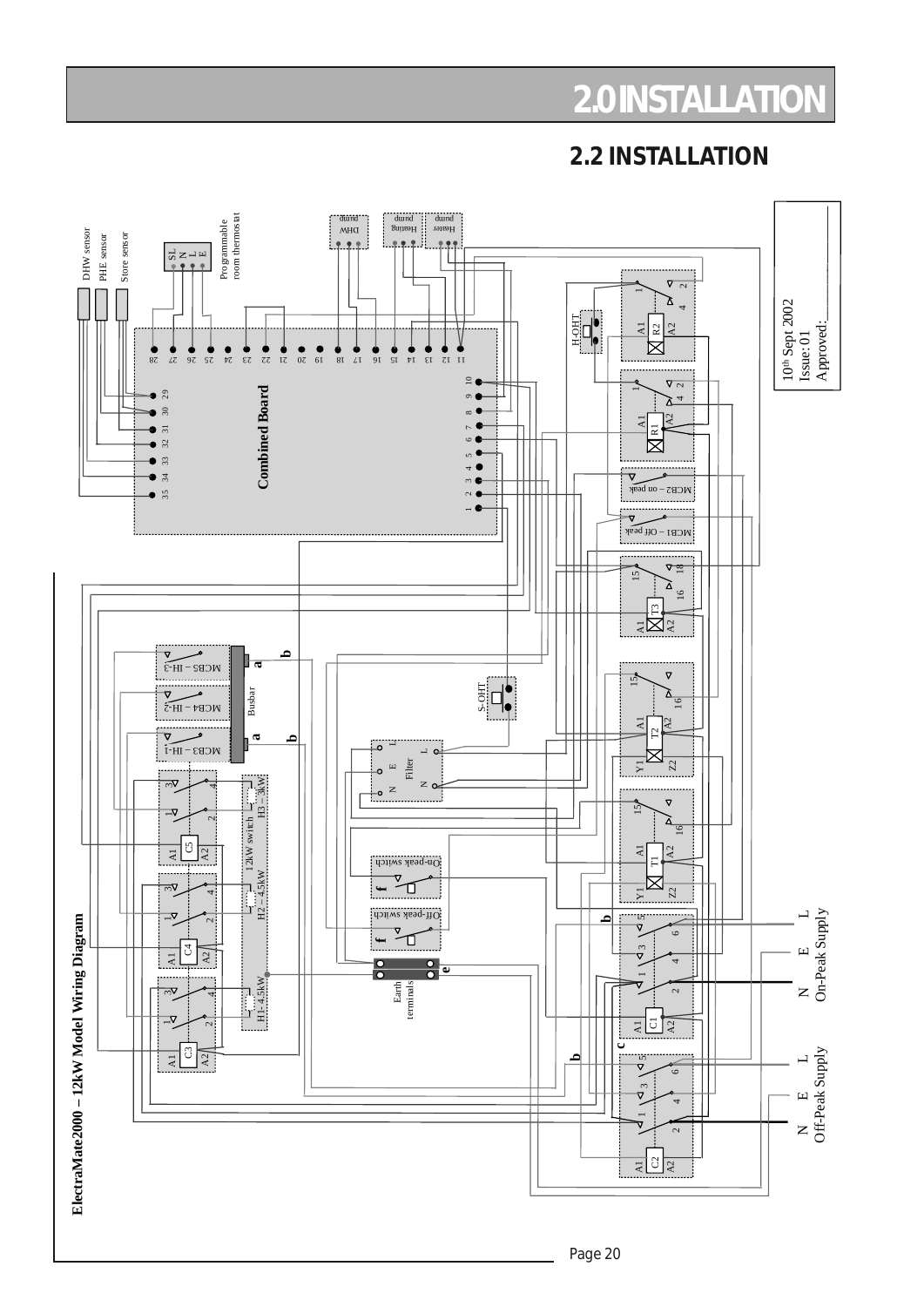# **2.0 INSTALLATIC**



4 pole Isolator Box available from Gledhill as an optional extra



## **2.2 INSTALLATION**

### **Wiring the System**

A printed circuit board (ACB) controls the complete system and all the internal components are prewired to this board, as shown on the Appliance Wiring Diagram on the previous page.

The details of the arrangement and requirements for the external wiring are shown on the Wiring Guide Diagram in Section 1.3 System Details and Section 2.1 Site Requirements. Check the supplies comply with their requirements.

As shown opposite, a heavy duty electricity supply is required for the ElectraMate 2000 and therefore a **qualified electrician** must carry out this work. The electrical installation must comply with the IEE requirements for electrical installations (BS7671) and the requirements of the Local Electricity Supply Company.

All the terminals are suitably labelled.

**Note :** Do not attempt the electrical work unless you are competent to carry it out to the above standards.

Connections to the electrical supplies must allow complete electrical isolation by installing a four pole isolator.

The isolator must only serve the ElectraMate 2000 space heating and hot water system together with its controls.

The use of Type 'B' circuit breakers to BS EN 60898 is recommended.

Before commencing the wiring, ensure that the power source to which the ElectraMate 2000 is to be connected is isolated and checked with approved and certified test equipment.

Remove the front panel.

The appliance is supplied with a 3 metre x 16mm² mains on peak supply cable and a 3 metre 16mm² off-peak cable which should be connected via the slot provided on the top of the appliance to the local isolator as shown opposite.

#### To wire the **Programmable room thermostat :**

#### **Remove the link between terminals 26 and 28 on the terminal block (see opposite)**

From terminal 26 take a 'live' to the No 1 'live common' on the programmable room t/stat. From the programmable room t/stat No '3 N/O' connection take a 'switched live' to terminal 28. Connect one end of your earth cable to terminal 25 at the appliance and connect the other end of your earth cable to the earth terminal on the programmable room t/stat metal back box.

Page 21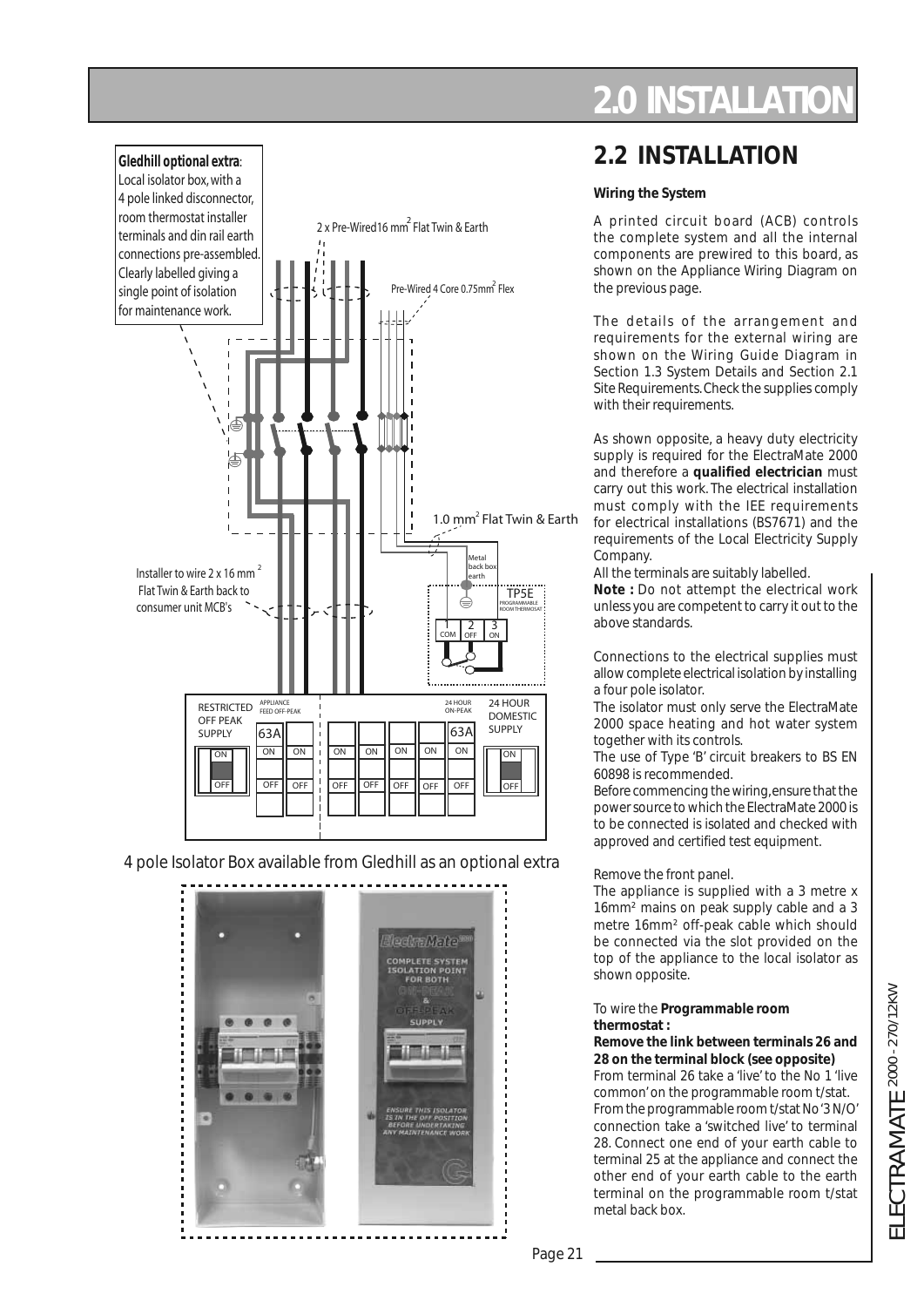



Selectors viewed from below:

 $\Omega$ 

Selectors viewed from below:

**2.2 INSTALLATION**

**Wiring the system (contd.)**

The appliance is suitable for functioning with all types of tariff by positioning the on and off peak disconnection switches (shown opposite) in accordance with the switch settings in the table below. Establish the tariff and adjust the switches as necessary.

Before switching on the electrical supply check all the factory made terminal connections to ensure they have not become loose during transit.

**WARNING - When the wiring is complete but before switching on the appliance electrically ensure the unit is full of water by checking the air vent on the side of the appliance and ensuring the pressure gauge reads between 0.5 - 1.0 bar. Switch the unit ON and test the operation and then replace the front panel.**



Fig. 3





Selectors viewed from below:

| <b>Figure Number</b> | <b>Electricity Tariff</b>                                                                                                                                    | <b>Off Peak Switch</b><br>(Positioned left) | <b>On Peak Switch</b><br>(Positioned right) |
|----------------------|--------------------------------------------------------------------------------------------------------------------------------------------------------------|---------------------------------------------|---------------------------------------------|
|                      | Auto sensing, unit can use the restricted<br>supply when available and then fall back<br>to using On Peak if the store requires top<br>up. (Factory Default) | On                                          | On                                          |
| $\overline{2}$       | Split supply - unit allowed to only charge<br>using the restricted Off Peak supply                                                                           | Off                                         | On                                          |
| 3                    | Split supply - unit allowed to only charge<br>using the 24 hour supply                                                                                       | On                                          | Off                                         |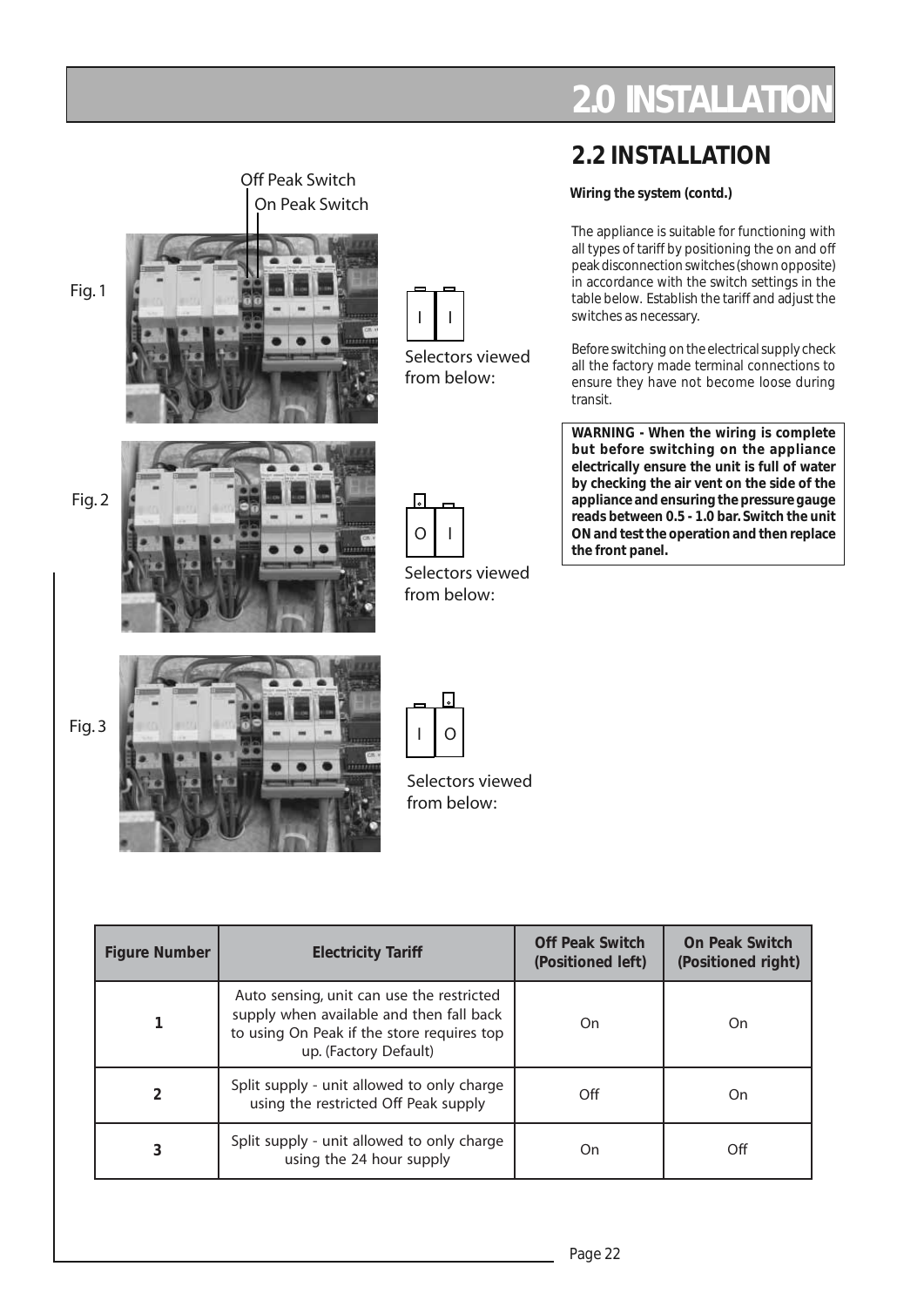## **2.3 COMMISSIONING**

It is essential that all systems function properly for optimum performance. To achieve this, the primary system should be commissioned in accordance with good practice and generally in accordance with the requirements of BS 6798, BS 5449 and BS 7593. Full details of the requirements are given in PAS 33:1999 under section 10 Commissioning.

### **Cleansing the Primary System**

When using either cleansing or corrosion inhibitor chemical, the manufacturers instructions must be followed.

**When determining the quantity of cleanser required, be sure to allow for the increased volume of water in the primary circuit due to the thermal store. See section 1.2 Technical Data for volumes.**

#### **Primary Water System Treatment**

Although the ElectraMate 2000 has no special water treatment requirements, the radiators and other parts of the circuit will benefit from the application of a scale and corrosion inhibitor such as Sentinel X100 or a protector such as Fernox MB1. When determining the quantity of inhibitor required, be sure to allow for the increased volume of water in the primary circuit due to the thermal store - see Section 1.2 Technical Data for volumes.

#### **The following procedures should be used during the final fill/before commissioning the appliance.**

- 1. Isolate the heating element temporarily by removing the two 30 amp fuses and put them in a safe place.
- 2. Check the air pressure in the expansion vessel is set to the correct pressure and adjust if necessary.
- 3. Open the automatic air vent which is positioned at the top of the appliance.
- 4. Open the incoming stop valve and fill the domestic mains cold and hot water systems.
- 5. Open the 90º angle isolating valve provided immediately upstream of the C.A Valve to fill the appliance/sealed heating system. The whole of the primary sealed heating system will automatically be filled to 1.0 bar with potable water through the pressure regulating and CA type backflow prevention valves provided as part of the ElectraMate 2000. Add inhibitor to the system in the normal way whilst the system is filling. Once full check the whole of the primary heating and domestic hot and cold distribution systems for leaks.
- 6. Once the system has been filled the electrical connection and system controls should be checked in line with page 25. Once this has been done the system should be operated for a few minutes without the heating elements being switched on which will allow any air trapped in the system to be vented. The appliance should be switched on and the heating pump should be activated by operating the programmable room thermostat in line with the instructions on page 25. The automatic air vent should remain open until all air has been removed from the system.

### **NOTE** : Pump speeds should be set as follows:

The space heating pump should be set at a speed at which the temperature difference across the heating circuit close to the unit boiler is at least 11°C or as specified by the system designers. The pump characteristics are shown in Section 1.2 Technical Data. The domestic hot water plate heat exchanger pump should always be set at maximum speed (i.e. speed III)

The boiler flow pump should always be set at speed III.

Once all the air has been vented from the system the two 30 amp fuses should be replaced and the heating element should be checked for its correct operation which will be indicated by a current draw of approximately 45 amps on the incoming supply.

Check the operation of the appliance in line with the instructions on page 26.

After all the air in the system has been vented, which could be several days, the automatic air vent should be closed to prevent any possibility of a leak in the event that any system debris finds its way into the valve.

**ONCE THE COMMISSIONING PROCESS IS COMPLETE DO NOT SWITCH THIS APPLIANCE OFF AT THE ISOLATOR SWITCH EVEN WHEN THE PROPERTY IS EMPTY. THE PUMPS ARE TURNED AUTOMATICALLY EVERY 24 HOURS TO PREVENT THEM STICKING AND THIS WILL NOT HAPPEN IF THE APPLIANCE IS ISOLATED. THE ROOM THERMOSTAT CAN BE TURNED DOWN SO THAT THE HEATING WILL NOT OPERATE. THE RUNNING COSTS WILL THEN ONLY BE ENOUGH TO KEEP THE APPLIANCE ON STANDBY.**

#### **Powerflushing/Cleaning of the Heating System**

If it is proposed to 'powerflush' the heating system we would recommend that the ElectraMate appliance is isolated from the heating system being cleaned. Failure to do this could seriously damage the appliance.

When carrying out the work always comply fully with the manufacturers instructions for the powerflushing equipment being used- See Section 10.

If in any doubt please consult our Technical Helpline.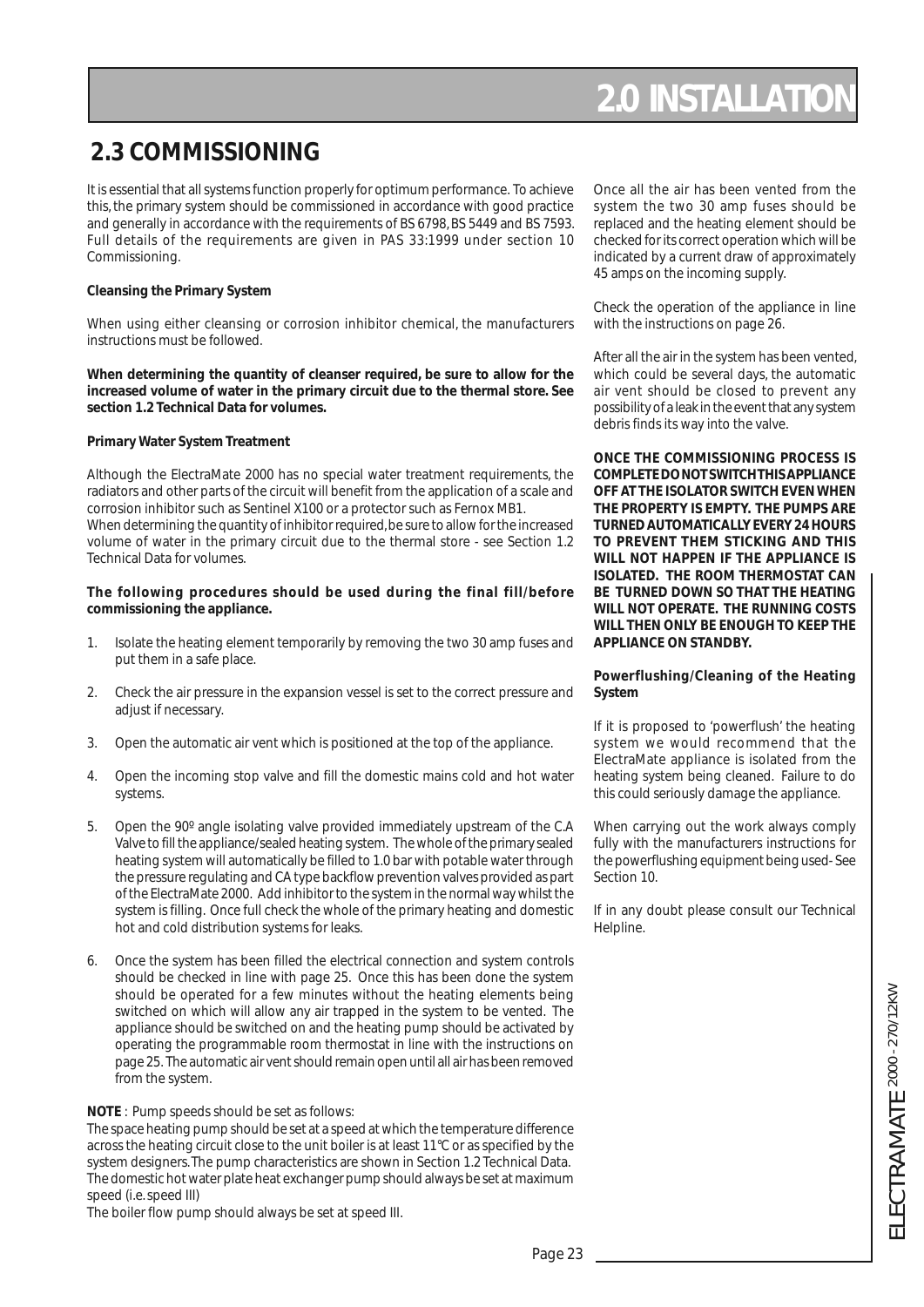

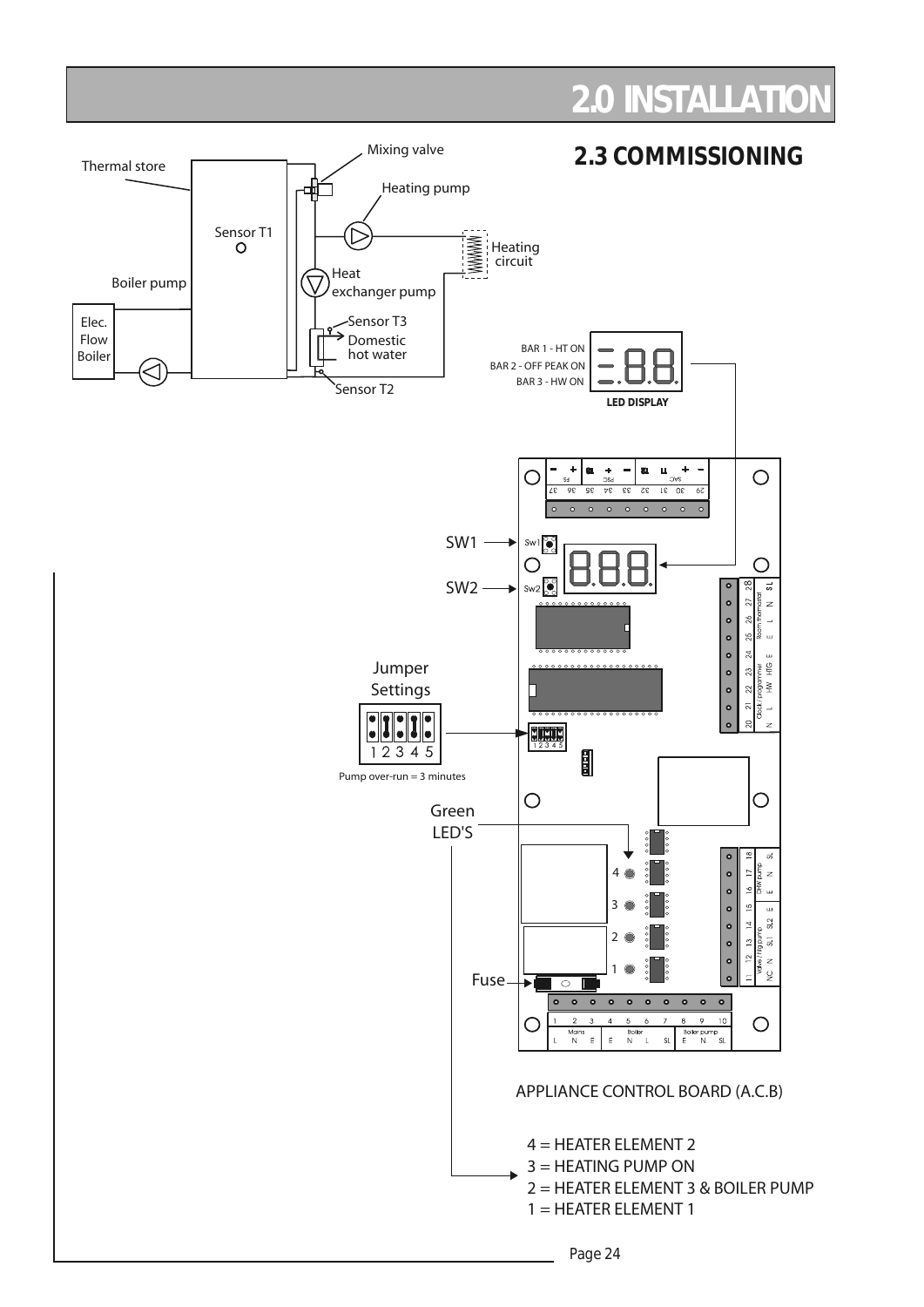# **2.0 INSTALLATIC**

## **2.3 COMMISSIONING**

### **Powering the system/appliance**

The appliance will automatically commission when it is switched on. However it is essential that the following steps are carried out to check the correct functioning of all the controls.

Before switching ON the mains supply to the appliance check that :

- 1. The mains electricity and room thermostat supplies are correctly connected and the protection device is of the correct rating.
- 2. Programmable Room Thermostat is correctly wired to terminals 25, 26, and 28.
- 3. Two jumpers are present across 2 & 4 on the ACB as shown opposite.

The control system/ACB has been initialised at the factory and will operate automatically. However, the operation of the control system should be checked as follows on the ACB (shown opposite).

### **Programmable Room Thermostat**

To test space heating first check the programmable room thermostat (TP5E). Slide the battery cover to the left to reveal the programming buttons(PROG, +, -). Press the + and - buttons together until the display shows the actual room temperature. In the middle of the right hand side of the LCD display the current set point temp. value will be displayed, this is the temperature that the ElectraMate is controlling to. The programmed control temperature may be changed temporarily using the  $\blacktriangle$  and  $\nabla$  buttons until the required temperature is shown.

 $A \blacktriangledown$  or  $\blacktriangle$  arrow will appear in the display as a reminder that the programmed setting has been over-ridden. This over-ride is cancelled at the next programmed switching.

The large display in this mode is indicating the current actual temperature of the room.

Press the  $\blacktriangle$  button once for each degree increase until a flame symbol is displayed and a click is heard.

Horizontal bar 'HT' will light on the LCD display and green LED-3 will switch on and the water from the store will be circulated to the radiators by the heating pump.



**Danfoss TP5E Programmable Room Thermostat**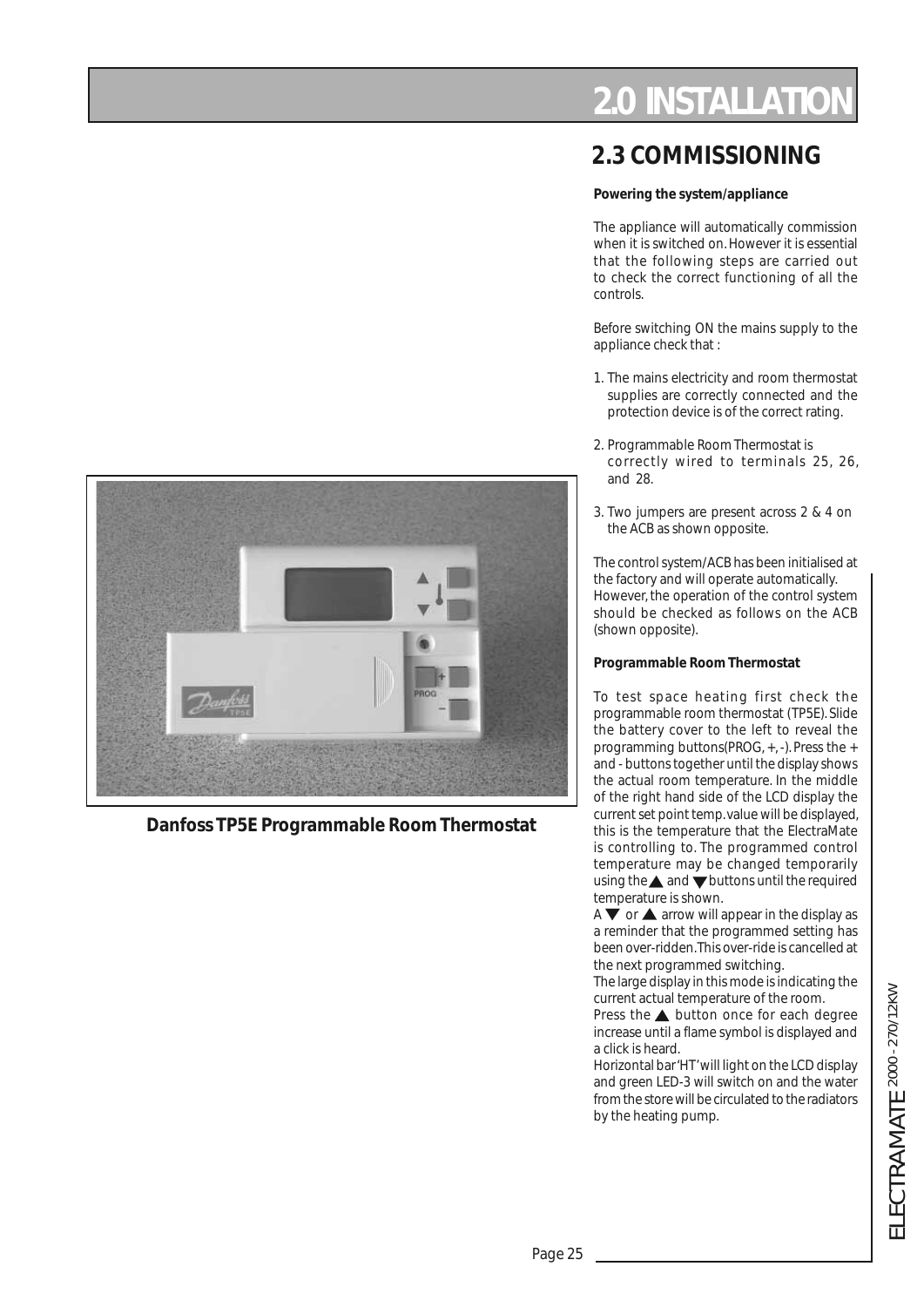Switch off space heating from the programmer or room thermostat. Horizontal bar on the LCD screen 'HT' will switch off and green LED-3 will switch off.

The heating pump will stop circulating water to the radiator circuit.

1. Check operation of 'on-peak/off-peak' detection by switching the main signal to PCB.

 When 'off-peak' signal is present, the horizontal bar '2' (off peak on) on the left hand side of the LCD display will light.

2. Turn the hot water tap on and off. When the hot water tap is opened the horizontal bar '3' (HW on) will light when the hot water is running.

**Note :** The heating pump will automatically be switched off when hot water is being drawn.

 Green LED's 1,2 and 4 will automatically light in sequence to indicate when the heater elements are receiving a supply via their respective control contactors. - see diagram on page 10 for further details.

To keep the cupboard temperature to a minimum in summer it is recommended that any exposed hot water/heating pipework in the cupboard is insulated.

A link is fitted between terminals 21 & 23 on the appliance control board. This allows the appliance to be charged automatically at any time under control of the store thermostat.

The internal controls automatically select the store charge temperature and control thermostat differential to suit the electricity tariff. The temperature settings established during commissioning can be checked using push button switches sw1 and sw2 on the PCB as described in Section 3.4 Fault Finding.

## **2.3 COMMISSIONING**

**This product is covered by the 'Benchmark' scheme and a separate commissioning/ service log book which will meet the requirements of Building Regulations ADLI for a commissioning certificate is included with this product. This must be completed during commissioning and left with the product to meet the warranty conditions offered by Gledhill.**

On completion :

- 1. Do ensure that the electrical connections (e.g. mains supply, room thermostat) to the unit are correct and tight.
- 2. Do ensure that the functioning and control of the system including the programmable room thermostat is explained to the occupant.
- 3. **DON'T** place any clothing or other combustible materials against or on top of this appliance.

These Instructions should be placed along with the component manufacturers instructions in the pocket provided on the rear of the front panel. The front panel should then be refitted.

When the system has been commissioned and all the air released from the initial fill close the AAV cap.

Use as necessary in the future when carrying out any repairs/modifications to the system/ appliance to ensure the appliance vessel is not damaged during draining down and then close again as above.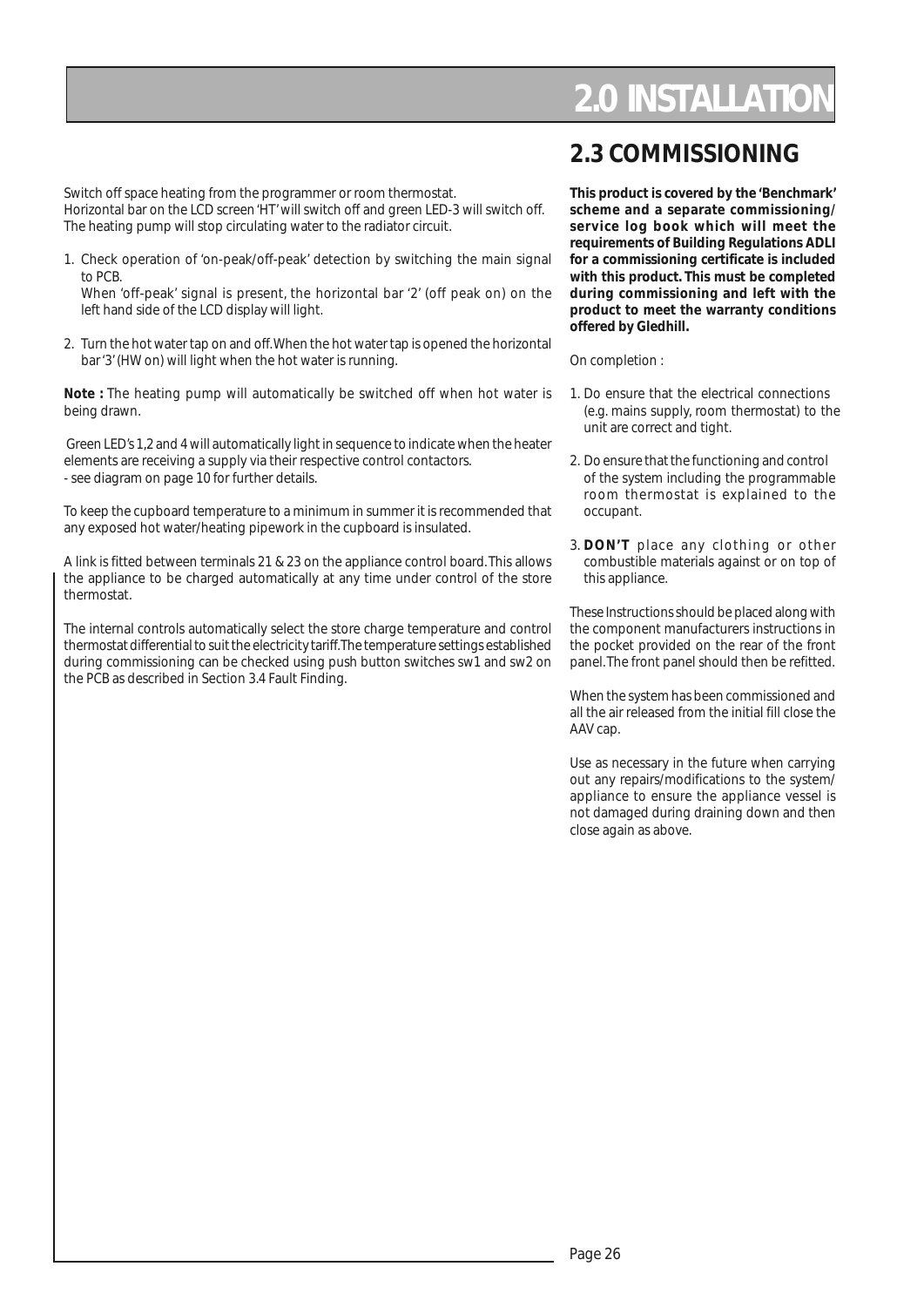## **3.1 ANNUAL SERVICING**

No annual servicing of the ElectraMate 2000 is necessary.

However, we would recommend that checks on the appliance controls and a hot water performance test are carried out annually to prove the appliance is working satisfactorily and within its specification.

## **3.2 CHANGING/ COMPONENTS**

**This appliance has two independant electrical supplies. Ensure that both supplies are isolated at the 4 pole isolator (or 2x 2 pole isolators) before removing the front panel to undertake any work.**

Free of charge replacements for any faulty components are available from Gledhill during the in-warranty period (normally 12 months).

After this, spares can be obtained direct from Gledhill using the 'Speed Spares' service, or through any of the larger plumbers merchants/ specialist heating spares suppliers.

Help and advice is also available from the Technical Helpline on 08449 310000.

However, all components are readily accessible and can be changed quickly and easily by the installer using common plumbing practice.

If it is necessary to replace any of the pumps fitted to the appliance the pump head (motor pack) only should be removed as recommended by Grundfos. Assuming it is within warranty this will be accepted by a merchant as being covered by the Grundfos national service exchange agreement, as long as it is a complete pump i.e. alleged faulty motor pack and new base is left with the merchant. It is important when a pump has been replaced to ensure that any air is adequately vented.

**WARNING : There are no user servicable parts inside the appliance cover. All annual inspections and/or servicing must be carried out by suitably qualified and competent persons.**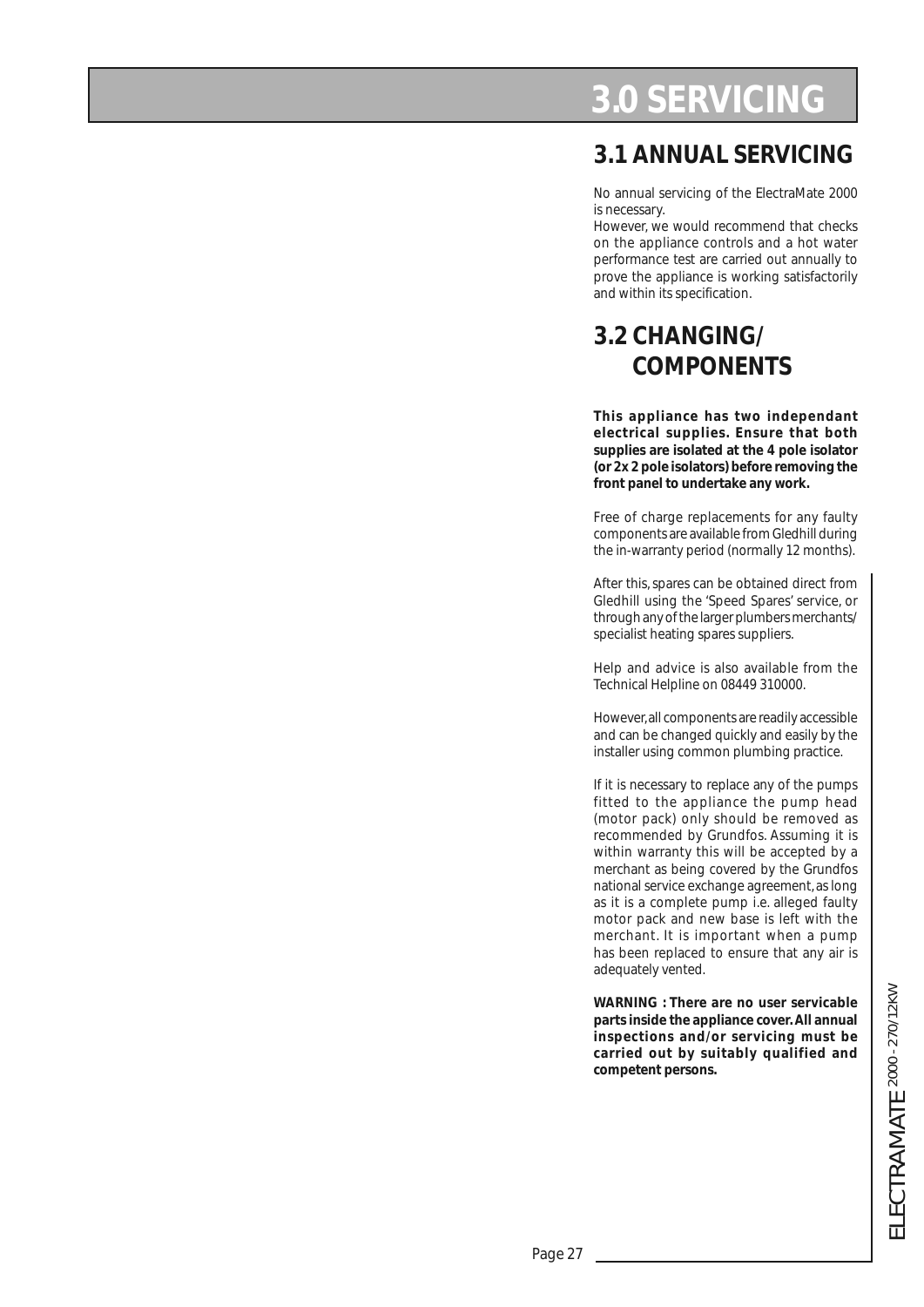# **3.3 SHORT PARTS LIST**

| Key No.        | Description                                       | <b>Manufacturer</b> | <b>Stock Code No.</b> | <b>Gas Council Part No.</b> |
|----------------|---------------------------------------------------|---------------------|-----------------------|-----------------------------|
| $\mathbf{1}$   | Plate heat exchanger                              | Swep                | GT017                 | E05 664                     |
| $\overline{2}$ | 3 Port mixing valve                               |                     | XC006                 | E82 593                     |
| 3              | 1/2" Relief valve                                 |                     | GT195                 | E37 478                     |
| 4              | Non return valve                                  | Detail Plastic Co.  | GT048                 | E37-479                     |
| 5              | Anti vacuum valve                                 |                     | GT056                 | E05 679                     |
| 6              | 1/2" Automatic air vent                           |                     | GT015                 | E02 759                     |
| $\overline{7}$ | SWITCH 12kW electric flow boiler                  | Wardtec             | XB135                 |                             |
| 8              | Grundfos 15-50 pump                               | Grundfos            | XB004                 | 384 288                     |
| 9              | 22mm Ball type pump valve                         | Vemco               | XB121                 | E26 010                     |
| 10             | 22mm Ball 'O' fix valve                           |                     | GT024                 | E25 995                     |
| 11             | 40 litre Expansion vessel                         | Reliance            | XB304                 | E39 157                     |
| 12             | Appliance control board                           | Elok                | GT155                 | E39 158                     |
| 13             | PHE return sensor                                 | Elok                | GT153 (Extended)      |                             |
| 14             | Store sensor                                      | Elok                | GT149                 | E26 022                     |
| 15             | DHW sensor                                        | Elok                | GT153                 | E26 024                     |
| 16             | Danfoss TP5E Programmable Room T/Stat             | Danfoss             | XB365                 |                             |
| 17             | Boiler/Store Overheat Thermostat(manual reset)    |                     | GT064                 | 397 978                     |
| 18             | 20mm high break fuse 5 Amp                        |                     | XB382                 | E39 162                     |
| 19             | CA Backflow prevention valve                      | Watts Industries    | XB390                 |                             |
| 20             | Pressure reducing valve                           | Watts Industries    | XB391/2               |                             |
| 21             | Primary system pressure gauge                     |                     | GT179                 |                             |
| 22             | 90° Angle Ballvalve                               | Gascon              | XB398                 |                             |
| 23             | Contactor, 3 pole N/O, 63Amp                      | Telemecanique       | XB002                 |                             |
| 24             | Contactor, 2 pole N/O, 25Amp                      | Telemecanique       | XB014                 |                             |
| 25             | Zelio Off-delay Relay (Timer Inter-Lock) (T1, T2) | Telemecanique       | XB016                 |                             |
| 26             | Zelio Off-delay Relay (Pump over run) (T3)        | Telemecanique       | XB017                 |                             |
| 27             | Interface SPCO Relay                              | Hagar               | XB018                 |                             |
| 28             | MCB - Single Pole 6A                              | Hagar               | XB025                 |                             |
| 29             | MCB - Single Pole 20A                             | Hagar               | XB027                 |                             |
| 30             | MCB - Single Pole 25A                             | Hagar               | XB026                 |                             |
| 31             | 4 Pole Isolator Box                               | Hager               | AECK001               |                             |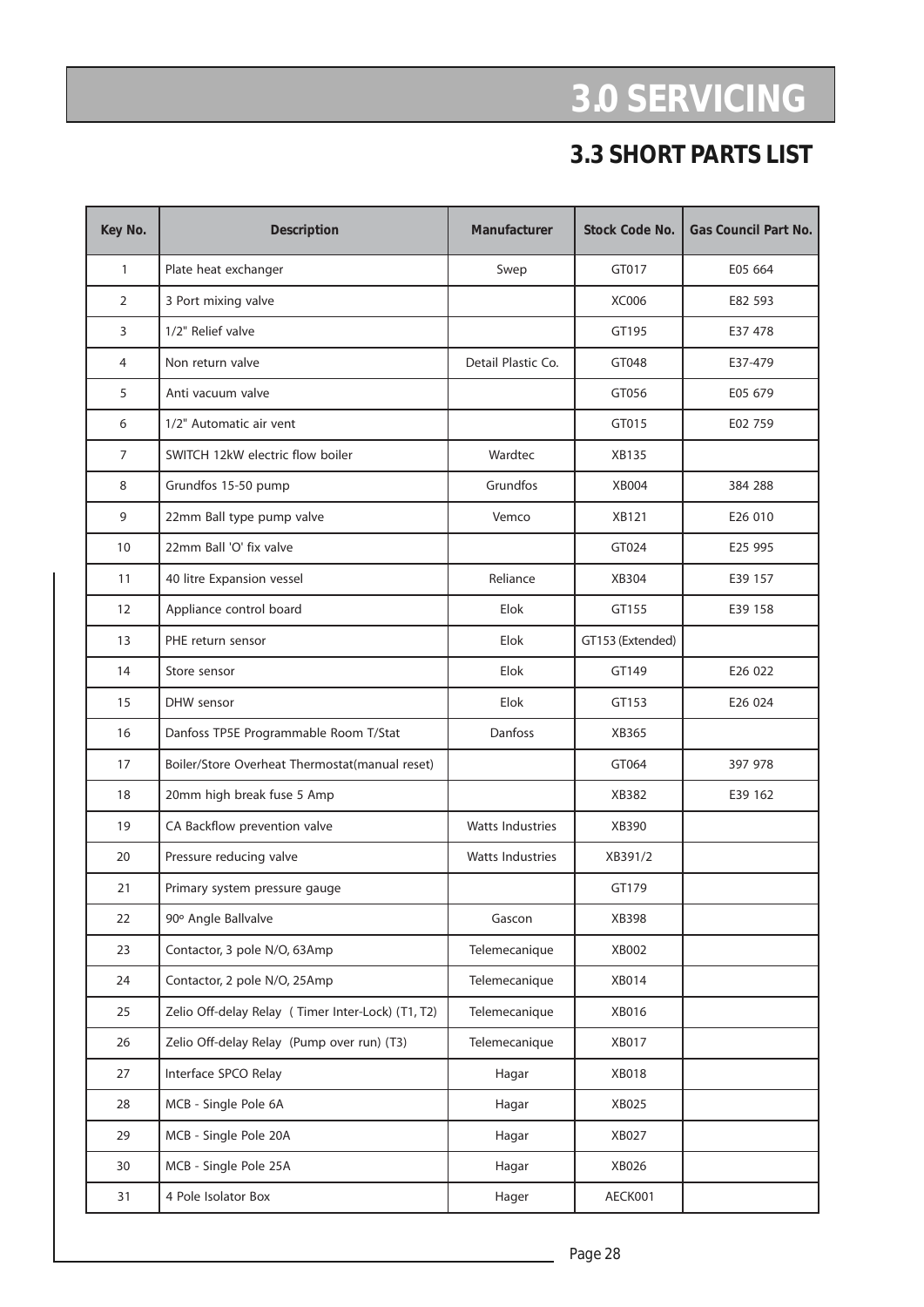# **3.3 SHORT PARTS LIST**





















**9** 10







23 24 25/26 27









Page 29

28/29/30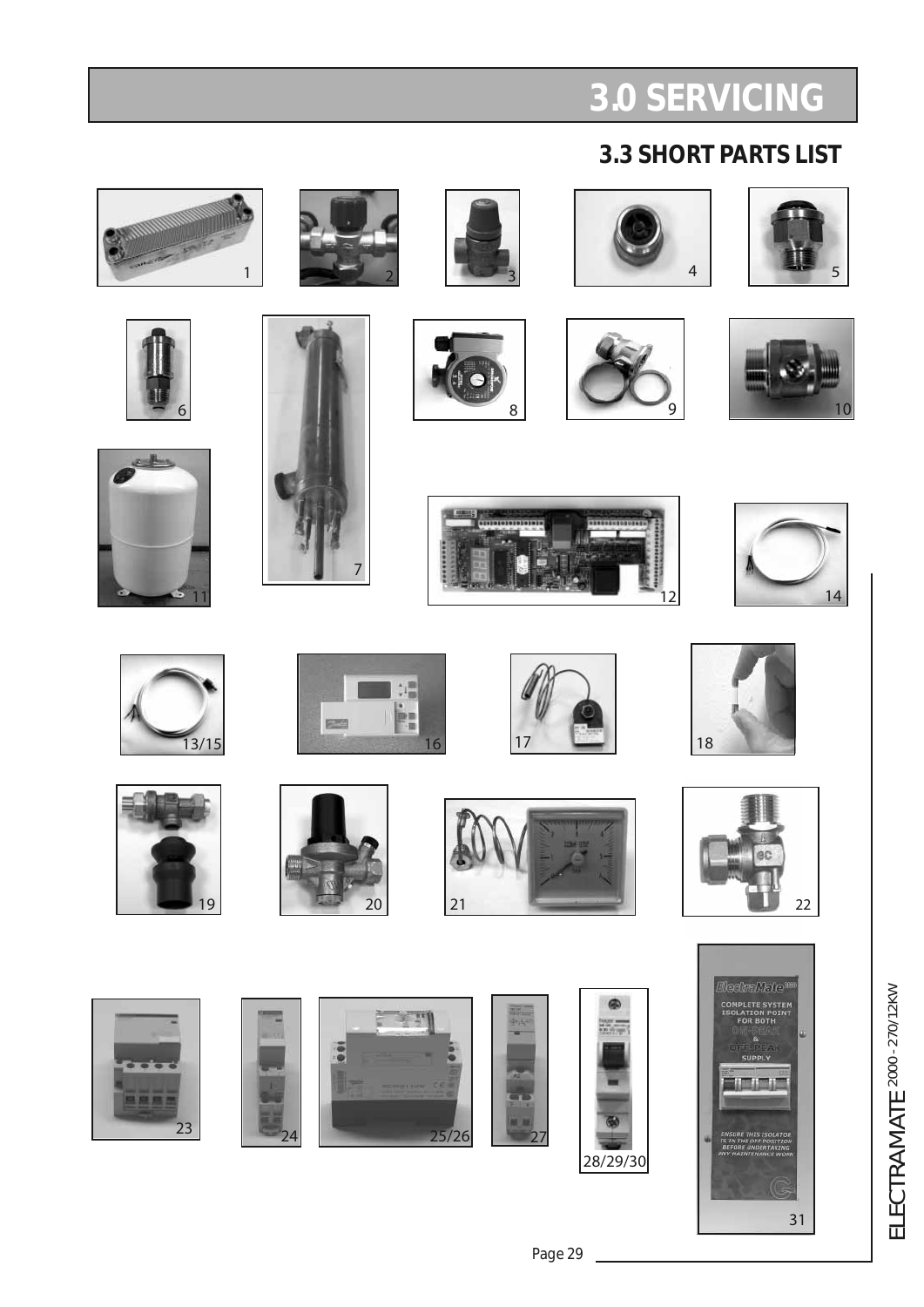# **FAULTS AND THEIR CAUSES 3.4 FAULT FINDING**

Any fault in the system design or malfunction of system components will generate customer complaints. These can be grouped into the following three main categories:-

- The system is noisy
- Hot water service is unsatisfactory
- Space heating service is unsatisfactory

## **CAUSES OF A 'NOISY' SYSTEM**

Noisy heating pump operation:-

- Check the pressure in the system, which should not be less than 1.0 bar when cold and vent if necessary.
- Check the pump speed setting of the heating system pump reduce if necessary but ensure that the temperature difference is about 11°C.
- If the system is noisy when in heating mode only check and adjust if necessary the system bypass (if fitted).

Noisy electric flow boiler operation:-

- Check the flow rate through the integral electric boiler when switched on by measuring the temperature rise across the boiler. If the temperature rise is greater than 11°C, then increase the pump speed.
- Check the pressure in the system which should not be less than 1.0 bar when cold and vent if necessary.

Noise when hot water is opened:-

- If the pump is noisy when the hot water tap is opened, then check the system pressure which should not be less than 1.0 bar and vent the pump if necessary.
- Water hammer loose pipework and/or tap washers.

### **CAUSES OF 'UNSATISFACTORY HOT WATER SERVICE'**

- 1. Check the pressure in the system which should not be less than 1.0 bar.
- 2. Check that the electric flow boiler is working normally.
- 3. Check that the 3 port mixing valve is set to maximum i.e. setting '4'.
- 4. Check that the store is being charged to the correct set point temperatures for the on/off peak supply as shown on page 32.
- 5. Check that the hot water plate heat exchanger pump starts when the hot water tap is opened and stops shortly after the tap is closed.
- 6. Check that the plate heat exchanger pump is set at maximum speed.
- 7. Check that the hot water outlet temperature does not change significantly when the hot water flow rate is increased from say 5 litres/min to 15 litres/min.
- 8. Check that the space heating load is not greater than specified for the unit and that the occupant knows how to use the programmable room thermostat.

9. If 1 to 8 are correct then it is likely that the performance of the heat exchanger is impaired by scale. In this case the hot water flow rate will be noticeably less than the cold. Replace it with a factory exchange unit and re-check hot water performance.

## **CAUSES OF 'UNSATISFACTORY SPACE HEATING'**

- 1. Check the pressure in the system which should not be less than 1.0 bar.
- 2. Check that the 3 port mixing valve is set to maximum i.e. setting '4'.
- 3. Check that the electric flow boiler is working.
- 4. Check that the space heating load is not greater than specified for the unit.
- 5. Check that the flow temperature is at least 70°C. If not check functioning of the 3 port mixing valve - adjust or replace if necessary.
- 6. Check the operation and the settings of the programmable room thermostat.
- 7. If some rooms are not being heated properly, then increase the pump speed to establish a temperature difference of 11°C and if necessary balance the system/ check the operation of any TRV's.

## **POWERFLUSHING/ CLEANING OF THE HEATING SYSTEM**

If it is proposed to 'powerflush' the heating system we would recommend that the ElectraMate appliance is isolated from the heating system being cleaned. Failure to do this could seriously damage the appliance.

When carrying out the work always comply fully with the manufacturers instructions for the powerflushing equipment being used.

If in any doubt please consult our Technical Helpline.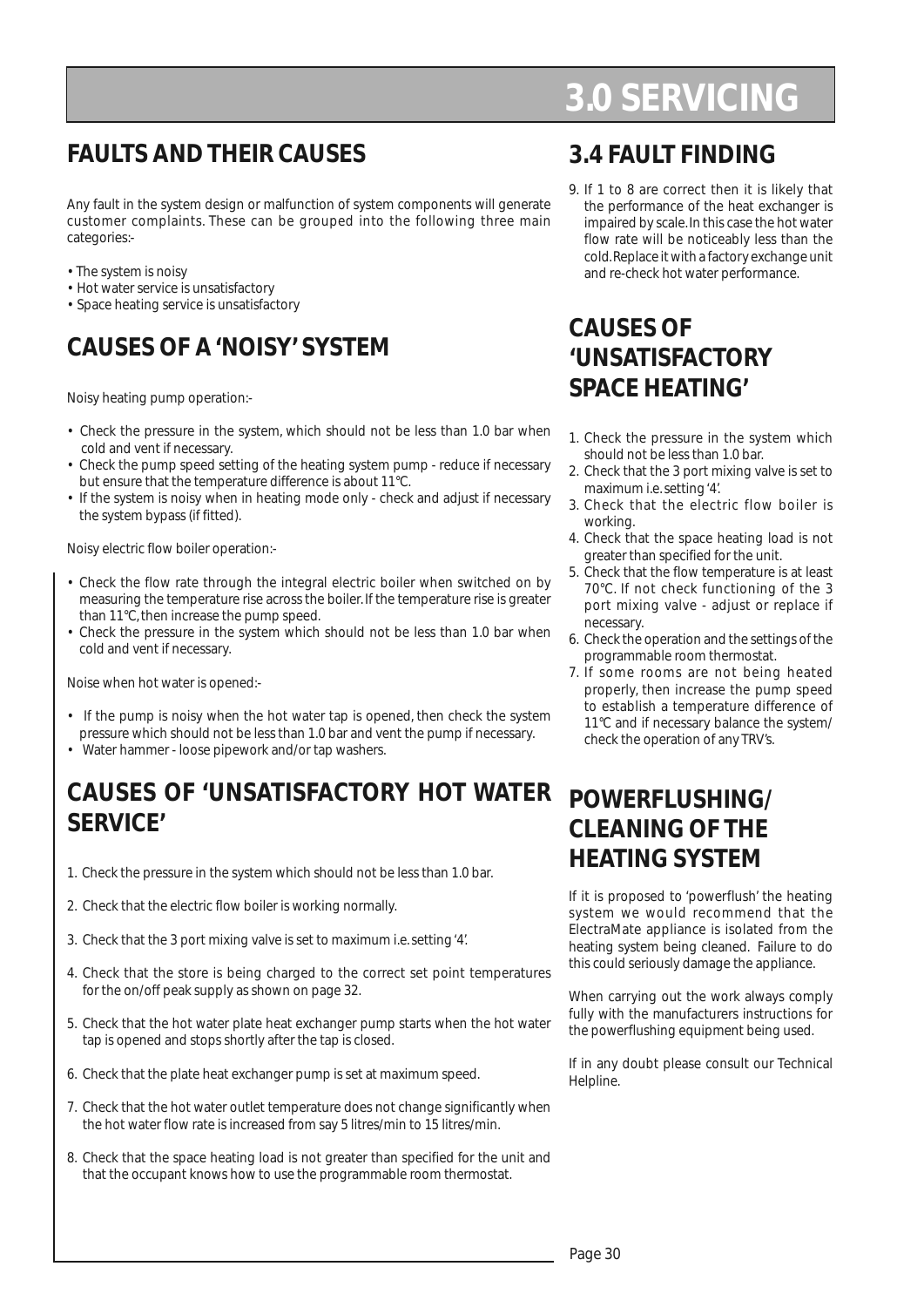## **3.4 FAULT FINDING**

The operation of the ACB itself can be checked as follows :

- Switch off mains.
- Check/insert correct jumpers i.e. across 2 and 4.
- Insert jumper 5.
- Switch on mains.
- The PCB will carry out functional tests and then stop. LED's 1-4 will be switched ON then OFF at 5 second intervals and the output number will be indicated on the LED display. When complete the LED display will be as follows :  $\Box$
- Switch off mains.
- Remove jumper 5.
- Switch on mains to put into normal mode.

If there is any discharge from the Pressure Relief Safety Valve.

- Check that the system is not over-pressurised when cold nominal charge pressure should be about 1.0 bar.
- Check that the air pressure inside the expansion vessel is correct refill with air if necessary to nominal value of 1.0 bar when the system is **de-pressurised/cold.**
- Check that the expansion vessel is correctly sized for the system volume.
- Check the pressure relief valve seat replace if necessary.

The boiler overheat thermostat will trip (pop-out) if :

- The boiler pump is faulty.
- The control thermostat on PCB is faulty.
- The System is air locked i.e poor circulation through electric boiler circuit.

Check and replace faulty parts and manually push the reset button on the boiler overheat thermostat.

**Note**: When the boiler overheat thermostat trips the current in use safety contactor de-energise's removing the supply to the common bus which feeds the individual heater element control contactors , and in doing so stopping any further heat from being produced in the flow boiler, until the boiler overheat is reset manually.

If the boiler overheat thermostat has activated or failed, it is important to check that the boiler pump and store temperature sensor are working correctly.

Remove the cap on the **STORE** o/heat t/stat, if this has popped out you must replace the **BOILER** o/heat t/stat. Press the reset button and replace the cap on the **STORE** o/heat t/stat. Check that the boiler pump is operating and that the pump switches off when the store temperature sensor is up to its operating temperatures - see page 32 for details.

**Note**: When the store overheat trips the supply to the ACB is disconnected which then removes the individual heater elements contactor control signal, removing the heater elements supply in the flow boiler until the store overheat thermostat is reset.

If the **BOILER** o/heat t/stat or the **STORE** o/heat t/stat continue to activate then please contact the manufacturers for advice.

**WARNING : UNDER NO CIRCUMSTANCES SHOULD THESE TWO SAFETY CONTROLS BE MANUALLY HELD DOWN OR TAKEN OUT OF CIRCUIT.**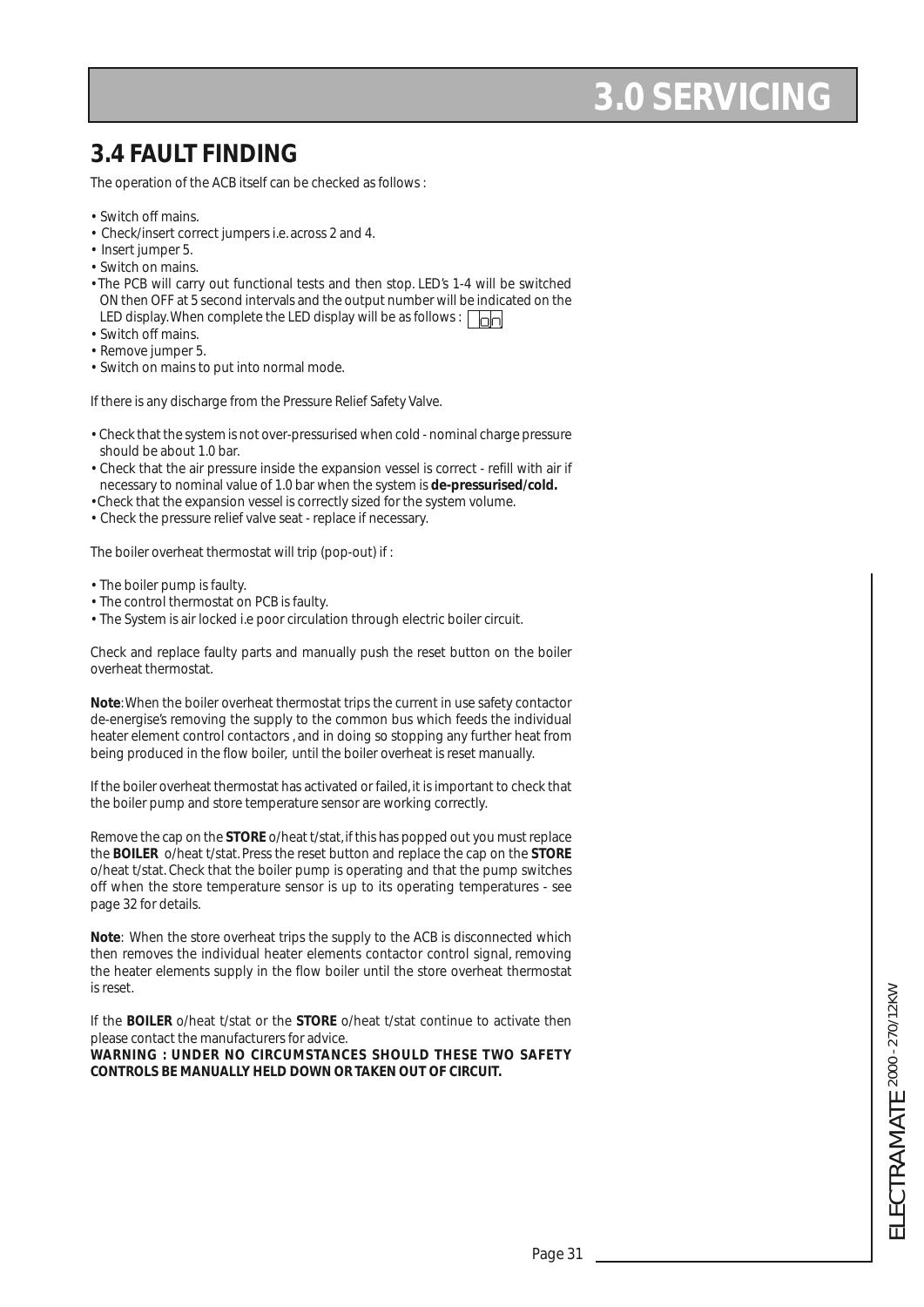

| Store temperature control settings |               |              |  |  |
|------------------------------------|---------------|--------------|--|--|
| Condition                          | T1 Off $(°C)$ | T1 On $(°C)$ |  |  |
| Off peak $+$ no heating load       | 83            | 80           |  |  |
| Off peak $+$ heating load          | 83            | 80           |  |  |
| On peak $+$ no heating load        | 67            | 61           |  |  |
| On peak + heating load             |               | 64           |  |  |



The ACB can be used to establish/check the operating and set temperatures of the appliance as well as identify faults on any of the 3 sensors. This is done by operating switches SW1 and SW2 as shown opposite and reading the LED display.

Store T1, PHE T2, and DHW T3 indicate the current value being read by the store, PHE and DHW sensors respectively. The location of the sensors is shown in Section 2.3 Commissioning.

T1 ON and T1 OFF show the store temperature set points. T1 ON shows the temperature at which the store will call for heat, i.e signal the boiler to fire. T1 OFF shows the temperature at which the store will be satisfied, i.e signal the boiler to switch off.

These set point tempratures will vary dependant on whether there is a heating load and whether the appliance is sensing an 'on' or 'off' peak electrical supply. The set point temperatures are shown in the table opposite.

In addition to the main LED display the ACB has four green LED'S. LED's 1, 2 and 4 can be used to check a supply is being provided when required to the 3 elements in the flow boiler and the boiler pump - LED 3 indicates a supply is being provided to the heating pump - see pages 10 and 24 for further details

**Note : If the ACB is replaced it will automatically initialize itself when the electricity supply is switched on.**

**The operation of the system controls/ operation should then be checked.**

**The same appliance control board is used on a number of appliances and the jumpers MUST be in the correct position for the appliance to work satisfactorily, see Section 2.3 Commissioning for details.**

When requesting a visit from the **manufacturer the installer must have the completed 'Benchmark' commissioning/ service record sheet to hand to enable help to be provided.**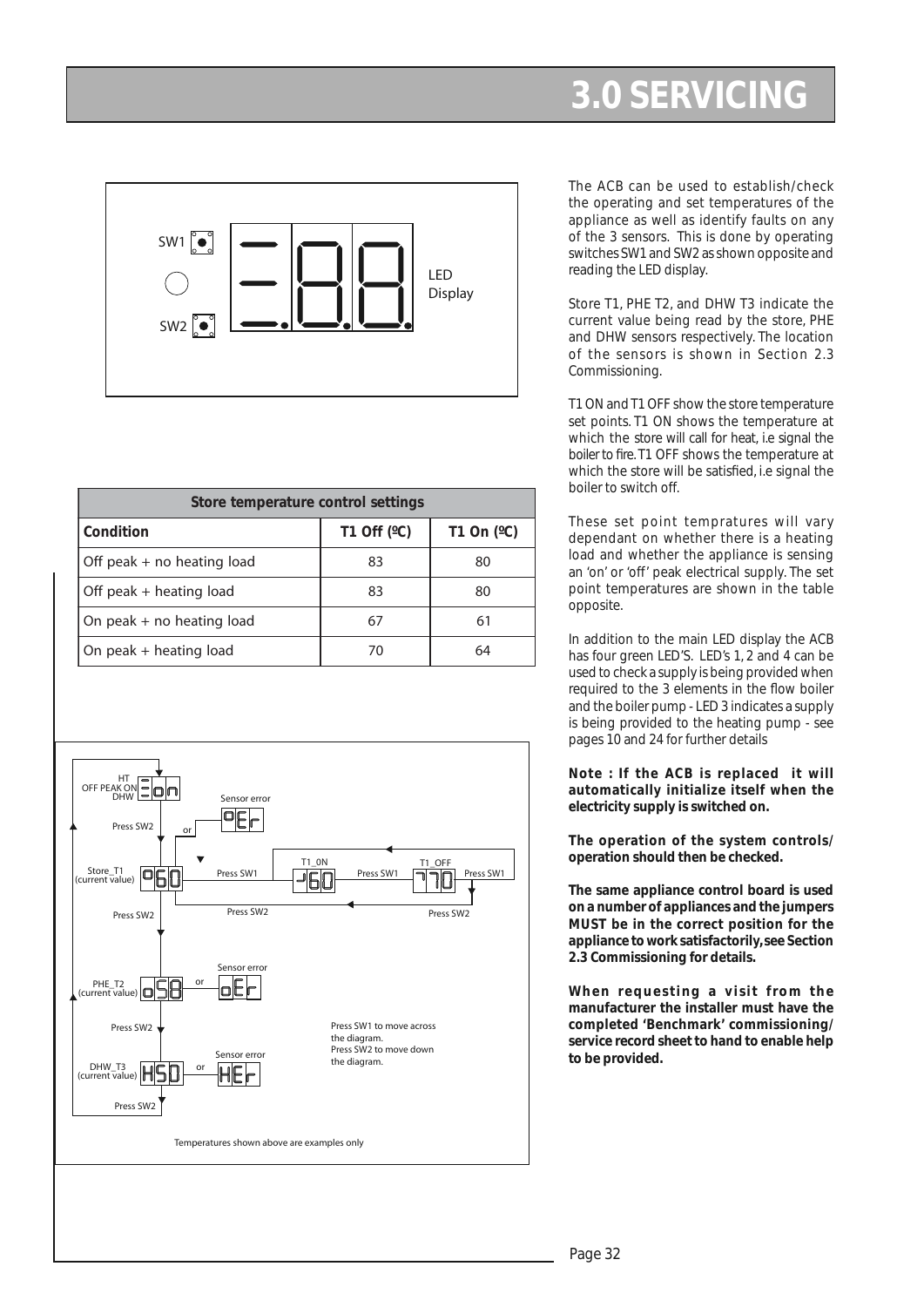# **APPENDIX A**

### **WATER SAVINGS**

**WATER RELATED COSTS CAN BE REDUCED BY GOOD PLUMBING PRACTICE.**



Vast quantities of water are needlessly run off to waste due to Taps, Mixers and Showers discharging flow rates far in excess of the rates required for them to perform their duties.

The contrasting flow rates shown on this leaflet clearly illustrate the savings that can be made whilst still providing a good performance.

British made Aquaflow Regulators provide constant flow rates by automatically compensating for supply pressure changes between 1 bar & 10 bars.

To facilitate installation into the wide range of plumbing equipment which is encountered in the U.K, Four Fixing Options are available:-

## **OPTIONS FOR SHOWERS**

- 1. MXF "DW" Range For fitting behind Fixed Shower Heads or onto Flexible Hoses for Handshowers (preferably onto the inlet end when lightweight hoses are used).
- **2.** Compression Fitting Range. "In Line" regulators as in Option 4 for Taps & Mixers.



### **4 FIXING OPTIONS FOR TAPS & MIXERS**

- **1.** MK Range Combined Regulators & Aerator for screwing onto Taps & Mixers with internal or external threads on their noses. Anti Vandal models also available.
- **2.** MR05-T Range Internal Regulators. Push-fit into Tap or Mixer seats. Produced in three sizes - 12.5mm (BS1010), 12mm & 10mm, Flangeless models also available for Taps with Low Lift washers.
- **3.** MXF Standard Range Screw on tail models for Taps & Mixers. Fix onto the tails before fitting the tap connectors. Available in 3/8", 1/2", 3/4" and 1" BSP.
- **4.** Compression Fitting Range "In Line"regulators housed in 15mm & 22mm CXC Couplers & Isolating Valves. " $\stackrel{\wedge}{\rightarrow}$ " UK WFBS listed by the Water Research Centre. Isolation valves available for slotted screwdriver operation or with coloured plastic handles. Now available also in plastic bodied push-fit couplers & valves.



ELECTRAMATE 2000 - 270/12KW

Information by courtesy of **AQUAFLOW REGULATORS LTD** Haywood House, 40 New Road, Stourbridge, West Midlands DY8 1PA TELEPHONE (01384) 442611 FAX: (01384) 442612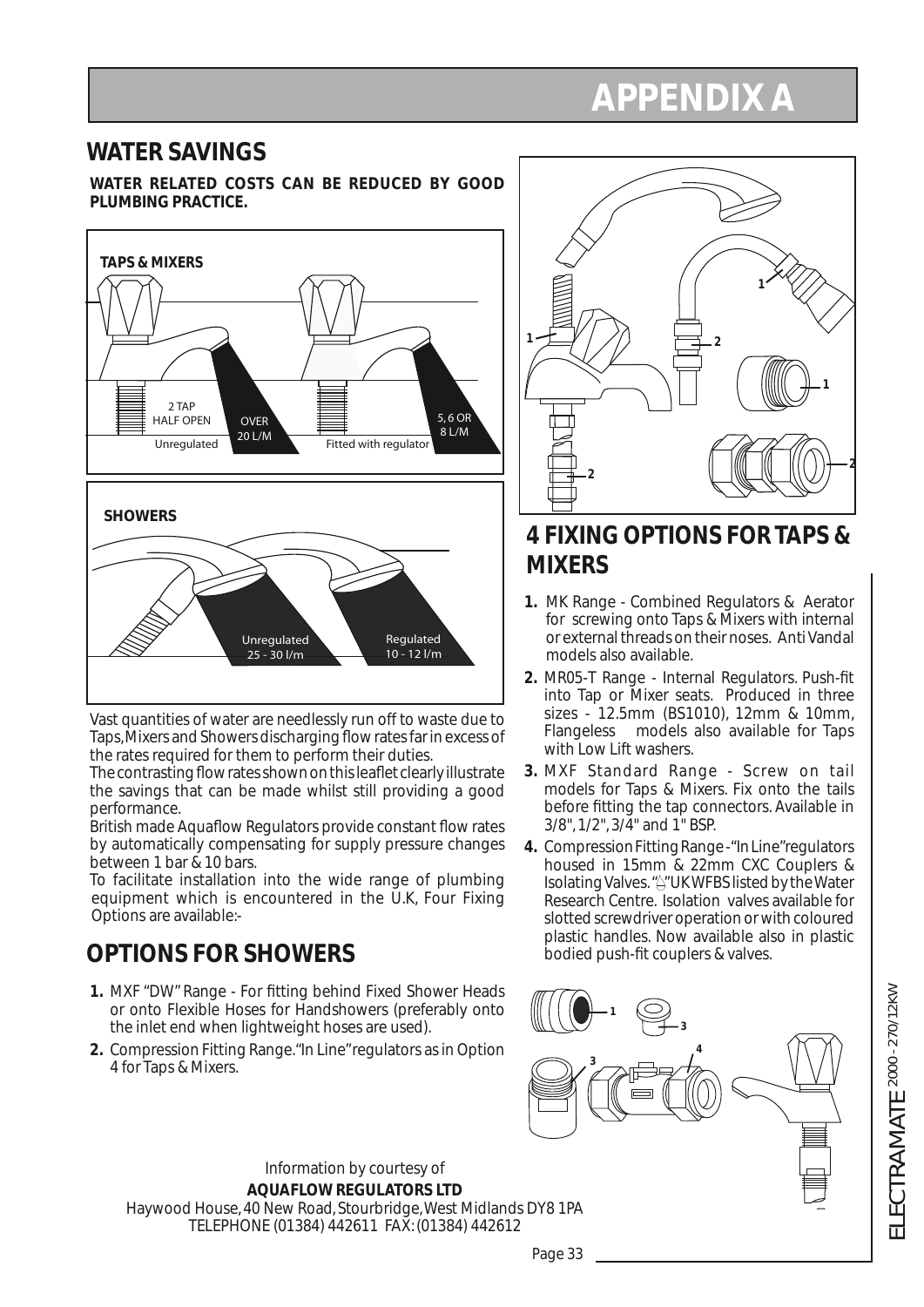### **MANIFOLDS**

| Manifold type: 1 - Stock Code MIP 050<br>(one bathroom, one en suite shower room, one cloakroom, one kitchen) |                  |                                           |                                            |  |  |
|---------------------------------------------------------------------------------------------------------------|------------------|-------------------------------------------|--------------------------------------------|--|--|
| Flow regulator<br>(litres/minutes)                                                                            | Terminal fitting | Hot water<br>manifold outlets<br>Quantity | Cold water<br>manifold outlets<br>Quantity |  |  |
| 18                                                                                                            | Bath tap         |                                           |                                            |  |  |
| 9                                                                                                             | Hand basin       | 3                                         | 3                                          |  |  |
| 12                                                                                                            | Kitchen sink     |                                           |                                            |  |  |
| 9                                                                                                             | Toilet cistern   | <b>None</b>                               | 3                                          |  |  |
| 9                                                                                                             | Shower           |                                           |                                            |  |  |
| 12                                                                                                            | Washing machine  |                                           |                                            |  |  |
| 9                                                                                                             | Dishwasher       | <b>None</b>                               |                                            |  |  |
| Total                                                                                                         |                  |                                           |                                            |  |  |

Two sets of manifolds are available as an optional extra. Each set comprises a separate hot and cold water manifold. Both are provided with a 22mm inlet connection located centrally. All outlet connections are 15mm compression. The centre to centre dimension of each branch is 55mm.





| Manifold type: 2- Stock Code MIP 060<br>(two bathrooms, one en suite shower room, one cloakroom, one kitchen,<br>one utility room) |                  |                                           |                                            |  |  |  |
|------------------------------------------------------------------------------------------------------------------------------------|------------------|-------------------------------------------|--------------------------------------------|--|--|--|
| Flow regulator<br>(litres/minutes)                                                                                                 | Terminal fitting | Hot water<br>manifold outlets<br>Quantity | Cold water<br>manifold outlets<br>Quantity |  |  |  |
| 18                                                                                                                                 | Bath tap         | 2                                         | 2                                          |  |  |  |
| 9                                                                                                                                  | Hand basin       | 4                                         | 4                                          |  |  |  |
| 12                                                                                                                                 | Kitchen sink     | $\overline{2}$                            | 2                                          |  |  |  |
| 9                                                                                                                                  | Toilet cistern   | <b>None</b>                               | 4                                          |  |  |  |
| 9                                                                                                                                  | Shower           |                                           | 1                                          |  |  |  |
| 12                                                                                                                                 | Washing machine  |                                           |                                            |  |  |  |
| 9                                                                                                                                  | Dishwasher       | <b>None</b>                               |                                            |  |  |  |
|                                                                                                                                    | Total            | 10                                        | 15                                         |  |  |  |

The arrangement of each manifold is supplied as shown. This provides the best balance of flows but the flow regulators/duty of each branch can be changed if required as long as a reasonable balance is maintained. If it is necessary to change or clean the flow regulator this can be done without needing to drain the system by closing the valve and removing the screwed cover below the white plastic cover.

The manifolds are designed to be used with plastic pipework and are supplied complete with isolation valves and flow regulators on each branch. They would normally be installed in the same cupboard as the thermal storage appliance (on page 36) but can be installed in another cupboard close to the appliance if required.

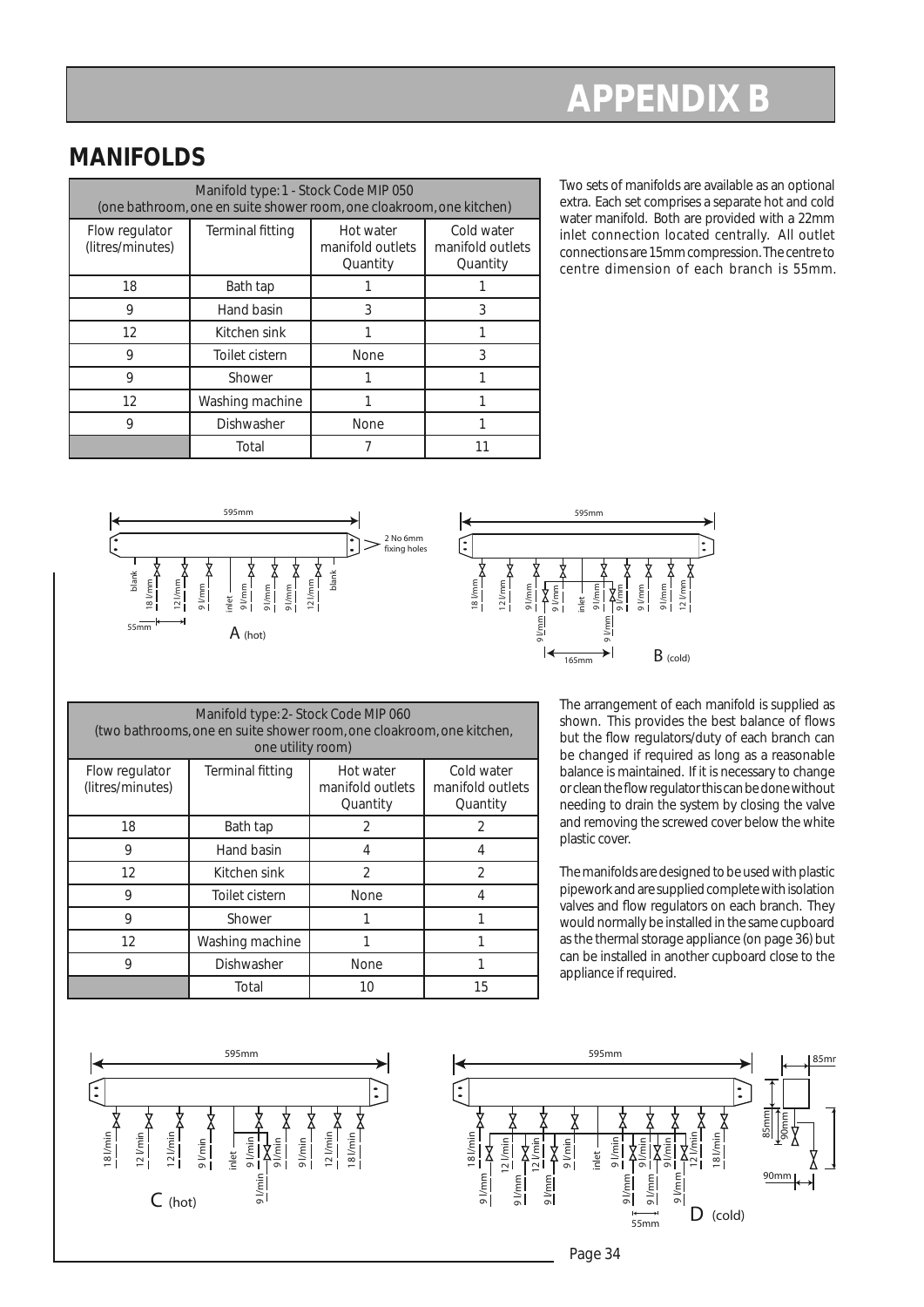*An optional location where cupboard space is tight*



*The preferred solution where space will allow*

| Table 1: Maximum equivalent pipe length in 15mm copper |                                       |          |          |  |  |
|--------------------------------------------------------|---------------------------------------|----------|----------|--|--|
| Inlet pressure                                         | Maximum equivalent length of pipe (m) |          |          |  |  |
| (bar)                                                  | $@9$ $/m$                             | @ 12 l/m | @ 18 l/m |  |  |
| 2.0                                                    | 25                                    |          |          |  |  |
| 2.5                                                    | 75                                    | 30       | 15       |  |  |
| 3.0                                                    | 150                                   |          | 30       |  |  |

|  | Table 2: Maximum equivalent pipe length in plastic pipe |                                       |          |                                    |  |
|--|---------------------------------------------------------|---------------------------------------|----------|------------------------------------|--|
|  | Inlet pressure<br>(bar)                                 | Maximum equivalent length of pipe (m) |          |                                    |  |
|  |                                                         | $@9$ $/m$                             | @ 12 l/m | @ 18 l/m                           |  |
|  | 2.0                                                     | 1.5                                   | 15mm:10  | 15mm:4.5<br>22mm:40                |  |
|  | 2.5                                                     | 3.0                                   | 15mm:20  | 15mm:9.0<br>22mm:80.0              |  |
|  | 3.0                                                     | 4.5                                   | 15mm:30  | 15 <sub>mm</sub> 13.5<br>22mm: 120 |  |

# **APPENDIX B**

The pressure loss through a flow regulator at the designated flow rate is about 1.8 bar. Therefore for the flow regulator to control the flow rate at pre-set level, the inlet pressure must be greater than 1.8 bar. If the inlet pressure is lower, the flow rate will be correspondingly less than the pre-set values.

The maximum equivalent pipe lengths from the manifold to the terminal fittings can be estimated from the above information and the resistance characteristics of the pipes. The examples presented below are for 15mm copper pipe in table 1 and for plastic pipework in table 2.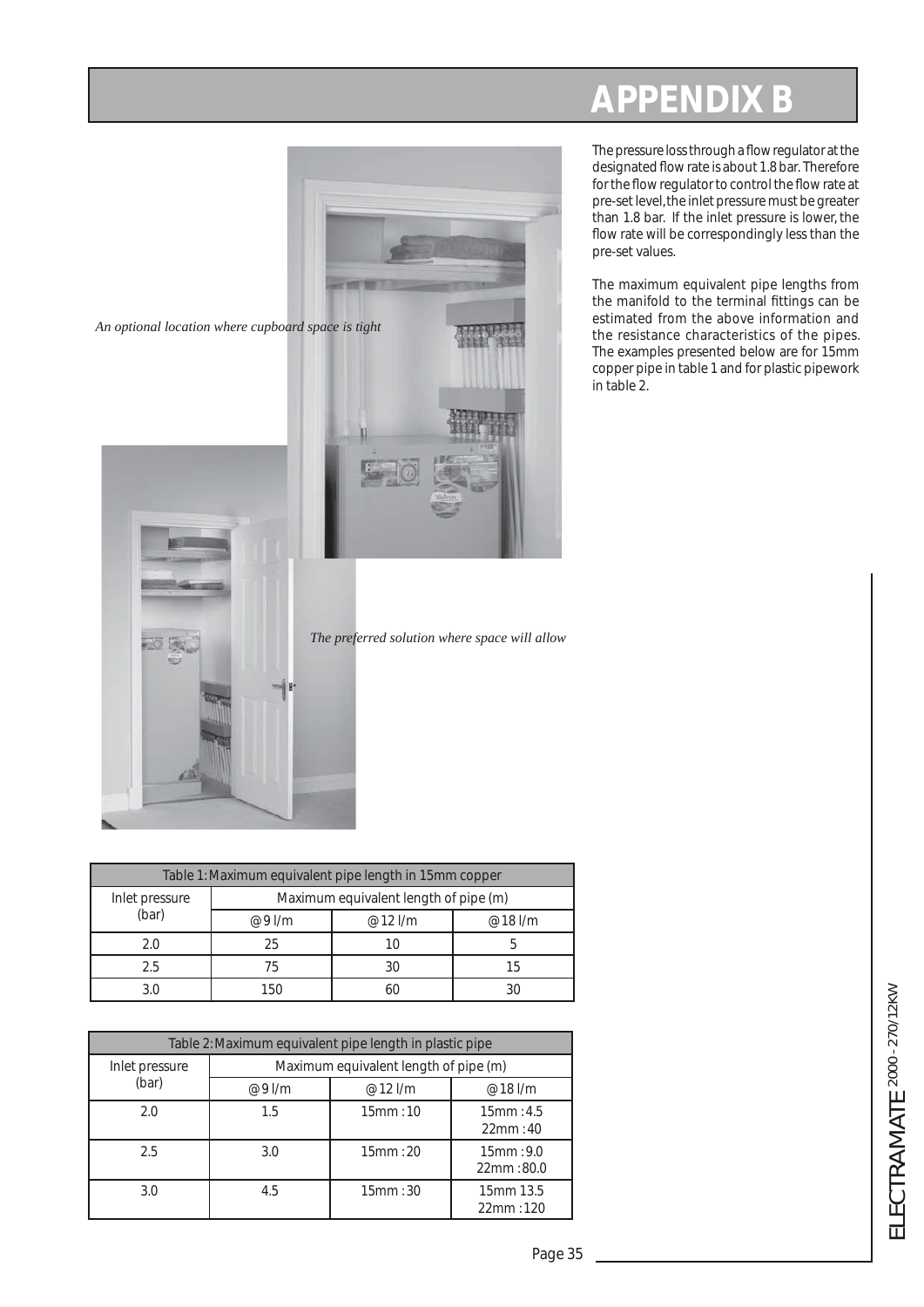The size of the distribution pipes supplying the manifold should be calculated using the method set out in BS 6700. A typical diagrammatic arrangement of a system using Manifold Type 1 is shown below.

This is only meant to show the principles involved and the actual connection of fittings to the manifold will need to suit the arrangements shown on page 35.

**Note 1** - If it is proposed to fit chemical water treatment such as a water softener this should be fitted in this location and the cold water branch in the sink should be branched off the cold water main prior to the treatment device instead of the cold water manifold.

Any other isolating/control valves and backflow protection devices should be provided as necessary to comply with the Water Regulations.

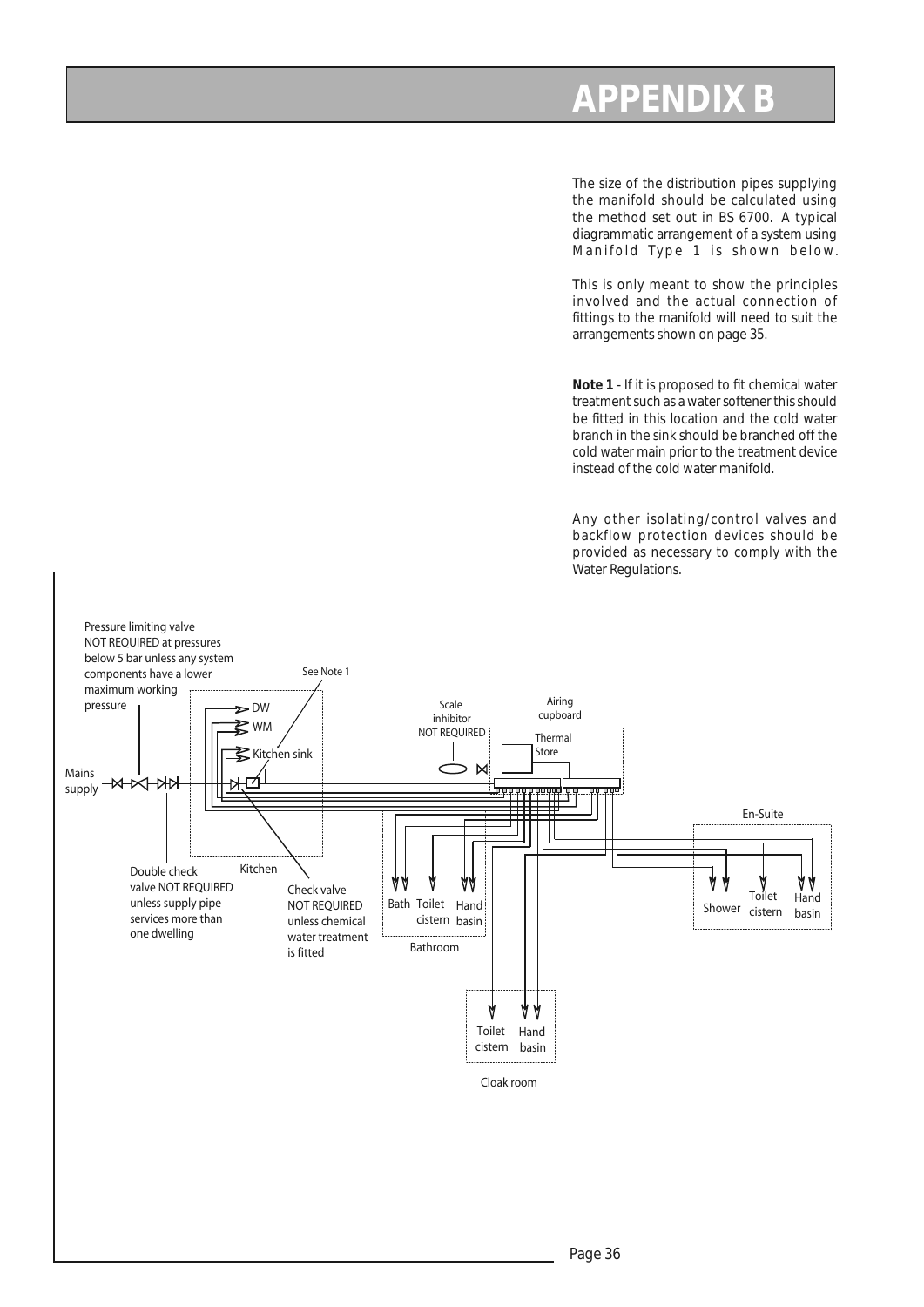# **APPENDIX C**

benchmark

Installation, ommissioning<br>Service Pools and Service Record Log Book

### **benchmark** GUIDANCE NOTES

# 2 Inhibitor (Corrosion & scale protection of primary heating circuit)

On filling the heating system and before the boiler is fired up, it is important to ensure the system water is treated with a suitable corrosion inhibitor, in accordance with the boiler manufacturer's instructions.

Since the concentration of inhibitor present in a system can become diluted, for a number of different reasons, the system should be checked annually and re-treated as required, or after

every full or partial drain-down. A water treatment manufacturer's test kit may be used to check the correct concentration of inhibitor in the system. Where recommended by a boiler manufacturer, a 'physical corrosion

protection device' may be fitted in the primary pipework in accordance with the boiler manufacturer's instructions.

The Benchmark log book should be completed indicating the date and details of any of the above products added and a permanent label should be fixed to the system in a prominent location.

# **3** Scale protection (Domestic hot water service)

Where a combi boiler and/or a hot water storage vessel is installed in areas where the mains water can exceed 200ppm Total Hardness (as defined by BS 7593: 1993 Table 2) a scale reduction device should be installed, in accordance with the boiler manufacturer's instructions. The levels of water hardness may be measured using a water hardness test kit.

### BUILDING REGULATIONS

Completion of the BENCHMARK log book requires that the 'competent person' undertaking the installation and commissioning provide information relating to Cleaning, Inhibitor and Scale Protection. This will demonstrate that the work complies with the requirements of the appropriate Building Regulations.

This Guidance Note is produced on behalf of its members by the Central Heating Information Council. For a full list of members visit www.centralheating.co.uk and for further advice on water treatment contact the following members:

Culligan Sentinel Fernox Salamander Engineering Scalemaster

Heating & Hotwater Information Council, 36 Holly Walk, Leamington Spa, Warwickshire CV32 4L Y Tel: 0845 600 2200 Fax: 01926 423284 www.centralheating.co.uk



Benchmark is managed by The Heating & Hotwater Information Council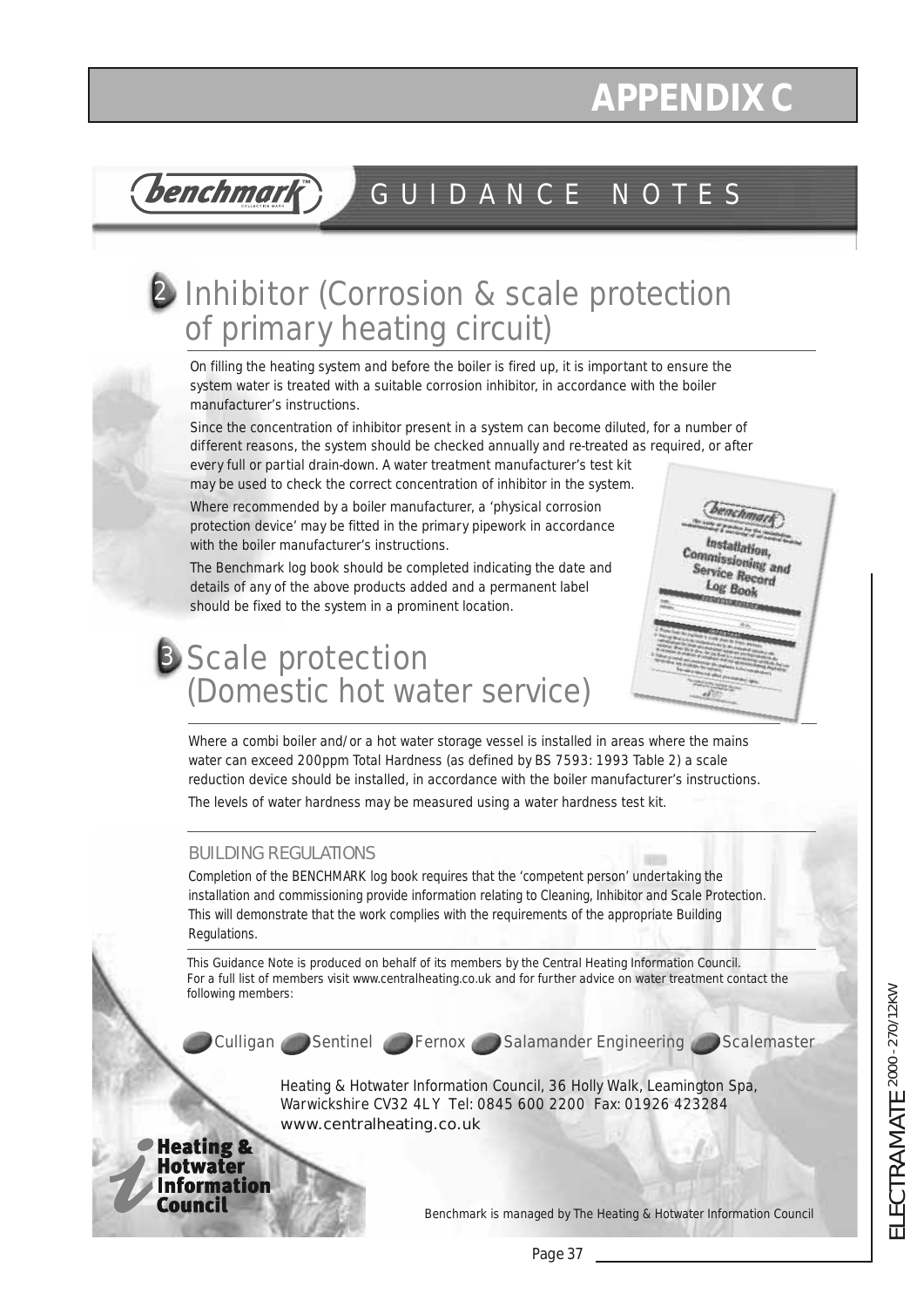# **APPENDIX C**

### **MANUAL HANDLING OF APPLIANCE PRODUCTS**

### **Description**

Manual handling means any transporting or supporting of a load (including lifting, putting down, pushing, pulling, carrying or moving) by hand or bodily force.

### Scope

This assessment will cover the largest Appliance, namely ElectraMate, GuilStream, BallerMate, SysteMate, PulseColl, Accolade and Stainless Lite manufactured by **Gladhill** 

The maximum weight of the largest product in each range is 98kg and the size is 595 x 595 x 2020 mm high.

### Main Hessels

Vision may not be clear due to the size of the products. Adopting an incorrect method of lifting may cause injury attempting to lift these products will require help from others. (Team lifts)

### Control Managers

### Manual lifting procedure

The lift, lay factors in safe lifting are:

- **Release** a.
- Ь. **Position of back**
- Paritioning of the emeand body r.
- d. The hold
- Taking the land for team lifts R.
- Belence Since balance depends examitally upon the position of the feet, a. they should be spart about hip breadth with one fout advanced giving full belance sideways and forward without tension. In taking up this position, lifting is done by bending at the knees instead of the higs and the muscles that are brought into use are those of the thigh and not the back.
- Ь. Position of back - Straight - not necessary vertical. The spine must be lout rigid, this coupled with a bent knee position, allows the centre line of gravity of the body to be over the weight so reducing strain.
- Positioning of smm and body The further arms are away from the side, c. the greater the strain on the shoulders, chest and back. Keep elbows close to the bady arms should be straight.
- d. The hold - Before lifting ensure you have a good hold. Two handles are provided on Appliance products at the top rear side, these allow one or toro persons to have a purposely-designed hold at the top of the appliance to ensure easy lifting at the top of the product. Each appliance is supplied with a pallet, which has been attached to the unit via the packaging. The pallet will also allow for one or two persons to get a good hold.

e. Teking the land for team lifts- As more than one person is required. for these products ensure that one person is taking the lead. This may be you to ensure that each person that is helping is made aware of the weight and of the Items listed within this assessment. Make sure you and any others helping know the route you intend to take that it is clear of any obstructions. Never lerk the load as this will add a little extra force and can cause severe strain to the arms. back and shoulders. If there are steps Involved decide on where you will stop and take a rest period. Move smachly and in unitan taking care to look and laten to others helping with the lift. Where possible use a sack truck to move the product over lang flat distances, only lift the products when necessary. If in doubt stop and ast more help. The unit handles and packaging with the pallet have been designed to ensure that two-four people can assist when lifting up stairs or over langer distance.

### Individual capability

Individual capability plays an important cart in handling these products. Persons above average build and strength will find it easier and should be in good health. Persons below average build and strength may require more rest periods during the handling process.

Pregnant women should not carry out this aperation.

Persons who are not in good health should seek medical advice prior to commencing any lifting or manual handing operation.

### Besidual rick

Following the quidelines given above will reduce any risk to injury.

All persons carrying out this operation must be fully trained and copies of the specific risk assessment made available for inspection and use in their training. 412518774

Further guidance on Manual Handling can be obtained from the Health and Safety Executive. **Manuel Handling Operations Regulations 1992.**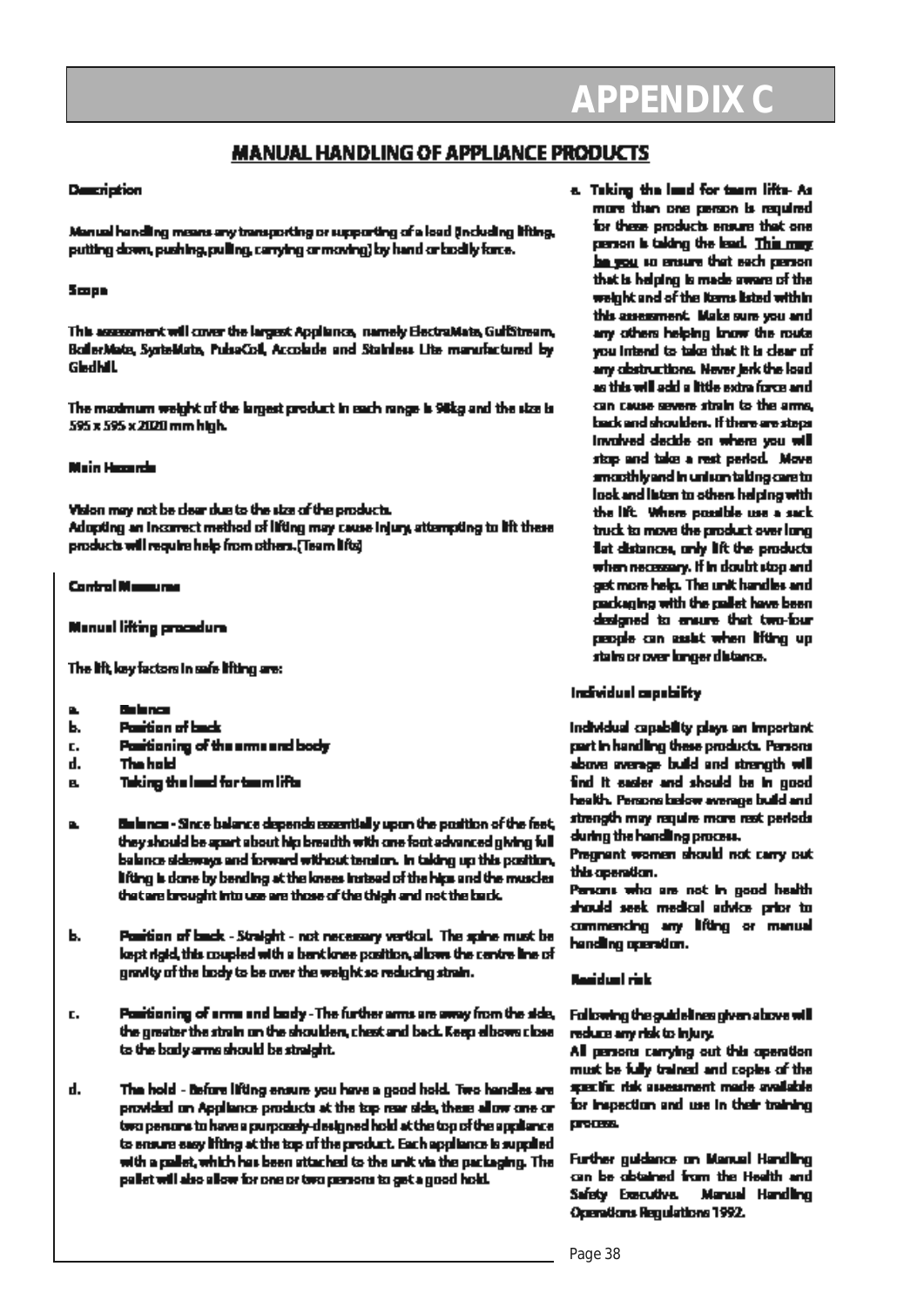### Gledhill (Water Storage) Ltd AMD, JUNE 2004 **CONDITIONS OF SALE & GUARANTEE TERMS**

1. Ghaibh filiciar Storaga) thì ("Ne" or "Ghaibhi") uniy de business sport the Contifiunt which appear index<br>and resulting. Urber we so agus in welling them Conditions sixil apply in thi to any supply of groots by orto<br>Wan Conditions of Sale and Warranty towns only.

#### **Burnet** ı

2. Press.<br>Come as order or call off has town accepted the pairs will be both for those numble lest. If shalvery is entermined<br>begannificially problem to contempt to request, then we recover the dight to meant the prior whe r wil be cancelled arrangement and anything definition of the spin form of the companies of the companies of the spin form of the spin form of the companies of the spin form of the spin form of the spin form of the spin fo

a.<br>The gravit as supplied in accordance with the Spacifications of anyi submitted to the Porchaser and any addition<br>and allocations shall be the subject of an unite charge. Any gravity set su specified shall be in accordan

#### **PANELLE** ī

4. Philippine of goods shall be payable within 30 clay of simpatch by as of our location for this goods or such<br>The incurrence in states by our quotation or involve. Even make payment in Adiovor Instantine due above<br>any ti

- 
- 

#### $\sim$

e.<br>The photon final and delivery datastropped fails and these delivery location shall be made of the names of any<br>contract nor shall restrict this for any low or stamps occurrent by chicy in sinkery. **College** 

e. Interference and the first constitution within 25 miles of any of an examinizing deputs. Delivery to any place and the material of the material of the constitution of the product of the product of the material product o ۰.

#### sanaga até х.

a – aranassa osalainat<br>Giodarel briegicist infinatipates of differentia and any decay, sheltype or discopery relation for<br>diferentia and the production of the same which. The logar and also give science this reflex reflex

a.<br>Cooking of is stored in the Coupany creap by pite retire possistes of an anteriori offer of the<br>Coupany and such rates skell to subject to payment by the Pontour of fracting and resincting charges,<br>temperi and all other

- n Chinese Manuel Carlo Manuel II.<br>41. Salded to Holmes of them Condition of Science General as Terms Globalic produktion admits in corport **4.1.** Subject to the leases of these Condition of Sale and Executive Terms Globality provide Georgians is expected to the condition of Sale Considered by conditions applied to the supervision of the complete the conditio
- 
- 
- 
- 
- 
- **Services** Of
- 4.2.4. Defects canned by corns
- 4.2.4. Delais can ad by commins or scale depends are and covered by any Generator.<br>4.2.7. When we agree to neithy any stated we reserve the right to undertain the work on our uses pumiles.
- **63 Generalism**
- Genericus au proditei la capacitat production production de la capacitat de la facta de la capacitat de la capa<br>40 Desemble avril Comme del Ciper Vanimi Cylindre com l'Imin.<br>The capacitate production de generalisat for ten **Mark** 
	- of mychan
	- 11
	- is copper sterage would be gearanteed for two years and if it proves to be stated without to establish or<br>risearchip, recent at the experiment of two supplying formula at our splitts with the closest substitute in the<br>any
	- (b) Domestic II

sometic this strike products (where you want your section)<br>(b) Describe this first realistic (relaxyster)<br>The experiment is procedured to describe the years and if it or any integral physons are six of the simple<br>versi acc

The annual survice member can include by a computer in the action of the catalog given the<br>Goddiff and using Goddiff approved parks<br>july Malakana liked Verentied Eylinders<br>july Malakana liked Verentied Eylinders

iliyarak da anası .<br>Kabupatèn a. a and abstitud parts for two years from the style **Yakı** oputan. PSCUDE NDESTATTE MCKK MUST REFLEE BEACHED OR ACTERED IN ARY WAY ORTHE GUNDNITEE WILL NOT HE WALD, GLEGHILL<br>MILL NOT HE HEY WISHERD ANY CONSTILERING. **UPS DE BANAGE HEMERVEILE IS CAUSED.** 

The generates for the statution six d va tempto your Plan might will be immed to us <u>Mortovée tre</u>

- () Einsbemiertalei apertis Daty, instalates<br>
k Seeking Instanting minorit stantists, mphilims and color of particular<br>(i) Since actions modified, other from by Elminik.
- 
- (i) it has not have subjected to versig or happying<br>more full area subjected to versig or happying
- (b) it has only have sout for the starage of potable
- (v) Bins actions subjected to find change.<br>(v) The beachwarking in cities completed after each (e) an university were assessed:<br>20 The web last boom serviced an usely.<br>2 should be noted that the gaze and a show rul career
- 
- 
- the stark of a skind i. ary islam charge am chiai will mpining the<br>mit or pats.

anno pero<br>a faisica stad venti peros lo la detaba<br>alter la materia er ventecentip ve rauno the ence or more use of exempty exploration of the<br>dyle in ellier upon as supply exploration is or the<br>classic parties and their and deliver to any actions in<br>largest Savitard and Wake (exclusive) all blank);

- expact scource and many excessing as somey.<br>(i) The of charge design to bet you after deliver by m.<br>(ii) The scalar at a charge of one trendy diffused the means at study to the energy and a set<br>film count bill price doing the second year<br>after delivery by us and increasing by a finiter
- **The bearing States for the second as<br>anthropy of delivery layer.**<br><u>ACROB STER EMSTOF FALME</u> т فسيسا

i'ila stabba stani qabular door الأعبر ويعرز بالجواري وبيع r no scanar som que ar cromp a new en en<br>zitter a deput agrici the supply of a new mo. This<br>ell to minuted if the diffusionality distance of the rdi in miuntai litte šilovā vilkin tiete<br>rautaiķ rāzu litte izmasaniesi byzs

versaly when it has been continue up on<br>his below Panels and arrilling explorated the birds in<br>Galiali products a first year was reply for detection<br>assuming age and a subject in this collector<br>described by Caliab method o charge from I on the claim of invoice. We can not be my main for starting cannot by markedod start<br>anyw changes creatily restitor estate informati me component problem and control component<br>the complete problem and surface design that<br>improper accordy orientation. تك كرة<br>مارك

- 
- Initialize and love has cartal out by a mente a postilisti company (maling contact<br>in planting following the vectors of installation<br>or planting following the vectors of installatio .<br>Pethanistan. ш
- 
- mentants in the representation can given the<br>systemity in closels complete on the<br>transition of the contribution of<br>boundaries and the first the system can<br>consistent property and that the system<br>can during property and th among by a specialist company finance for<br>this propose.

th pupper.<br>By Company of our probest offer that<br>Nonp Venek and integral Spacest.<br>Novil alternative the pushers the samples of<br>or resculy to vertex by the manifolder of<br>or resculy to vertex by the manifolder of the comparent or if the man .<br>Autour dom act give we comparent or if the manufacturer shot styles<br>any versusly, suplex due of charge any comparent<br>relate termines children with two years after the<br>chines is a diffusion by the solid and must the cut<br>probably supported resi  $\frac{1}{2}$ 

process<br>Phe applicate exercisionally Statistic emperator<br>a factory filmi scale initiater than chang the point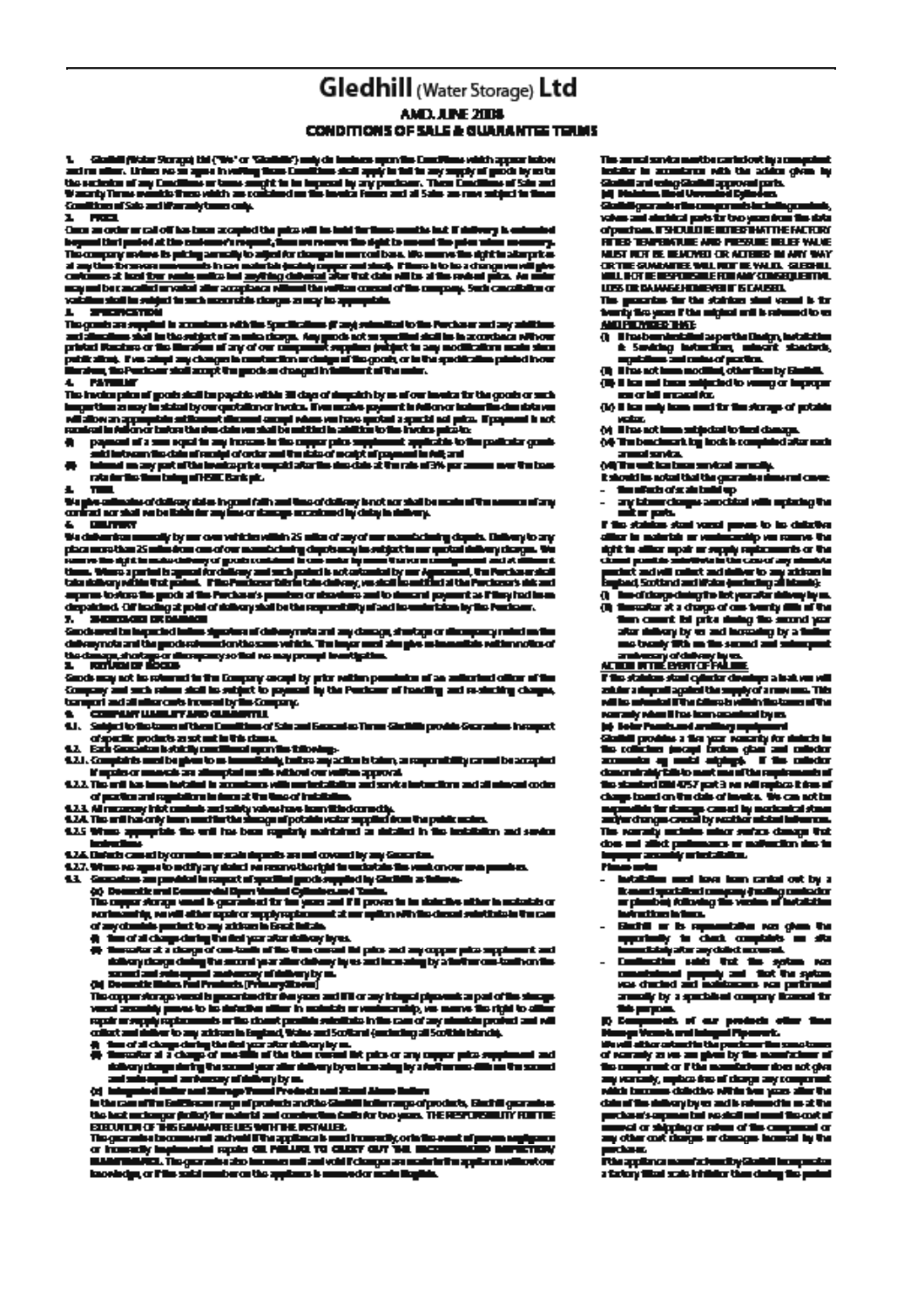of them years from the sixtual delivery Skalidi will replace, down charge, any plate hand contemporation in th<br>the applicate as onlying explorered in which scale describes according and coloristly enhance the effectivenes<br>

4.4.1. In surport of goods supplied by us and in oughci of any installation reak cantal out by monetor indust, our<br>- andier tability and the punta on is solo smaller judged to the Economical shall be as follows.<br>- (4 We

- **Experience**
- r museum.<br>Alpet to the allow produkses of this class of we accept liability for client playshal damage to targible<br>sparty to the criteri that such classige is caused by surroughgence or that of our coupleyear, ager is or п --in ter
- **Solution Annual Section of the perchase over and alove any Eddiffy in replace ender the Generical (visible)**<br>For total Eddiffy to the perchase over and alove any maximum from ordinary claimed to remit<br>from any hearts of o nito in pasyraph jaj akovo<br>I asprovišničiu paragraph ja
- responsibility paragraph (a), alcovated offenedus not relike tanding any provision insula contained<br>providently paragraph (a), alcovated g inne or standige increme various and over if form entities (d) Escapitatoro **In source** been or hour continue
	-
	- se se o com communication.<br>Accounts for which shall include four of profits, includes answers, goodeliter articly, and and ga<br>Accords in respect of special indicat or consequential into an always (of unificer shall), perso and the contract of the first contract of the contract of the contract of the contract of the contract of the<br>The contract of the contract of the contract of any other party (case as expressly provided in paragraph (ii)
	- abocat
- (e) Except in suspect of our Holdity submed to in peragraph (d) above on claim may be made or action.<br>Insurpti (of miles in centrast or in test including suggepares) by the puntaser in maped of any granit-<br>supplied by as m
- suppose you may be a series and your second on the measurement of such a grand directly or<br>(i) Where I pushes to any offer team we shall not be that in any water shares proceed directly or<br>inducible as a senii of any leak
- (g) that day is these Constitues shall continue the puntator any sights or ence close to which the puntators if red other that he logisly within t

#### **LISA DE MUELT** 10.

res."<br>20) oliver possibles contained inside the postharer's locally agent to thily indexently us against<br>control claims or experime incomed by us in corport of any claim innergit against us by any field ۰. in av d any designs for

- ay to p
- ĩж d.
- 
- 45
- way the bijery or change whether partly caused by any guards supplied by more than me.<br>The big in the same of the bright of partly causating the detective installation or substantial working<br>or maintain such in the bright are by the punt sourch comply with its obligations waker than tower ze to 48

FICURDED that this paragraph will not mights the particular to interestly us against any latelly denote men acts<br>of numbers on those of our auction as a surface subscriptions.

recented that this prograph will not unpins the punkame to industriy us against any initially denote uses acts<br>A supplyment without of the employment agents or sub-contact tos.<br>Pulling the the case of goods supplied by us or dange in any process property.<br>11. The latter of the main of the security of

n a communista en executivo e este escriptorio.<br>Siculal converteiro automatica las marcaptable na seu paparat for espíticis de vanializa la trata tamen init<br>colo un tier laste of an increas in the price to allow for any ad Y.

Punticans are adduct to hours against any dator Bability which they may been and which is not covered by our naraty.<br>11. Kaisari hittinga oftall

- now we consider that is, at the Postcosts did investigating signs delicay in the Postcost of his contribution of the Sunday of the Context of the Context of the Context of the Context of the Context of the Context of the C Q.
- 4b)
	- $^{\bullet}$  1
	- t the goals of the subject of this contract.<br>4 all other gamb: the subject to of any other contract between the Porchaser and on which, at the theorie<br>- payment of the Adipate of the grants subject to contract, have been र्जन Mêr bû É.
- $\langle t \rangle$  and propely in the grock supplied incounter passe to the Pontesce is accordance with perspects (2) struct.
	- **A** the Proclassor shall initially goods is a didnessy capacity for us and shall simulties some supervisity form<br>any often goods in the Port nam's presention and in a manner witch makins them in to kind their a com pols.
- (8) The Parchaeo shall immediately often 9 in gamb to us should our art intent representative on respect.<br>Altho excess photonics associated with a disclary relationship shall apply.<br>(4) the Parchaeo's sight in yourse the
	- ts. ma ār,
	- encours, names :-<br>(i) Pills Percharacteristic continuous payment in this incline grands within the time dipolated in class 4 incom<br>(ii) Pills Perchass, not indeg a company, commits any act of insulanging, mains a proposal sa popositeté ert .<br>Inn for a Bardenpley Cetterto ba
	- provides a company, does any integral to be anywhere the control of the second with a second company of the se<br>The Possible of the administration content or a supplemental this provides of top anysis or which would<br>in this a rasn
- (a) the function or accepted by the Portugar or in the passed on of the Portugar for the paryons of representing and

noveming any such grads the property in which<br>has numbed in us under prograph (2) since, We<br>shall not be supportion for and the Punkaur will<br>intensify as against initially in maps of change<br>counting synthic supportion hav and removal being classical which it was not

an constitution in the model of the second state of the second state of the second state of the second state of the second state of the second state of the second state of the second constant in and the game to finite part of bestead. In this request the Ponticum shall act. is the capacity of our commission agent and the ranti d'articoli »

 $\overline{\phantom{a}}$ 

- personals of such samples<br>() what has both in trust for us in a manner which<br>we called us to unreaseds to be identified as such,
- ing althothers وأوا أشده سدير anovarizon lank armut.

an overthous leads accumulate the Postcours as<br>the assigning size of communications depending upon<br>committee agent a communicate depending upon<br>the suspice relation the Postcours can obtain ever and<br>almost the sum stipulat

- 键 ii ilk eest te va research as an arge te<br>grait personi to deen (i) incat, the Perioan<br>shift talkelik intense in vallag of such side and<br>of its timity and altinumities the judy in rinns the goals have been suit.
- it, butso property in the grants passe to the<br>Fortnamente prograph@atorothegraphaneor<br>Income allied in any land or building means by the æ. mental and the state of the state of the state of the state of the state of the state of the state of the state of the state of the state of the state of the state of the state of the state of the state of the state of the is the goods to the Pentiums. For Hommes it, button<br>properly in this genuit skill pass to the Pentiums<br>entire) to any last controlling (whether or not mean)<br>by the Pentiums, the Pentiums skill-<br>by the Pentiums, the Pentium

of an antibility professor contributing<br>of an antibility of the find or hold<br>of the find order to by by the such land or hold .<br>Mag

- (i) this all exempts steps to provent this to the<br>gende from parting to the backed of such land
- mbalting<br>folloidh latra as is vallaged sub allating<br>and of the adding of the basi or initially  $\mathbf{B}$ an at

The Perchase search's to significant scale grant<br>any damage caused by the alliadors of the grade<br>to or their smooth from any basis or initially and<br>to interestly as against all the change or thirdly<br>so may have or suitable

- In the most field, industry payinty is the greate<br>for possible the Pantizzar under pangraph (2)<br>forms, the greate or any of them are lost, states, manged or delingers is a security control.<br>An example of delingers .<br>(i) the Pershaw shall be<br>fixed in the limit on the refle
- of the fact and chosen larges of such that, that dangs architecture
- (ii) the Penchose shall assign to as the learniff of any<br>howards claim in request of the games so last,<br>shifted, changed or chainspat.

11. NGC 2019<br>Pilo Parlemental Editorale Ad papert for the grate<br>Pilo Parlemental Editorale, the first signified in class 4 res recreates started to exist to passed for the goods<br>supplied to survive within the first signification of these 4<br>heads to be defined of payment for any other masses that<br>without published to sky of our other dyits howe a an ceannan a say a marann crìobh a chàr<br>in tu fuchas, iodaileachadh a failm deir<br>gunb unir thìreacha is addinn ra siall bu a erte al .<br>In teachda alloutdacha mins

#### 14. VALUADED TAX

All prices spotad are exclusive of Value Ackled Tax which will be charged at the cate reling at the sixts of simplich of antara.

#### **TOOL MAD OUT**

the animaly proposed to shall rath those who are not.<br>common within the tame of the Unite Contact Tames int Ta Ad 1977, the Sale of Ecode Ad 1979 and the Supply of an<br>San Bat la band a commun by so purchasing.

#### **JESSER**

16. Announces<br>The approval is subject to English bet der positects<br>delivered inEngland and Scottish betweenighted delivered an and respect theme are power when<br>it Solari and ary dipole issued rated to solici in<br>annihos fusedh depoint que the incides.